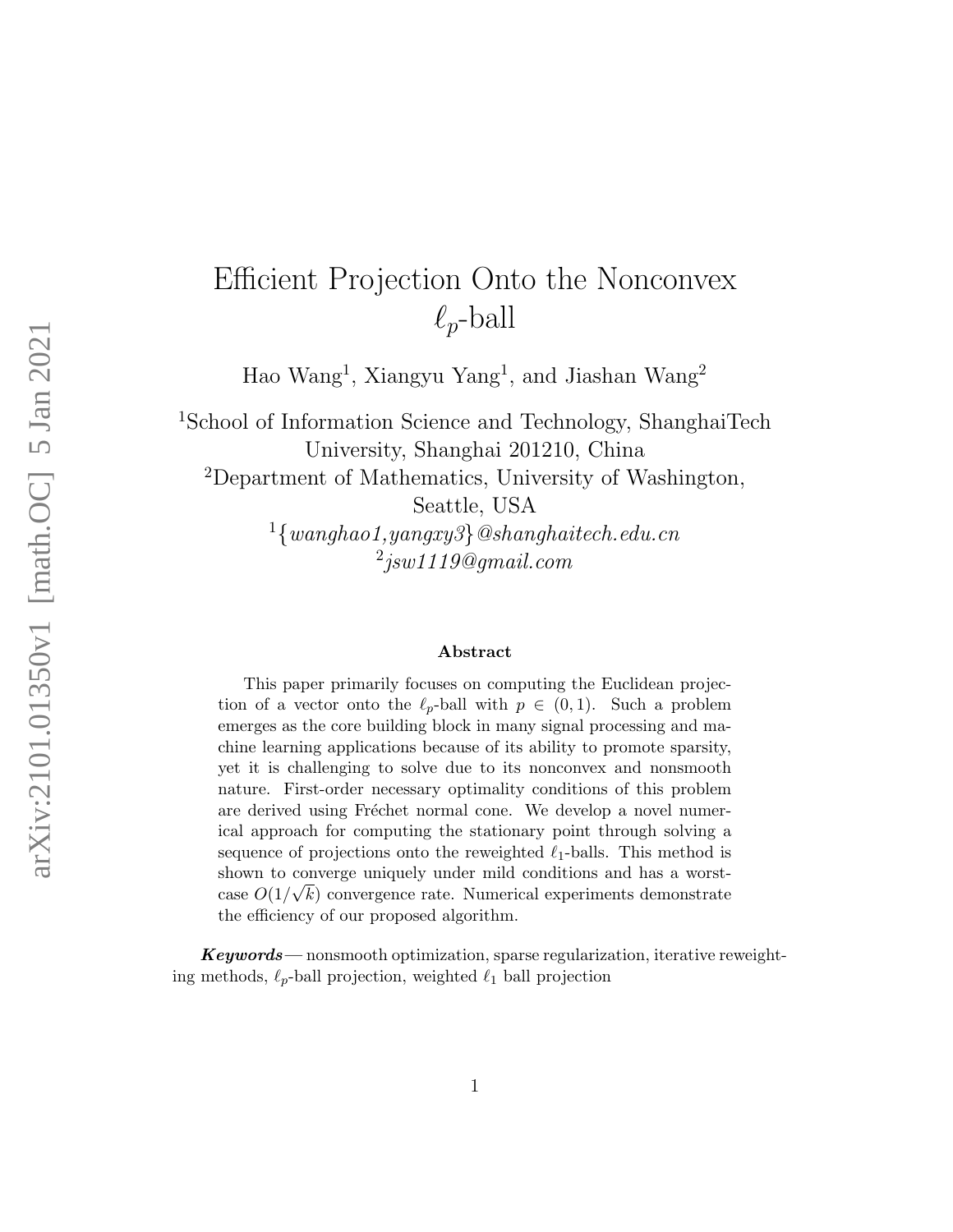# 1 Introduction

In this paper, we are interested in computing the Euclidean projections of a point onto the  $\ell_p$ -ball with  $p \in (0, 1)$ , which can be formulated as the following optimization problem

<span id="page-1-0"></span>
$$
\min_{\boldsymbol{x}\in\mathbb{R}^n} \frac{1}{2} \|\boldsymbol{x}-\boldsymbol{y}\|_2^2 \quad \text{s.t. } \|\boldsymbol{x}\|_p^p \le \gamma,
$$
\n(1)

where  $y \in \mathbb{R}^n$  is given,  $||x||_p^p := \sum_{i=1}^n |x_i|^p$  and  $\gamma > 0$  is a prescribed scalar and is referred to as the radius of  $\ell_p$ -ball. Throughout this paper, y is assumed to be outside the  $\ell_p$ -ball, that is,  $\|\mathbf{y}\|_p^p > \gamma$ , otherwise the computation of such a projection is trivial. Notice that [\(1\)](#page-1-0) may have multiple minimizers.

Problems of the form [\(1\)](#page-1-0) arise in numerous contexts with a broad spectrum of applications, including image denoising in signal processing, computer vision, machine learning, and bioinformatics. In general, the imposed  $\ell_p$ -ball constraint can significantly promote sparsity, reduce system complexity, and improve the generalization performance [\[12\]](#page-32-0). We recall several prominent applications with [\(1\)](#page-1-0) in the following.

1. The  $\ell_p$ -constrained sparse coding: In the context of sparse coding [\[16\]](#page-33-0), the task is to reconstruct the unknown sparse code word  $x^* \in \mathbb{R}^n$  from the linear measurements  $y = Ax^* + \xi$ , where  $y \in \mathbb{R}^m$  represents the data with m features,  $\xi \in \mathbb{R}^m$  denotes the noise vector, and **A** corresponds to the fixed dictionary that consists of  $n$  atoms with respect to its columns. This problem can be formulated as

<span id="page-1-1"></span>
$$
\min_{\boldsymbol{x}\in\mathbb{R}^n} \|\boldsymbol{A}\boldsymbol{x}-\boldsymbol{y}\|_2^2 \qquad \text{s.t. } \|\boldsymbol{x}\|_p^p \leq \gamma,
$$
\n(2)

where the  $\ell_p$  ball constraint is to induce sparsity in the code word. To solve [\(2\)](#page-1-1), the projected gradient descent (PGD) method is often employed [\[1\]](#page-31-0). The efficiency of such an algorithm heavily relies on the computation of projections onto the  $\ell_p$  ball.

2. Projection-based transform domain denoising: In standard wavelet denoising [\[4,](#page-32-1) [11\]](#page-32-2), it could be used as prior information that the unknown signal  $x$ is sparse [\[5\]](#page-32-3). If y represents the wavelet signals and the radius of  $\gamma$  is predetermined, problem [\(1\)](#page-1-0) is usually a pivotal procedure to be solved.

Despite its potential wide applicability, the nonsmooth and nonconvex nature of [\(1\)](#page-1-0) makes it challenging to solve in general. Specifically, it is non-trivial to derive optimality conditions to characterize the optimal solutions of [\(1\)](#page-1-0). This introduces difficulty in numerical algorithm design and the convergence analysis of the proposed algorithms.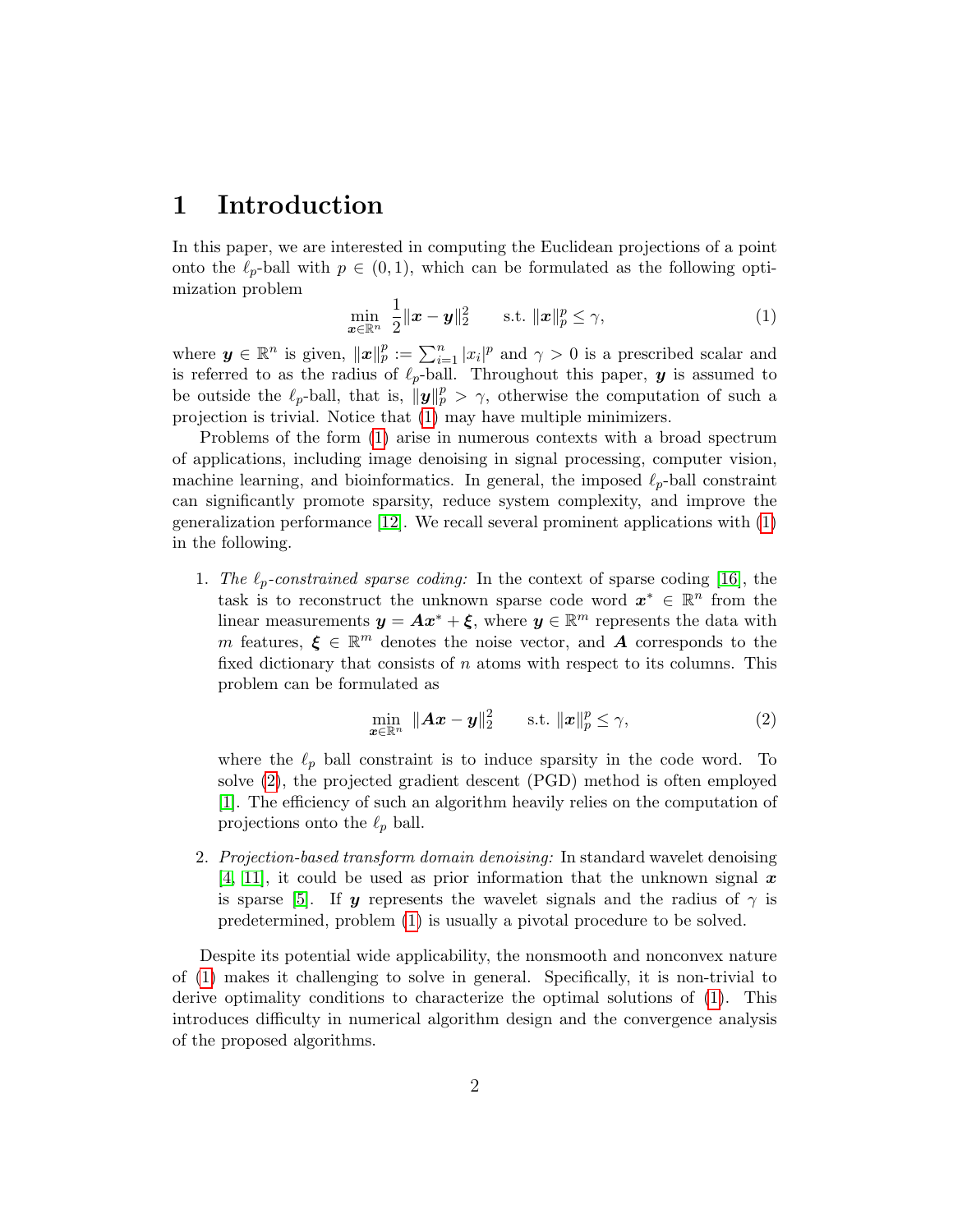Due to these aforementioned difficulties, to the extent of our knowledge, not much has been achieved in terms of the algorithms for solving [\(1\)](#page-1-0). A pioneering study [\[8\]](#page-32-4) proposed an exhaustive search algorithm, which combines branching and root-finding techniques. By focusing on the local optimality with respect to the nonzero components of the iterates for each branch, they obtained the optimal solution via finding the roots of a univariate nonlinear equation. It is claimed that the proposed algorithm could find the globally optimal solution for most  $p$ with high probability. A recent study [\[6\]](#page-32-5) derived a unified characterization of the optimal solution and applied the Lagrangian method to improve [\[8\]](#page-32-4), where a bisection method is used for finding the optimal multiplier; for each multiplier, this method needs to solve a system of nonlinear equations. By postulating that [\(1\)](#page-1-0) is addressed by a practical algorithm, the authors in [\[1\]](#page-31-0) theoretically investigated the performance of the PGD method in solving the  $\ell_p$ -constrained least squares problems. At this point, the authors of [\[1\]](#page-31-0) commented, "We believe developing an efficient algorithm for projection onto  $\ell_p$ -balls with  $p \in (0, 1)$  is an interesting problem that can provide a building block for other methods of sparse signal estimation involving the  $\ell_p$ -norm. Furthermore, studying this problem may help to find an insight on how the complexity of these algorithms vary in terms of p."

In this paper, we develop the first-order necessary optimality conditions which have not been discussed in previous works—to characterize the solutions of [\(1\)](#page-1-0), design numerical approaches for solving [\(1\)](#page-1-0) and analyze the global convergence and convergence rate. The core idea of our work is based on the observation that the  $\ell_p$  ball is locally equivalent to a weighted  $\ell_1$  ball. Therefore, our approach solves [\(1\)](#page-1-0) via a sequence of projections onto the reweighted  $\ell_1$  balls, which are constructed by first adding perturbation to smooth the  $\ell_p$  norm and then linearizing the  $\ell_p$ norm at current iterate. The weighted  $\ell_1$  ball projection subproblem can be solved accurately by finite terminating algorithms [\[7\]](#page-32-6) with  $O(n)$  complexity in practice, and these make our methods suitable for large-scale problems. We develop a novel updating strategy for the perturbation parameters such that the algorithm is guaranteed to converge to a first-order stationary solution. The optimality errors are shown to converge with the rate of  $O(1/\sqrt{k})$ .

#### 1.1 Organization

In the remainder of this section, we outline our notation that will be employed throughout the paper. First-order optimality conditions are derived in section [2.](#page-3-0) The proposed reweighted  $\ell_1$  ball projection algorithm is detailed in section [3.](#page-6-0) The global convergence and complexity are analyzed in section [4.](#page-9-0) The results of numerical experiments are presented in section [5.](#page-20-0) Concluding remarks are provided in section [6.](#page-23-0)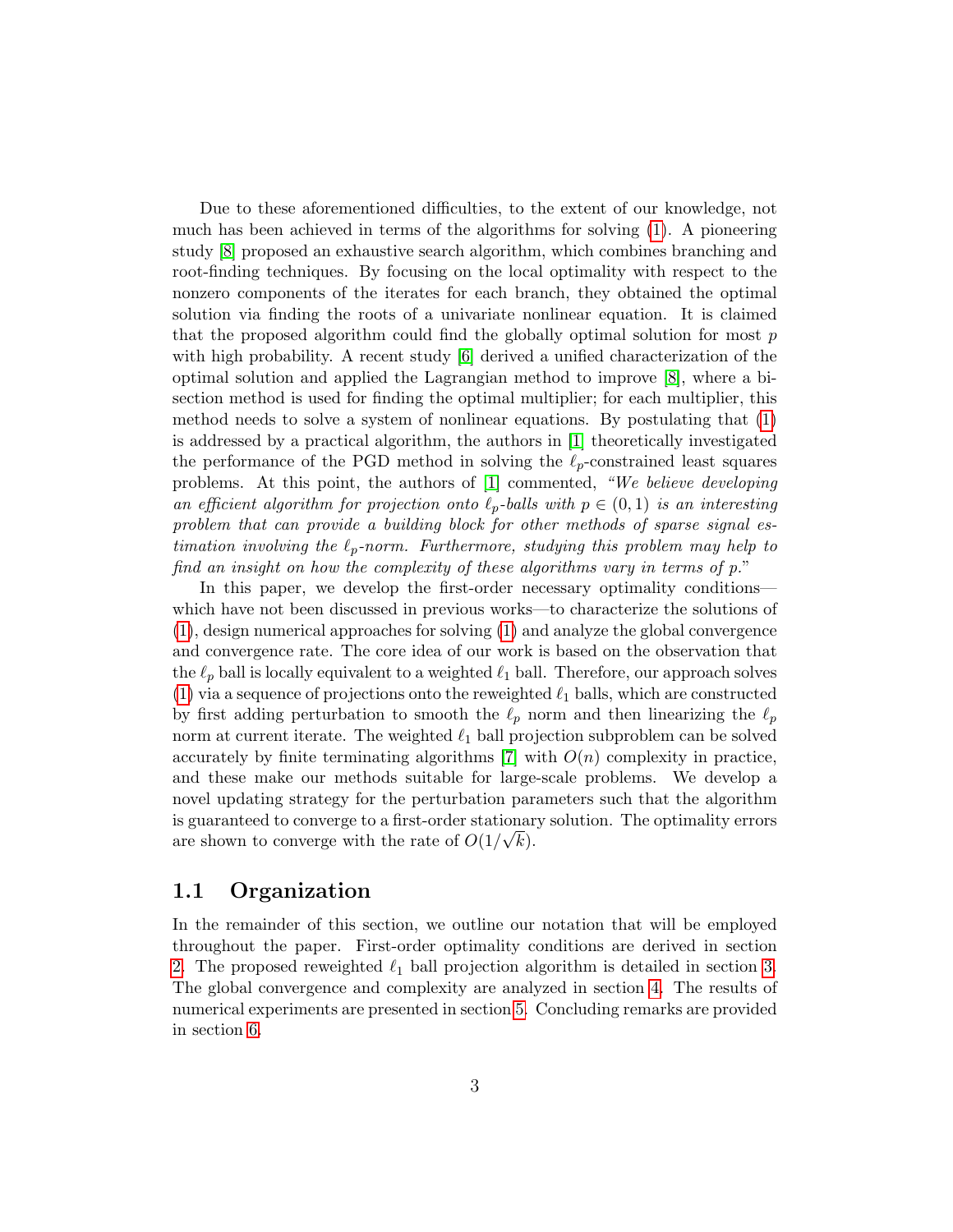#### 1.2 Notation

Throughout this paper, we limit our discussion to  $\mathbb{R}^n$  with the standard inner product  $\langle x, y \rangle = x^T y = \sum_{i=1}^n x_i y_i$ , and all boldface lower case letters represent vectors. In particular, 0 denotes the zero vector of appropriate size. Let  $\mathbb{R}^n_+$  be the nonnegative orthant of  $\mathbb{R}^n$ , and  $\mathbb{R}^n_{++}$  denote the interior of  $\mathbb{R}^n_+$ . Let  $\mathbb{N} = \{1, 2, ...\}$ be the set of natural numbers. For any  $n \in \mathbb{N}$ , we use [n] to represent the set of integers  $\{1, 2, \ldots, n\}$ . We use  $\|\cdot\|_1$  and  $\|\cdot\|_2$  to represent the  $\ell_1$  norm and the  $\ell_2$  norm of any vector  $\boldsymbol{x} \in \mathbb{R}^n$ , respectively. Define  $|\boldsymbol{x}| = (|x_1|, \ldots, |x_n|)^T$ ,  $sign(\boldsymbol{x}) = (sign(x_1), \ldots, sign(x_n))^T$  and  $[\boldsymbol{x}]^p = (x_1^p)$  $(n_1^p, \ldots, n_n^p)^T$  with  $p > 0$ . Given an index set  $S \subset \mathbb{N}$ , we use  $|S|$  to denote the cardinality of S. Using this notation, we use  $I_{SS}$  to represent the submatrix of the identity matrix  $I$ , whose rows and columns are indexed by S. In addition,  $Diag(x) \in \mathbb{R}^{n \times n}$  denotes a diagonal matrix with x forming the diagonal elements. Finally, for  $x \in X \subset \mathbb{R}^n$ , the neighborhood of x in X with radius  $\delta > 0$  is denoted as  $\mathcal{B}_{\delta}(\boldsymbol{x}) = \{ \boldsymbol{z} \in \mathbb{R}^n \mid ||\boldsymbol{z} - \boldsymbol{x}||_2 \leq \delta \}.$ The Hadamard product  $\boldsymbol{a} \circ \boldsymbol{b} \in \mathbb{R}^n$  for  $\boldsymbol{a}, \boldsymbol{b} \in \mathbb{R}^n$  is defined element-wisely as  $(a \circ b)_i = a_i b_i, i \in [n]$ . The active and inactive index set of x are respectively defined as

$$
\mathcal{A}(\bm{x}) := \{ i \mid x_i = 0, i \in [n] \} \text{ and } \mathcal{I}(\bm{x}) := \{ i \mid x_i \neq 0, i \in [n] \}.
$$

Moreover,  $x \sim N(\mu, \sigma^2)$  denotes a Gaussian random variable with mean  $\mu$  and variance  $\sigma^2$ ;  $z \sim U[a, b]$  corresponds to a random variable uniformly distributed on a closed interval  $[a, b]$ 

# <span id="page-3-0"></span>2 First-order optimality conditions

In this section, we characterize the properties of the optimal solutions of [\(1\)](#page-1-0) and derive the optimality conditions. We first show that the projection of  $y$  lies in the same orthant due to the symmetry of the  $\ell_p$  ball. This property is proven to be true for  $\ell_1$  ball projections [\[7,](#page-32-6) [9\]](#page-32-7). We show this property for a more general weighted  $\ell_p$  ball projection problem.

<span id="page-3-1"></span>
$$
\min_{\boldsymbol{x}\in\mathbb{R}^n} \quad \frac{1}{2} \|\boldsymbol{x}-\boldsymbol{y}\|_2^2 \qquad \text{s.t.} \quad \sum_{i=1}^n w_i |x_i|^p \leq \gamma \tag{3}
$$

with  $p \in (0,1]$  and  $w_i \geq 0$ , for all  $i \in [n]$ . If  $w_i = 1$  for all  $i \in [n]$  and  $p \in (0,1)$ , this problem reverts to [\(1\)](#page-1-0). If  $p = 1$ , we have a weighted  $\ell_1$  ball.

<span id="page-3-2"></span>**Lemma 2.1.** Let **y** be a point satisfying  $\sum_{i=1}^{n} w_i |y_i|^p > \gamma$  and  $\boldsymbol{x}^*$  be the global optimal solution of [\(3\)](#page-3-1). Then, the following properties hold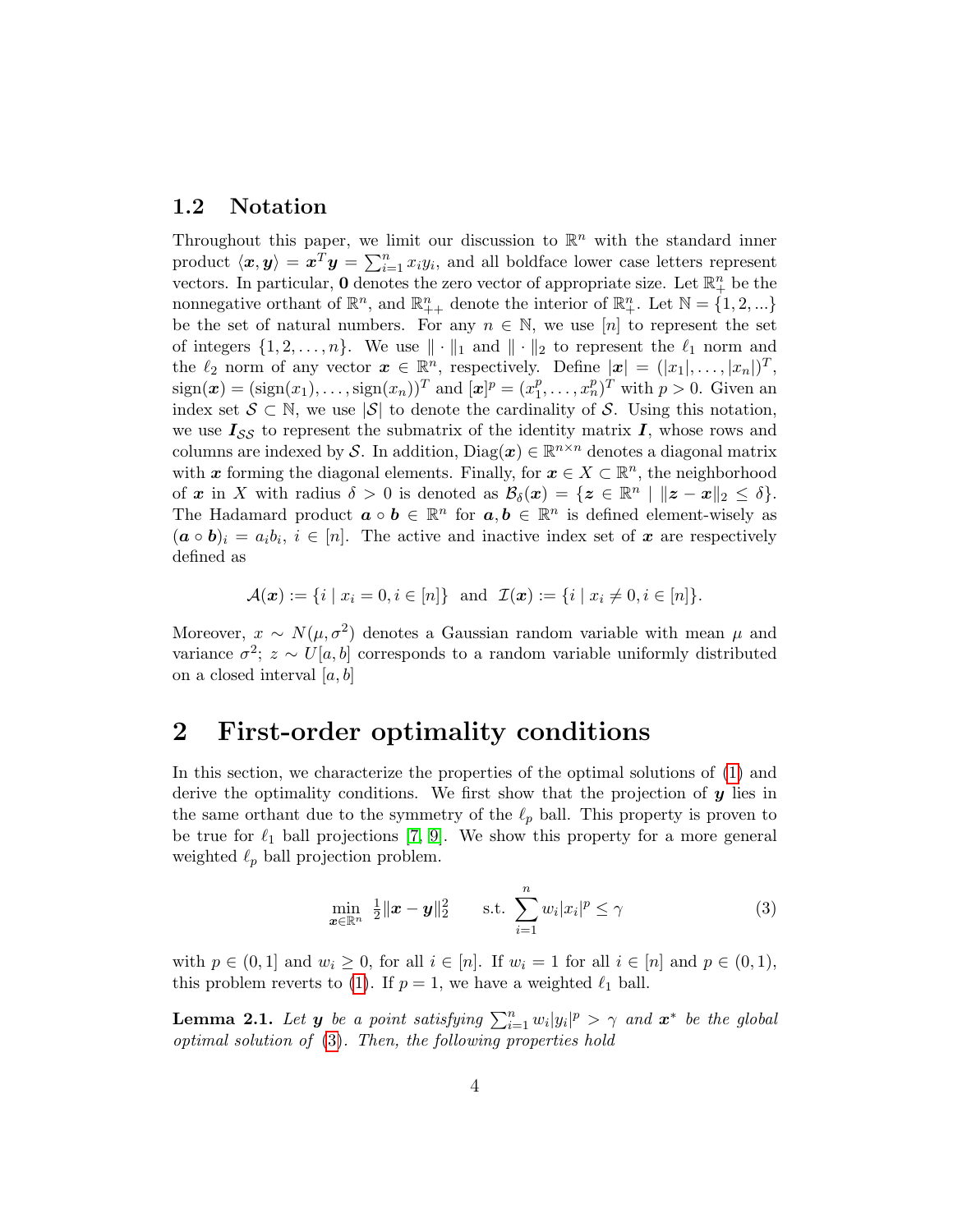- (i)  $x_i^* y_i \geq 0$  and  $|x_i^*| \leq |y_i|$  for all  $i \in [n]$ .
- (ii)  $|x^*|$  is the global optimal solution of

<span id="page-4-0"></span>
$$
\min_{\boldsymbol{x}\in\mathbb{R}^n} \ \frac{1}{2} \|\boldsymbol{x} - \|\boldsymbol{y}\|\|_2^2, \quad s.t. \sum_{i=1}^n w_i x_i^p \leq \gamma, \ x_i \in \mathbb{R}_+.
$$
 (4)

*Proof.* We prove (i) by contradiction. Assume there exists  $j \in [n]$  for which  $x_j^* y_j < 0$ . Now consider  $\tilde{x}$  such that

$$
\tilde{x}_j = 0 \text{ and } \tilde{x}_i = x_i^*, i \neq j.
$$

We can see that  $\sum_{i=1}^n w_i |\tilde{x}_i|^p \leq \sum_{i=1}^n w_i |x_i^*|^p \leq \gamma$ ; hence  $\tilde{x}$  is feasible for [\(3\)](#page-3-1). Note that  $(x_j^* - y_j)^2 = (x_j^*)^2 - 2x_j^*y_j + y_j^2 > y_j^2 = (\tilde{x}_j - y_j)^2$  since  $x_j^*y_j < 0$ , implying that  $\|\mathbf{x}^* - \mathbf{y}\|_2^2 > \|\tilde{\mathbf{x}} - \mathbf{y}\|_2^2$ . This contradicts the global optimality of  $\mathbf{x}^*$ . Hence  $x_i^* y_i \geq 0$  for all  $i \in [n]$ .

We also assume by contradiction that there exists  $j \in \mathcal{N}$  for which  $|x_j^*| > |y_j|$ . Now consider  $\hat{x}$  such that

$$
\hat{x}_j = y_j
$$
 and  $\hat{x}_i = x_i^*, \forall i \in [n], i \neq j.$ 

We can see that  $\sum_{i=1}^n w_i |\hat{x}_i|^p < \sum_{i=1}^n w_i |x_i^*|^p = \gamma$ ; hence  $\hat{x}$  is feasible. Note that  $(x_j^* - y_j)^2 > (\hat{x}_j - y_j)^2 = 0$ , which implies that  $\|\mathbf{x}^* - \mathbf{y}\|_2^2 > \|\hat{\mathbf{x}} - \mathbf{y}\|_2^2$ , contradicting the global optimality of  $x^*$ . Therefore,  $|x_i^*| \le |y_i|$  for all  $i \in [n]$ .

As for (ii), notice that  $\|\mathbf{x}^* - \mathbf{y}\|_2^2 \le \|\mathbf{x} - \mathbf{y}\|_2^2$  for any feasible  $\mathbf{x}$  for [\(4\)](#page-4-0), which along with part (i), implies that  $||x^* - y||_2^2 = ||x^*||_2^2 - 2\langle x^*, y \rangle + ||y||_2^2 = |||x^*| ||y||_2^2 \le ||x - y||_2^2$  for any x feasible for [\(4\)](#page-4-0). This proves  $|x^*|$  is global optimal for  $(4).$  $(4).$  $\Box$ 

Lemma [2.1\(](#page-3-2)i) indicates that we can restrict the discussions of  $\ell_p$ -ball projection problem on  $\mathbb{R}^n_+$ . In other words, instead of solving the original projection problem [\(3\)](#page-3-1), we can instead compute the projection of  $|y|$  onto  $\mathbb{B}_p(\gamma) \cap \mathbb{R}^n_+$ . Letting

<span id="page-4-1"></span>
$$
\bar{\boldsymbol{y}}:=|\boldsymbol{y}|,
$$

we can then focus on the following optimization problem

$$
\min_{\mathbf{x}} \quad f(\mathbf{x}) := \frac{1}{2} ||\mathbf{x} - \bar{\mathbf{y}}||_2^2,
$$
\n
$$
\text{s.t.} \quad \sum_{i=1}^n x_i^p \le \gamma,
$$
\n
$$
\mathbf{x} \in \mathbb{R}_+^n.
$$
\n
$$
(P)
$$

After obtaining the optimal solution  $x^*$  to  $(P)$ , the solution of  $(1)$  can thus be obtained by setting  $sign(y) \circ x^*$ . In addition, we can see that the optimal solution satisfying  $x_i^* = 0$  if  $y_i = 0$  by Lemma [2.1\(](#page-3-2)i).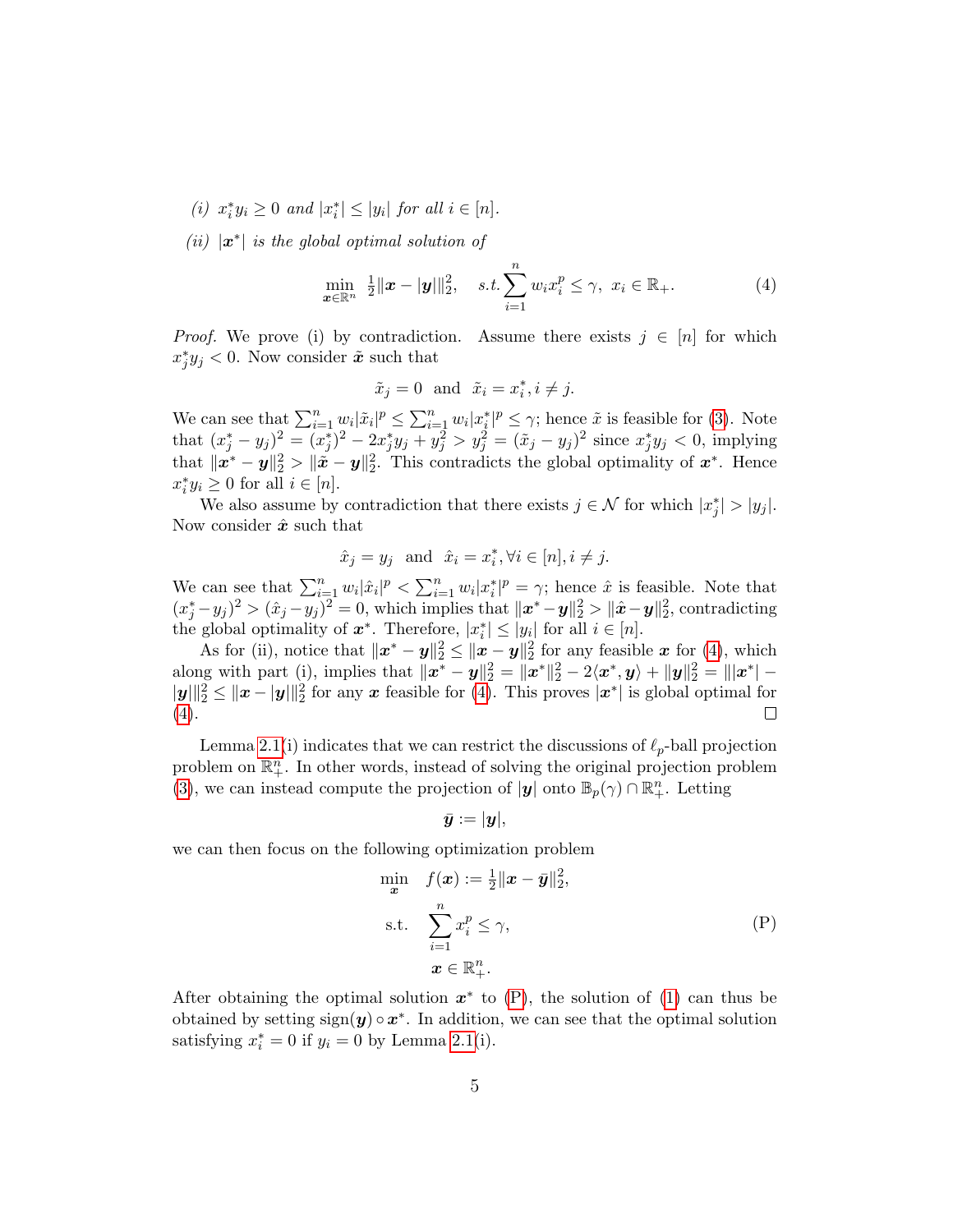#### 2.1 First-Order Necessary Optimality

In this subsection, we derive the first-order necessary optimality conditions to characterize the solutions of  $(P)$  by using the concept of Fréchet normal cone defined by [\[13\]](#page-32-8), which is a generalization of the normal cone for closed convex sets.

**Definition 2.2** (Fréchet normal cone). Let  $\Omega$  be a closed subset of Banach space X. The Fréchet normal cone to  $\Omega$  at  $x^* \in \Omega$  is defined as

$$
\mathcal{N}_{\Omega}(\boldsymbol{x}^*) := \{\boldsymbol{\eta} \in \mathcal{X}^* \; | \; \limsup_{\boldsymbol{x} \to \boldsymbol{x}^* \boldsymbol{x} \in \Omega} \frac{\langle \boldsymbol{\eta}, \boldsymbol{x} - \boldsymbol{x}^* \rangle}{\|\boldsymbol{x} - \boldsymbol{x}^*\|_2} \leq 0 \},
$$

where  $\mathcal{X}^*$  denotes the corresponding topological dual space of  $\mathcal{X}$ .

In particular, if  $\Omega$  is convex, then  $\mathcal{N}_{\Omega}(\boldsymbol{x}^*)$  reverts to the normal cone at  $\boldsymbol{x}^*$ . For briefty, from now on, we use  $\Omega$  to denote the feasible region of [\(P\)](#page-4-1), i.e.,

$$
\Omega = \{ \boldsymbol{x} \mid \sum_{i=1}^{n} x_i^p \le \gamma, \ \boldsymbol{x} \in \mathbb{R}_+^n \}. \tag{5}
$$

From [\[14,](#page-33-1) Theorem 4.3], any optimal solution of [\(P\)](#page-4-1) satisfies the following optimality condition.

<span id="page-5-2"></span>**Theorem 2.3.** Let x be a local solution of  $(P)$ . Then the following holds

<span id="page-5-0"></span>
$$
0 \in \mathbf{x} - \bar{\mathbf{y}} + \mathcal{N}_{\Omega}(\mathbf{x}). \tag{6}
$$



<span id="page-5-1"></span>Figure 1: A two-dimension illustration of the Fréchet normal cone for the unit  $\ell_{0.5}$ -ball constraint in the nonnegative orthant. The Fréchet normal cone has infinite elements at  $(0, 1)$  and  $(1, 0)$  as represented in the shaded region, and it has a single element besides those two points.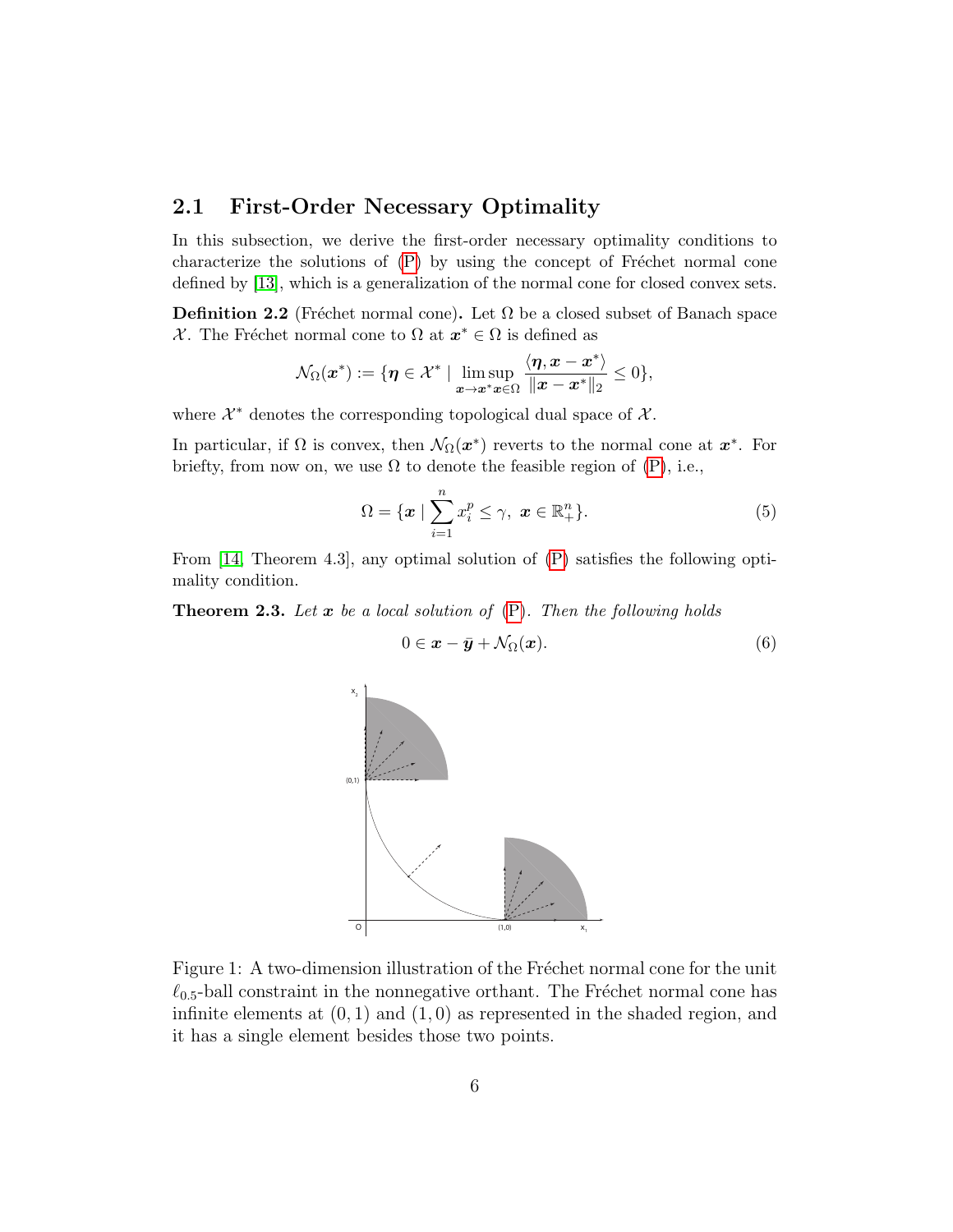To verify the satisfaction of the necessary condition [\(6\)](#page-5-0), we need to further investigate the properties of  $\mathcal{N}_{\Omega}(x)$ . The following proposition characterizes the elements of  $\mathcal{N}_{\Omega}(\boldsymbol{x})$  and the proof is provided in Appendix [A.1.](#page-24-0)

<span id="page-6-1"></span>**Proposition 2.4.** Let  $\bar{x} \in \mathbb{R}^n_+$  and  $\sum_{i=1}^n \bar{x}_i^p = \gamma$ . Let  $\eta \in \mathbb{R}^n$  such that

$$
\eta_i = p\bar{x}_i^{p-1}, i \in \mathcal{I}(\bar{x}), \text{ and } \eta_i \in \mathbb{R}_+, i \in \mathcal{A}(\bar{x}).
$$

Then, it holds that  $\eta \in \mathcal{N}_{\Omega}(\bar{x})$ .

We depict the geometrical representation of the normal cone at  $x \in \Omega$  for a two-dimension example in Figure [1.](#page-5-1) Using Proposition [2.4](#page-6-1) and noticing that the optimal solution satisfies  $\sum_{i \in I(x)} x_i^p = \gamma$ , we can restate the necessary condition in Theorem [2.3](#page-5-2) as

<span id="page-6-2"></span>
$$
(\bar{y}_i - x_i)x_i = \lambda px_i^p, \ i \in [n], \tag{7a}
$$

<span id="page-6-3"></span>
$$
\sum_{i \in [n]} x_i^p = \gamma,\tag{7b}
$$

$$
x \geq 0, \lambda \geq 0. \tag{7c}
$$

We call  $\lambda$  the dual variable/multiplier, and refer to [\(7\)](#page-6-2) as the first-order necessary conditions for [\(P\)](#page-4-1).

# <span id="page-6-0"></span>3 An Iteratively Reweighted  $\ell_1$ -Ball Projection Algorithm

In this section, we describe our proposed algorithm for solving [\(P\)](#page-4-1). At each iteration, we approximate the  $\ell_p$ -ball at current iterate  $x^k$  by a weighted  $\ell_1$  ball, which is constructed by relaxing and linearizing the  $\ell_p$  ball constraint. The next iterate is computed as the projection of  $\bar{y}$  onto the weighted  $\ell_1$  ball. In this way, our algorithm needs to solve a sequence of weighted  $\ell_1$  ball projection subproblems, which can be solved efficiently within a finite number of iterations.

# 3.1 Weighted  $\ell_1$ -ball approximation

Now we describe our weighted  $\ell_1$  ball projection subproblem. First,  $|x_i|^p$  is smoothed by adding a perturbation  $\epsilon_i > 0$ , so that we have a continuous differentiable approximate model with respect to  $|x_i|$ ,

$$
|x_i|^p \approx (|x_i| + \epsilon_i)^p.
$$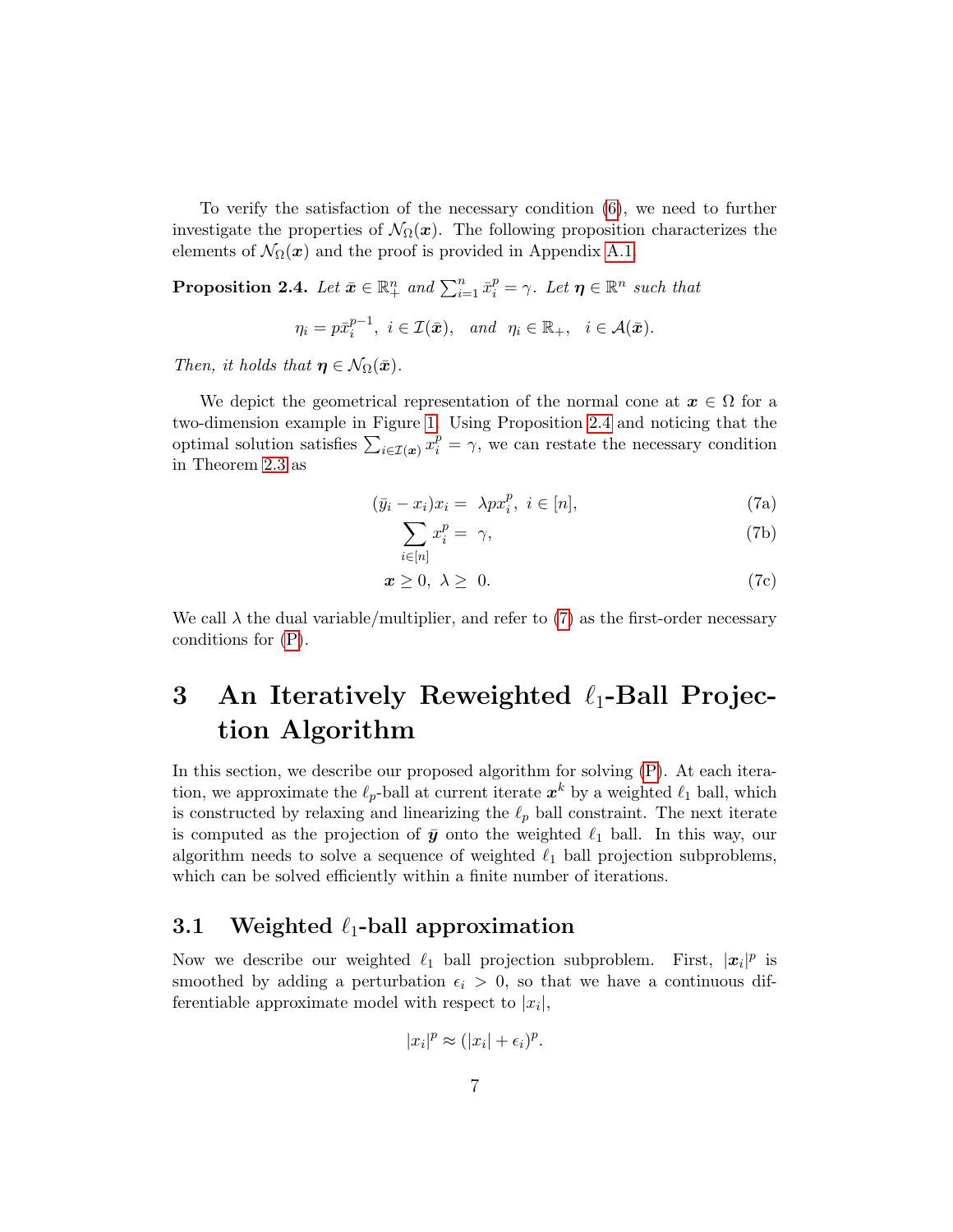At  $x^k$  with perturbation  $\epsilon > 0$ , we approximate  $(|x_i| + \epsilon_i^k)^p$  by linearizing it with respect to  $|x_i^k|$  to have

$$
(|x_i| + \epsilon_i^k)^p \approx (|x_i^k| + \epsilon_i^k)^p + p(|x_i^k| + \epsilon_i^k)^{p-1}(|x_i| - |x_i^k|).
$$

At  $x^k$ , the constraint in  $(P)$  can be replaced by

$$
\sum_{i=1}^{n} (|x_i^k| + \epsilon_i^k)^p + \sum_{i=1}^{n} w_i^k (|x_i| - |x_i^k|) \le \gamma
$$
\n(8)

with  $w_i^k := w(x_i^k, \epsilon_i^k) = p(|x_i^k| + \epsilon_i^k)^{p-1}$ . Defining  $\gamma^k := \gamma - \sum_{i=1}^n (x_i^k + \epsilon_i^k)$  $\sum$ th  $w_i^k := w(x_i^k, \epsilon_i^k) = p(|x_i^k| + \epsilon_i^k)^{p-1}$ . Defining  $\gamma^k := \gamma - \sum_{i=1}^n (x_i^k + \epsilon_i^k)^p + \sum_{i=1}^n w_i^k |x_i^k|$  and rearranging, we have the *k*th subproblem of [\(P\)](#page-4-1)

<span id="page-7-0"></span>
$$
\min_{\mathbf{x}} \quad \frac{1}{2} \|\mathbf{x} - \bar{\mathbf{y}}\|_2^2
$$
\n
$$
\text{s.t.} \quad \sum_{i=1}^n w_i^k x_i \le \gamma^k, \quad \mathbf{x} \in \mathbb{R}_+^n. \tag{9}
$$

The feasible region of [\(9\)](#page-7-0) is in fact a weighted  $\ell_1$  ball intersected with the nonnegative orthant. Since  $\bar{y} \in \mathbb{R}^n_+$ , [\(9\)](#page-7-0) is clearly equivalent to the projection of  $\bar{y}$  onto the weighted  $\ell_1$  ball  $\{x \in \mathbb{R}^n \mid \sum_{i=1}^n w_i^k |x_i| \leq \gamma^k\}.$ 

The next iterate  $x^{k+1}$  is then computed as the optimal solution of [\(9\)](#page-7-0). Therefore,  $x^{k+1}$  satisfies the following Karush-Kuhn-Tucker (KKT) conditions for [\(9\)](#page-7-0)

$$
\bar{y}_i - x_i^{k+1} - \lambda^{k+1} w_i^k + \mu_i^{k+1} = 0, \ i \in [n]
$$
\n(10a)

$$
\langle \mu^{k+1}, \mathbf{x}^{k+1} \rangle = 0,\tag{10b}
$$

<span id="page-7-2"></span><span id="page-7-1"></span>
$$
\mu_i^{k+1} \ge 0, \ i \in [n] \tag{10c}
$$

$$
\sum_{i \in \mathcal{I}(\boldsymbol{x}^{k+1})} w_i^k x_i^{k+1} \le \gamma^k,\tag{10d}
$$

<span id="page-7-4"></span><span id="page-7-3"></span> $\lambda^{k+1} \geq 0,$ (10e)

$$
\lambda^{k+1} (\sum_{i \in \mathcal{I}(\mathbf{x}^{k+1})} w_i^k x_i^{k+1} - \gamma^k) = 0,
$$
\n(10f)

<span id="page-7-5"></span>where  $\lambda^{k+1}, \mu^{k+1}$  are the multipliers. Conditions [\(10a\)](#page-7-1)–[\(10c\)](#page-7-2) can be equivalently written as

$$
\bar{y}_i - \lambda^{k+1} w_i^k \le 0, \ i \in \mathcal{A}(\mathbf{x}^{k+1}), \tag{11a}
$$

$$
\bar{y}_i - x_i^{k+1} - \lambda^{k+1} w_i^k = 0, \ i \in \mathcal{I}(\mathbf{x}^{k+1}). \tag{11b}
$$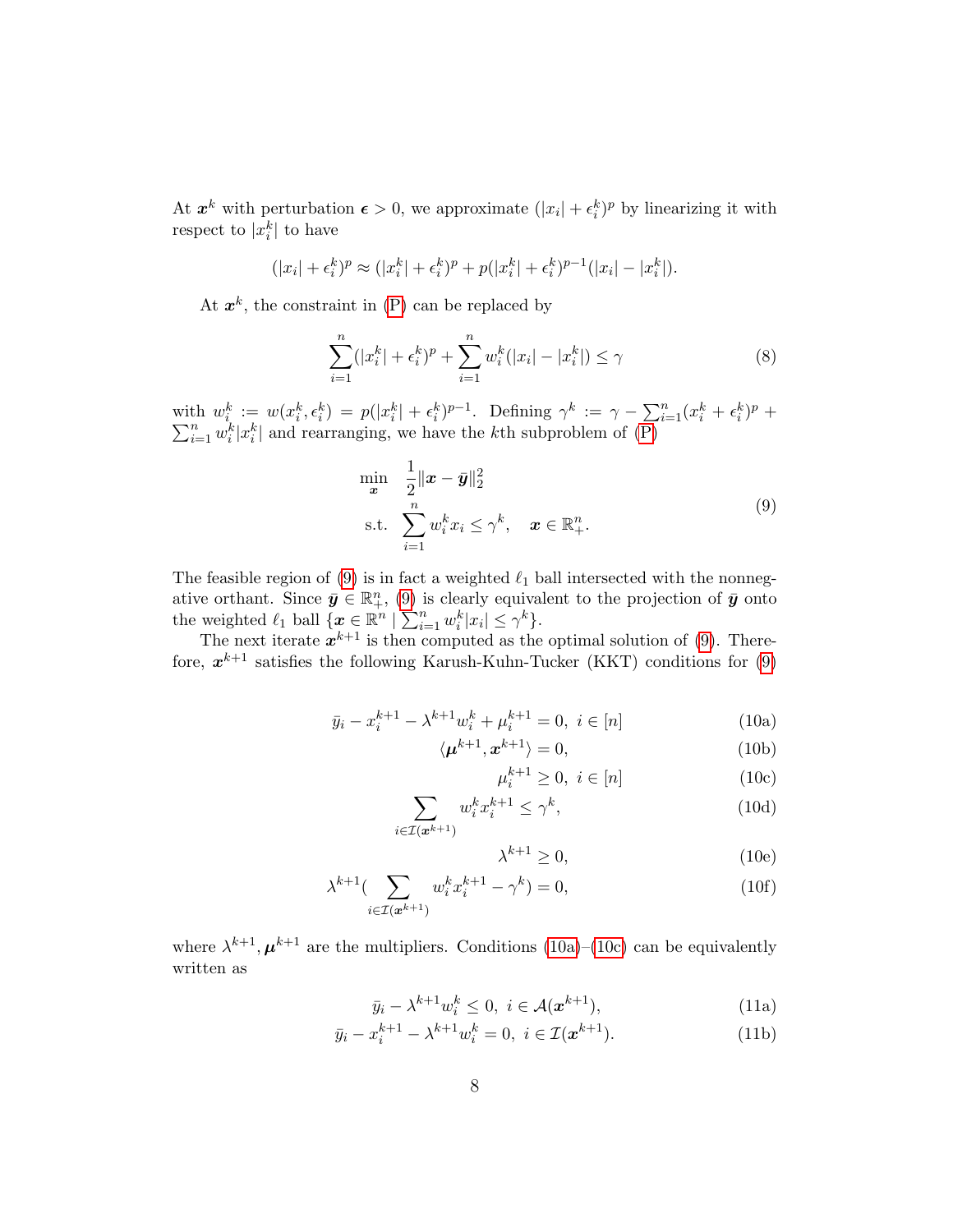Clearly,  $\lambda^{k+1}$  satisfies

<span id="page-8-2"></span>
$$
\lambda^{k+1} = \frac{\sum\limits_{i \in \mathcal{I}(\bm{x}^{k+1})} (\bar{y}_i - x_i^{k+1})}{\sum\limits_{i \in \mathcal{I}(\bm{x}^{k+1})} w_i^k}.
$$
(12)

#### 3.2 Dynamic updating strategy of  $\epsilon$

Our algorithm solves a sequence of weighted  $\ell_1$  ball projection subproblems with the relaxation parameters  $\epsilon_i, i \in [n]$  driven to 0. However, if we decrease  $\epsilon_i, i \in [n]$ too slowly, then the algorithm may suffer from unsatisfactorily slow convergence. On the other hand, if  $\epsilon_i, i \in [n]$  were driven to 0 too fast, then the algorithm may quickly get trapped in local solutions or even fail to converge to stationary points. Therefore, we design a dynamic updating strategy [\[3\]](#page-32-9) that can automatically determine when  $\epsilon_i, i \in [n]$  should be reduced. We update  $\epsilon_i, i \in [n]$  according to the following rule

<span id="page-8-1"></span>
$$
\begin{cases} \epsilon^{k+1} \in (0, \theta \epsilon^k], & \text{if } \|x^{k+1} - x^k\|_2 \|\text{sign}(x^{k+1} - x^k) \circ w^k\|_2^{\tau} \le M \\ \epsilon^{k+1} = \epsilon^k, & \text{otherwise} \end{cases}
$$
(13)

with  $0 < \theta < 1$ ,  $M > 0$  and  $\tau > 1$ .

Our proposed Iteratively Reweighted  $\ell_1$ -Ball Projection (IRBP) algorithm for solving [\(P\)](#page-4-1) is stated in Algorithm [1.](#page-8-0)

#### <span id="page-8-0"></span>**Algorithm 1** Iteratively Reweighted  $\ell_1$  Ball Algorithm (IRBP)

- 1: Input:  $y, p$ , and  $\gamma$ . Let  $\bar{y} = |y|$ . Choose  $\tau > 1, 0 < \theta < 1$  and  $M > 0$ .
- 2: (Initialization) Choose  $(\boldsymbol{x}^0, \boldsymbol{\epsilon}^0) \in \mathbb{R}_+^n \times \mathbb{R}_{++}^n$  satisfying  $\|\boldsymbol{x}^0 + \boldsymbol{\epsilon}^0\|_p^p \leq \gamma$ . Set  $k = 0$ .
- 3: (Compute the weights) Set  $w_i^k = p(|x_i^k| + \epsilon_i^k)^{p-1}$  for  $i \in [n]$ .
- 4: (Solve the subproblem for  $x^{k+1}$ ) Compute  $x^{k+1}$  as the optimal solution of [\(9\)](#page-7-0).
- 5: (Set the new relaxation vector  $\epsilon^{k+1}$ ) Obtain  $\epsilon^{k+1}$  according to [\(13\)](#page-8-1).
- 6: Set  $k \leftarrow k + 1$  and go to step 3.

The initialization requirement of  $(x^0, \epsilon^0)$  in Algorithm [1](#page-8-0) is easy to fulfill. For example, we can simply choose  $\epsilon_i^0 = (\frac{\gamma}{n})^{1/p}$  such that  $\|\epsilon^0\|_p^p < \gamma$  and then set  $x^0 = 0$ . On the other hand, the weighted  $\ell_1$ -ball projection subproblem of the form [\(9\)](#page-7-0) can be addressed by calling the exact projection algorithms proposed in [\[7,](#page-32-6) [20\]](#page-33-2) with a straightforward modification.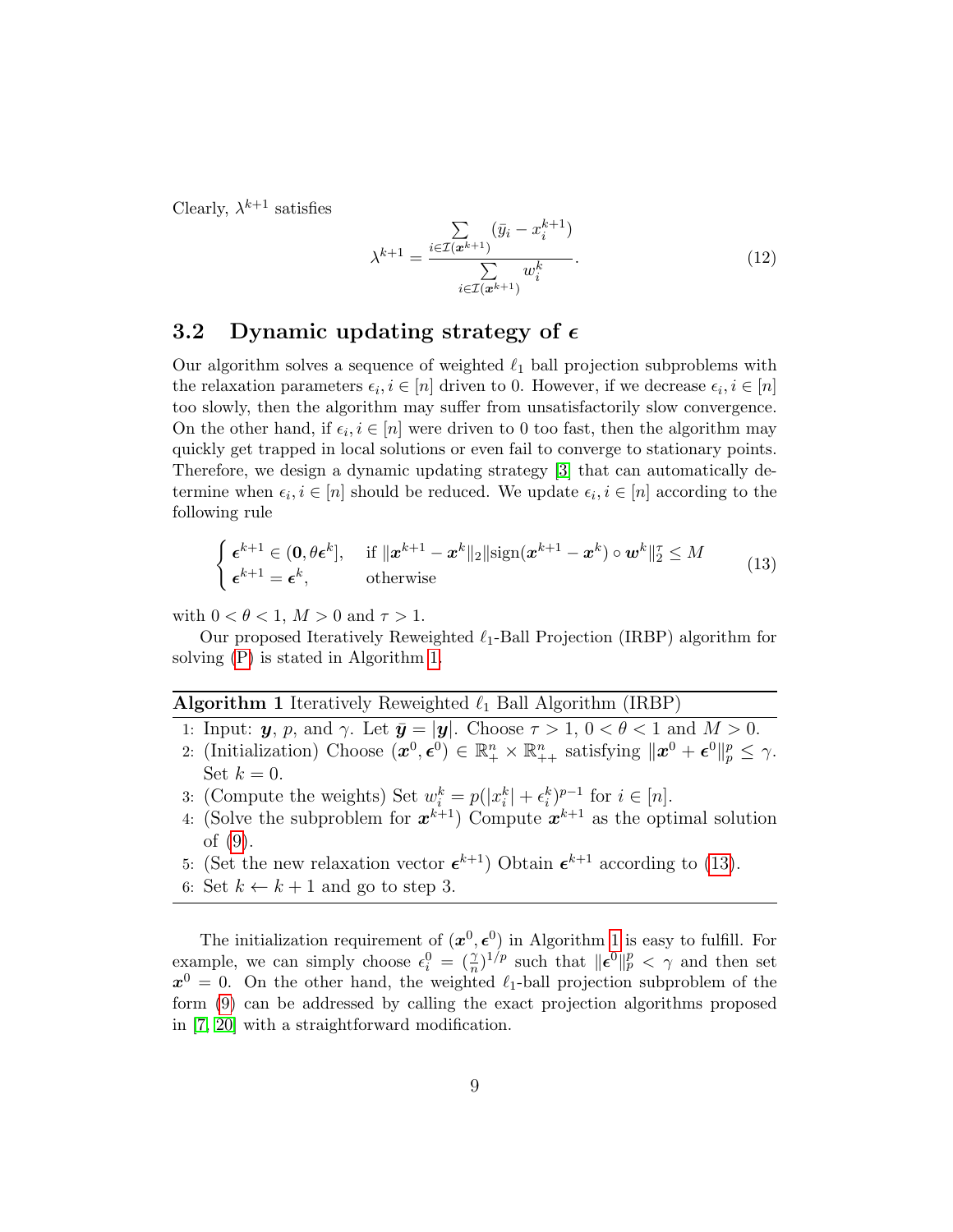# <span id="page-9-0"></span>4 Convergence analysis

This section is devoted to the convergence analysis of the proposed Algorithm [1,](#page-8-0) including the well-posedness, global convergence, conditions guaranteeing unique convergence, and the worst-case complexity of the optimality residuals.

#### 4.1 Well-posedness and basic properties

The following theorem guarantees that the subproblems of our proposed algorithm are always feasible so that the algorithm is well defined.

<span id="page-9-2"></span>**Theorem 4.1** (Well-posedness). It holds true that  $\|\mathbf{x}^k+\boldsymbol{\epsilon}^k\|_p^p \leq \gamma$ ,  $\forall k \in \mathbb{N}$ . Hence  $\gamma^k > 0$ , and all subproblems in Algorithm [1](#page-8-0) are feasible.

*Proof.* First of all,  $||x^k + \epsilon^k||_p^p \leq \gamma$  implies that the kth subproblem is feasible, since in this case  $x^k$  satisfies the constraint of the k<sup>th</sup> subproblem

$$
\|x^{k} + \epsilon^{k}\|_{p}^{p} + \sum_{i=1}^{n} p(x_{i}^{k} + \epsilon_{i}^{k})^{p-1}(x_{i} - x_{i}^{k}) \leq \gamma.
$$

Therefore, we only have to prove  $\|\boldsymbol{x}^k + \boldsymbol{\epsilon}^k\|_p^p \leq \gamma$  holds true for all k.

Since the initial point is chosen such that  $||x^0 + \epsilon^0||_p^p \leq \gamma$ , by induction, we only have to show that  $||x^{k+1} + \epsilon^{k+1}||_p^p \leq \gamma$  provided that  $||x^k + \epsilon^k||_p^p \leq \gamma$ .  $x^{k+1}$ satisfies the constraint of the k<sup>th</sup> subproblem, since  $x^{k+1}$  is the solution to the feasible kth subproblem. From the concavity of  $x_i^p$  $i<sub>i</sub>$ , we have

$$
\|x^{k+1} + \epsilon^k\|_p^p \le \|x^k + \epsilon^k\|_p^p + \sum_{i=1}^n p(x_i^k + \epsilon_i^k)^{p-1} (x_i^{k+1} - x_i^k) \le \gamma,
$$

which, together with  $\epsilon_i^{k+1} \leq \epsilon_i^k$  for all  $i \in [n]$  and  $\mathbf{x}^{k+1} \in \mathbb{R}_+^n$ , implies that  $||x^{k+1} + \epsilon^{\bar{k}+1}||_p^p \le ||x^{k+\bar{1}} + \epsilon^k||_p^p \le \gamma$ . This completes the proof.

The next lemma enumerates relevant properties of the primal-dual solution to the subproblem [\(9\)](#page-7-0).

<span id="page-9-1"></span>Lemma 4.2. The following statements hold true

- (i)  $\mathcal{I}(\boldsymbol{x}^k) \neq \emptyset$  and that  $0 \leq x_i^k \leq \bar{y}_i$  for any  $i \in [n]$  and  $k \in \mathbb{N}$ .
- (ii)  $\{\|\boldsymbol{x}^k \bar{\boldsymbol{y}}\|^2_2\}$  is monotonically decreasing.
- (iii)  $\{\boldsymbol{x}^k\}_{k\geq 1}$  is uniformly bounded away from 0.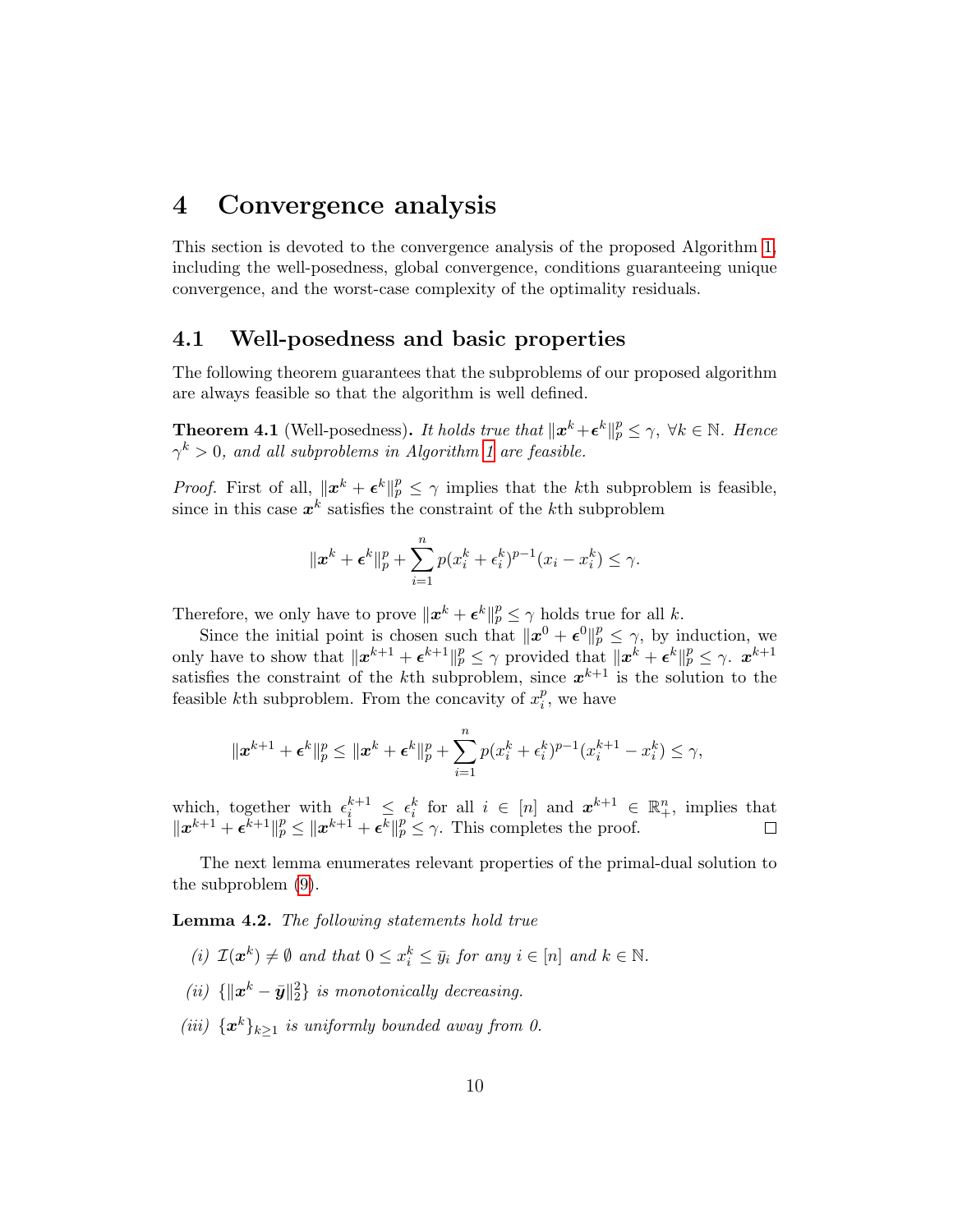- $(iv) \sum_{i=1}^{n} w_i^k x_i^{k+1} = \gamma^k.$
- (v)  $\{\lambda^k\}$  is bounded above.
- *Proof.* (i) For any k,  $w_i^k$  <  $+\infty$  since  $\epsilon_i^k > 0$ . Therefore, the interior of the feasible set of the projection subproblem [\(9\)](#page-7-0) is not empty. Lemma [2.1](#page-3-2) shows **0** is not the projection of  $\bar{y}$  onto the weighted  $\ell_1$  ball, meaning  $\mathcal{I}(x^{k+1}) \neq \emptyset$ . The rest of part (i) is simply a special case of Lemma [2.1](#page-3-2) with  $p = 1$ .
	- (ii)  $\|\boldsymbol{x}^{k+1} \bar{\boldsymbol{y}}\|_2^2 \le \|\boldsymbol{x}^k \bar{\boldsymbol{y}}\|_2^2$  since  $\boldsymbol{x}^{k+1}$  is the minimizer of the *k*th subproblem.
- (iii) We first show  $\{x^k\}_{k\geq \bar{k}}$  is uniformly bounded away from 0, where  $\bar{k}$  is such that  $\boldsymbol{x}^{\bar{k}} \neq \boldsymbol{0}$ . From part (ii),  $\|\boldsymbol{x}^{k}-\bar{\boldsymbol{y}}\|_2 \leq \|\boldsymbol{x}^{\bar{k}}-\bar{\boldsymbol{y}}\|_2$  for any  $k \geq \bar{k}$ . Therefore, for any  $k \geq \bar{k}$ ,  $||\boldsymbol{x}^k||_2 \geq ||\hat{\boldsymbol{x}}||_2$  with

<span id="page-10-1"></span>
$$
\hat{\boldsymbol{x}} := \arg\min_{\boldsymbol{x}} \{ ||\boldsymbol{x}||_2^2 \mid ||\boldsymbol{x} - \bar{\boldsymbol{y}}||_2^2 \le ||\boldsymbol{x}^{\bar{k}} - \bar{\boldsymbol{y}}||_2^2 \}.
$$
 (14)

It can be easily shown that  $0 < \|\hat{x}\|_2 = \|\bar{y}\|_2 - \|x^{\bar{k}} - \bar{y}\|_2$  (please refer to Appendix [A.2\)](#page-25-0), where the inequality is by  $x^k \neq 0$  and part (i). Therefore,  $\{\Vert x^k \Vert\}_{k\geq 1}$  is uniformly bounded away from 0.

Now it suffices to show that  $x^1 \neq 0$ . If  $x^0 \neq 0$ , then it is done. If  $x^0 = 0$ , then  $\|\boldsymbol{\epsilon}^0\|_p^p < \gamma$  and the initial subproblem is

<span id="page-10-0"></span>
$$
\min_{\bm{x}} \quad \frac{1}{2} \|\bm{x} - \bar{\bm{y}}\|_2^2, \quad \text{s.t.} \quad \sum_{i=1}^n p(\epsilon_i^0)^{p-1} x_i \le \gamma - \|\bm{\epsilon}^0\|_p^p, \ \bm{x} \in \mathbb{R}_+^n. \tag{15}
$$

Consider  $\hat{\boldsymbol{x}}\ :=\ \frac{\gamma-\|\boldsymbol{\epsilon}^{0}\|_p^p}{\sum\limits_{i=1}^n p(\epsilon^0_i)^{p-1}\bar{y}_i}$  $\bar{y}$ . It is clear that  $\hat{x}$  is feasible for [\(15\)](#page-10-0) and 1  $\frac{1}{2}\|\hat{\bm{x}}-\bar{\bm{y}}\|_2^2\ <\ \frac{1}{2}$  $\frac{1}{2}$ ||0 –  $\bar{y}$ || $\frac{2}{2}$ , implying that  $x = 0$  is not optimal for [\(15\)](#page-10-0). Therefore,  $x^1 \neq 0$ , completing the proof of (iii).

(iv) Suppose by contradiction that the projection of  $\bar{y}$  onto the weighted  $\ell_1$  ball of [\(9\)](#page-7-0) satisfies  $\sum_{i=1}^n w_i^k x_i^{k+1} < \gamma^k$ , it happens that  $\bar{y}$  is also in the  $\ell_1$  ball, i.e.,  $\sum_{i=1}^n w_i^k \bar{y}_i \leq \gamma^k$ . Therefore,

$$
\|\bar{\mathbf{y}}\|_{p}^{p} \leq \|\bar{\mathbf{y}} + \epsilon^{k}\|_{p}^{p} \leq \|\mathbf{x}^{k} + \epsilon^{k}\|_{p}^{p} + \sum_{i=1}^{n} p(\bar{y}_{i} + \epsilon_{i}^{k})^{p-1} (x_{i}^{k+1} - x_{i}^{k}) \leq \gamma, \qquad (16)
$$

contradicting with our assumption that  $\|\bar{\pmb{y}}\|_p^p > \gamma$ . This complete the proof of (iv).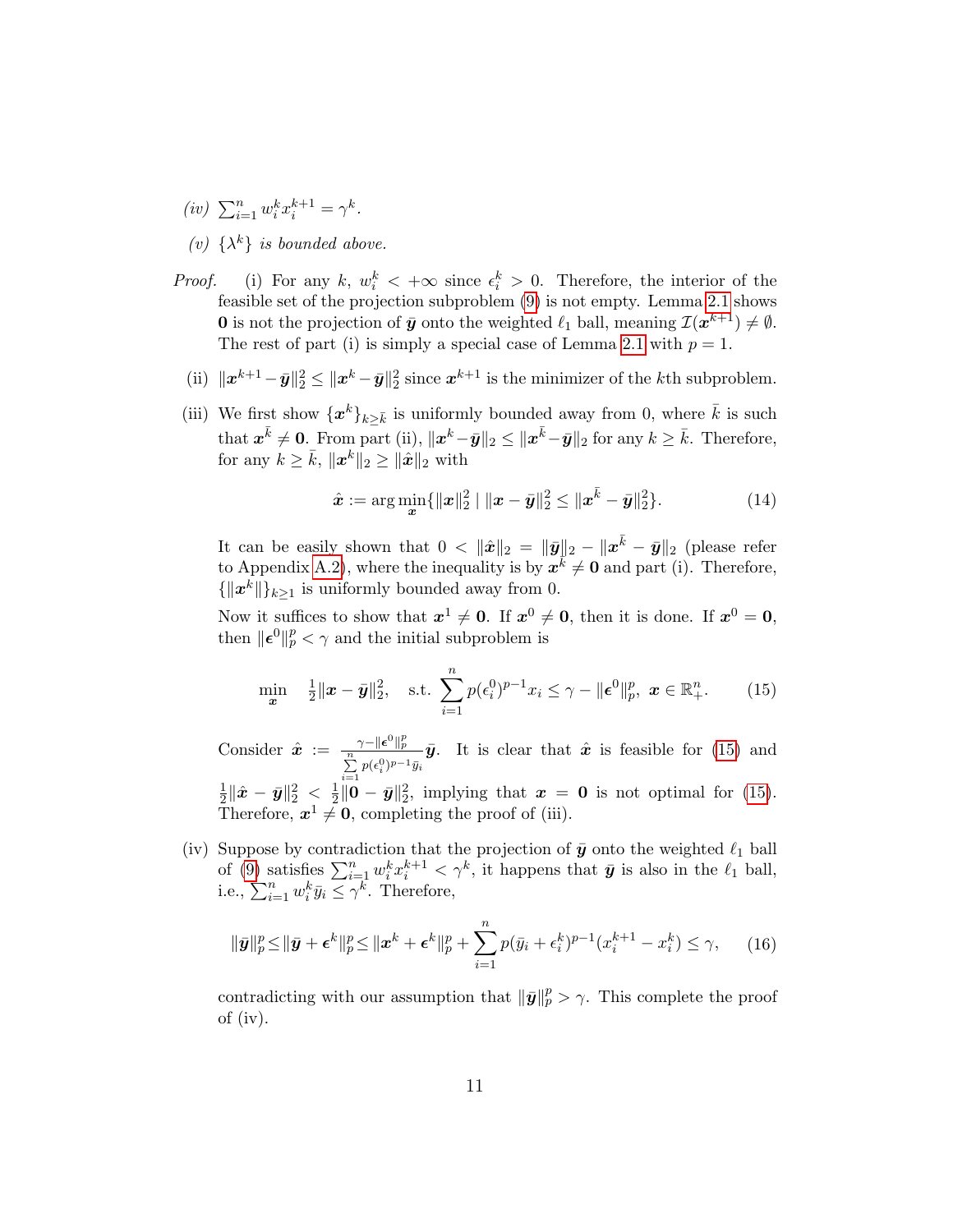(v) For any  $i \in \mathcal{I}(\boldsymbol{x}^k)$ ,  $\{w_i^k\}$  is bounded away from 0 and  $\sum_{i \in \mathcal{I}(\boldsymbol{x}^k)} (\bar{y}_i - x_i^k)$  is bounded above by (i). It follows from [\(12\)](#page-8-2) that  $\{\lambda^k\}$  is bounded above.  $\Box$ 

Using the properties in Lemma [4.2,](#page-9-1) we can show that the displacement of the iterates vanishes in the limit.

<span id="page-11-2"></span>Lemma 4.3. It holds that

$$
\sum_{k=0}^{\infty} \|x^{k+1}-x^k\|_2^2 < +\infty,
$$

and consequently,  $\lim_{k \to \infty} ||x^{k+1} - x^k||_2^2 = 0.$ 

Proof. To show this result, we first prove that it holds true for all k that

<span id="page-11-1"></span>
$$
\langle \mathbf{x}^k - \mathbf{x}^{k+1}, \mathbf{x}^{k+1} - \bar{\mathbf{y}} \rangle \ge 0. \tag{17}
$$

Note that,

<span id="page-11-0"></span>
$$
\sum_{i=1}^{n} (x_i^k - x_i^{k+1})(x_i^{k+1} - \bar{y}_i) = \sum_{i=1}^{n} \mu_i^{k+1}(x_i^k - x_i^{k+1}) - \lambda^{k+1} \sum_{i=1}^{n} w_i^k (x_i^k - x_i^{k+1})
$$
  

$$
\geq \lambda^{k+1} \sum_{i=1}^{n} w_i^k (x_i^{k+1} - x_i^k),
$$
 (18)

where the equality is by [\(10a\)](#page-7-1) and the inequality is by the fact that  $\langle \mu^{k+1}, x^k \rangle \ge 0$ and [\(10c\)](#page-7-2). On the other hand, since  $x^{k+1}$  is feasible for [\(9\)](#page-7-0), it holds that

$$
\lambda^{k+1} \sum_{i=1}^{n} w_i^k (x_i^{k+1} - x_i^k) = \lambda^{k+1} (\gamma - ||x^k + \epsilon^k||_p^p) \ge 0
$$

by Theorem [4.1](#page-9-2) and the nonnegativity of  $\lambda^{k+1}$ . This, together with [\(18\)](#page-11-0), proves [\(17\)](#page-11-1).

We now use  $(17)$  to complete our proof.

<span id="page-11-3"></span>
$$
\|x^{k} - \bar{y}\|_{2}^{2} = \|x^{k} - x^{k+1} + x^{k+1} - \bar{y}\|_{2}^{2}
$$
  
\n
$$
= \|x^{k+1} - \bar{y}\|_{2}^{2} + 2\langle x^{k} - x^{k+1}, x^{k+1} - \bar{y}\rangle + \|x^{k+1} - x^{k}\|_{2}^{2}
$$
  
\n
$$
\geq \|x^{k+1} - \bar{y}\|_{2}^{2} + \|x^{k+1} - x^{k}\|_{2}^{2},
$$
\n(19)

where the inequality is by [\(17\)](#page-11-1). Summing up both sides from  $k = 0$  to t, we obtain  $\sum$ t  $_{k=0}$  $\|\boldsymbol{x}^{k+1}\!-\!\boldsymbol{x}^{k}\|_2^2\!\leq\!\sum$ t  $_{k=0}$  $(\|\boldsymbol{x}^{k}\!-\!\bar{\boldsymbol{y}}\|_2^2\!-\!\|\boldsymbol{x}^{k+1}\!-\!\bar{\boldsymbol{y}}\|_2^2)\!=\!\|\boldsymbol{x}^{0}\!-\!\bar{\boldsymbol{y}}\|_2^2\!-\!\|\boldsymbol{x}^{t+1}\!-\!\bar{\boldsymbol{y}}\|_2^2\!\leq\!\|\boldsymbol{x}^{0}\!-\!\bar{\boldsymbol{y}}\|_2^2,$ 

where the first inequality is by Lemma [4.2\(](#page-9-1)ii). Letting  $t \to \infty$ , we conclude that  $||\boldsymbol{x}^{k+1} - \boldsymbol{x}^{k}||_2^2 \to 0$  as  $k \to \infty$ , completing the proof.  $\Box$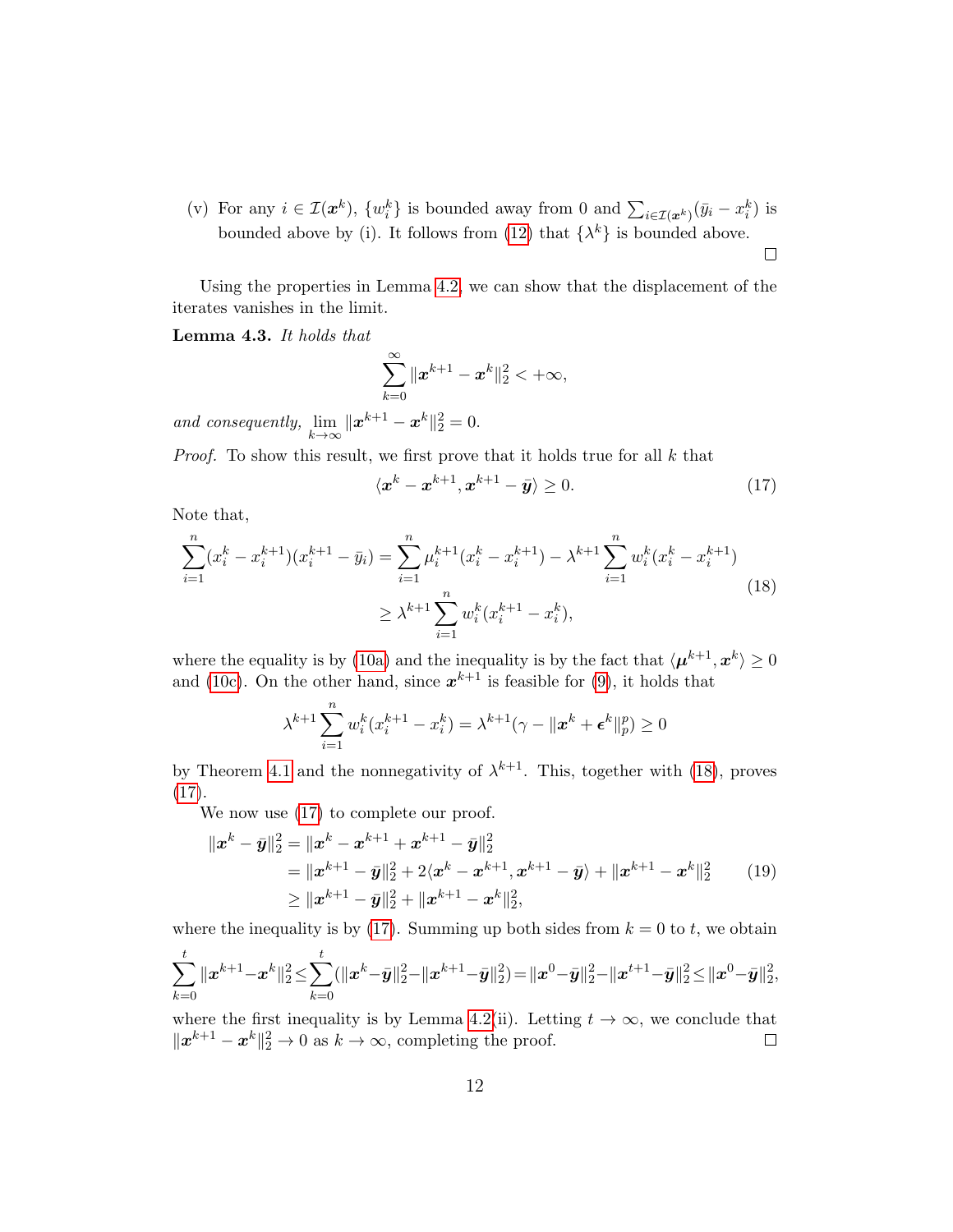#### 4.2 Global convergence

To enforce the convergence of the iterates to the stationary points of the original problem, our goal is to drive  $\epsilon^k$  to **0** as the algorithm proceeds, so that the relaxed ball  $\|\boldsymbol{x} + \boldsymbol{\epsilon}\|_p \leq \gamma$  can approximate the  $\ell_p$  ball in the limit. We first show that the update [\(13\)](#page-8-1) of  $\epsilon$  is triggered infinitely many times. Define the set of iterations where  $\epsilon$  is decreased as

$$
\mathcal{U} := \{ k \in \mathbb{N} \mid ||\mathbf{x}^{k+1} - \mathbf{x}^k||_2 || \text{sign}(\mathbf{x}^{k+1} - \mathbf{x}^k) \circ \mathbf{w}^k||_2^{\tau} \le M \}.
$$

<span id="page-12-1"></span>Then we have the following results.

**Lemma 4.4.**  $|\mathcal{U}| = +\infty$ , meaning  $\lim_{k \to \infty} \epsilon^k = 0$ .

*Proof.* Suppose by contradiction that there exists  $\hat{k} \in \mathbb{N}$  such that

<span id="page-12-0"></span>
$$
\|\bm{x}^{k+1} - \bm{x}^{k}\|_{2} \|\text{sign}(\bm{x}^{k+1} - \bm{x}^{k}) \circ \bm{w}^{k}\|_{2}^{7} > M, \text{ for all } k \geq \hat{k}, \tag{20}
$$

Since  $\epsilon$  is never decreased after iteration  $\hat{k}$ , it holds that

$$
w_i^k = p(|x_i^k| + \epsilon_i^k)^{p-1} \le p(\epsilon_i^{\hat{k}})^{p-1}
$$

for all  $i \in [n]$ . Thus, it follows from [\(20\)](#page-12-0) that

$$
\|\boldsymbol{x}^{k+1}-\boldsymbol{x}^{k}\|_{2} > M \|\text{sign}(\boldsymbol{x}^{k+1}-\boldsymbol{x}^{k}) \circ \boldsymbol{w}^{k}\|_{2}^{-\tau} \geq M \big(\sum_{\boldsymbol{x}_{i}^{k+1} \neq \boldsymbol{x}_{i}^{k}} p(\epsilon_{i}^{\hat{k}})^{2(p-1)}\big)^{-\tau/2} > 0
$$

for all  $k \geq \hat{k}$ , contradicting Lemma [4.3.](#page-11-2) This completes the proof.

 $\Box$ 

Define four cluster point sets as following

$$
\Gamma := \{\text{cluster points of } \{(\mathbf{x}^k, \lambda^k)\}\}\
$$

$$
\Gamma_{\mathcal{U}} := \{\text{cluster points of } \{(\mathbf{x}^k, \lambda^k)\}_\mathcal{U}\}\
$$

$$
\Lambda := \{\text{cluster points of } \{\lambda^k\}\}\
$$

$$
\Lambda_{\mathcal{U}} := \{\text{cluster points of } \{\lambda^k\}_\mathcal{U}\}.
$$

The following property shows that for sufficiently large  $k$ , the zero and nonzero components of  $\{\boldsymbol{x}^k\}_{\mathcal{U}}$  remain unchanged. For simplicity, we use shorthands  $\mathcal{I}^k$  and  $\mathcal{A}^k$  to represent  $\mathcal{I}(\boldsymbol{x}^k)$  and  $\mathcal{A}(\boldsymbol{x}^k)$ , respectively.

<span id="page-12-2"></span>**Proposition 4.5.** Assume  $0 \notin \Lambda_{\mathcal{U}}$ , then the following statements hold: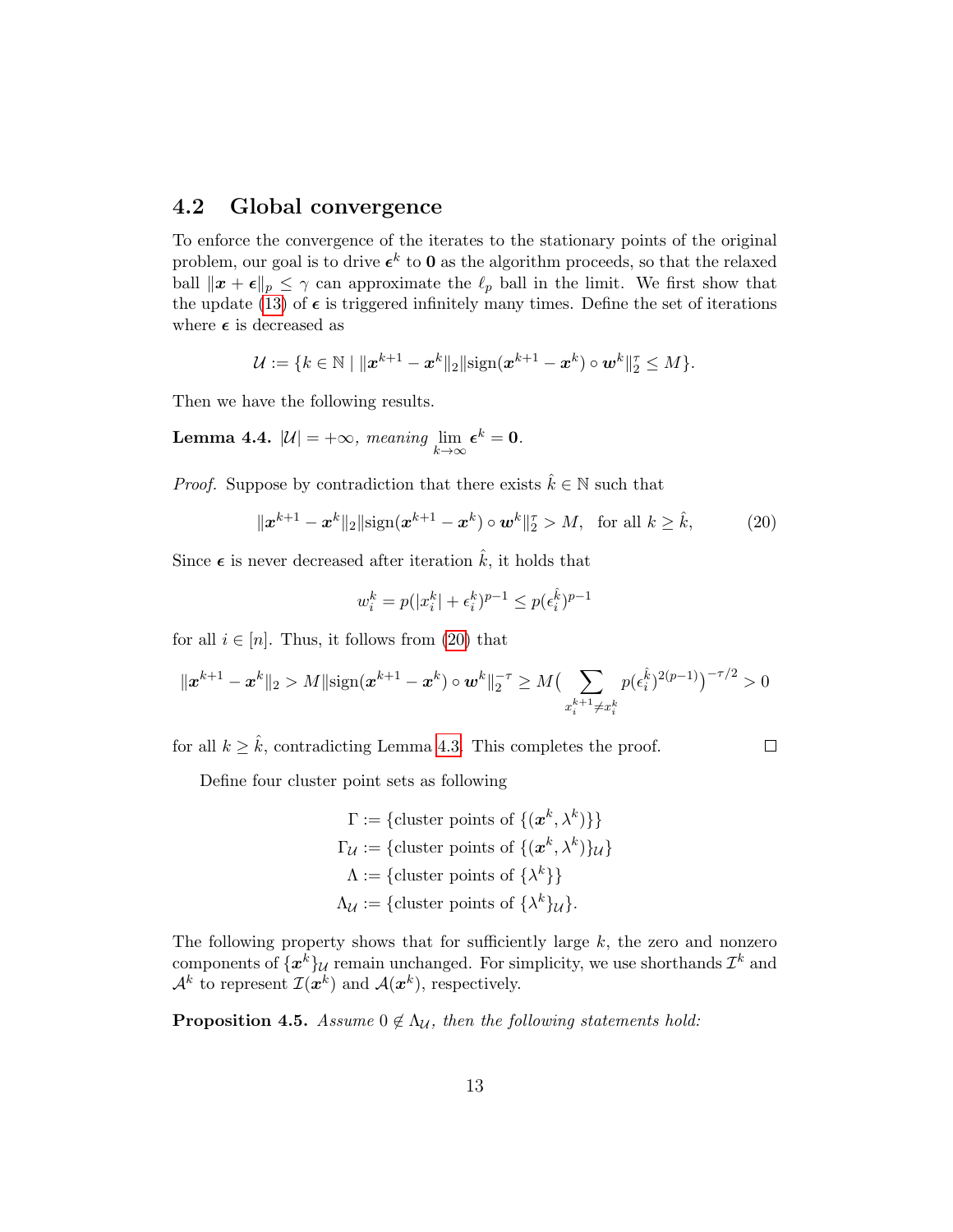- (i) There exits  $\bar{k}$  such that  $\mathcal{U} \supseteq \{k \mid k \geq \bar{k}\}\$  which implies the update of  $\epsilon$  in  $(13)$  is always triggered for sufficiently large  $k$ .
- (ii) If  $\{w_i^k\}$  is unbounded, then  $x_i^k \equiv 0$  for all sufficiently large k. If  $\{w_i^k\}$ is bounded above, then there exists  $\delta_i > 0$  such that  $x_i^k > \delta_i > 0$  for all sufficiently large k.
- (iii) There exist index sets  $\mathcal{I}^* \cup \mathcal{A}^* = [n]$  such that  $\mathcal{I}(\bm{x}^*) = \mathcal{I}^*$  and  $\mathcal{A}(\bm{x}^*) = \mathcal{A}^*$ for any  $(x^*, \lambda^*) \in \Gamma$ . Furthermore,  $\mathcal{I}(x^k) = \mathcal{I}^*$  and  $\mathcal{A}(x^k) = \mathcal{A}^*$  for all sufficiently large k.

*Proof.* Since  $0 \notin \Lambda_{\mathcal{U}}$ , there exists  $\hat{\lambda}$  such that  $\lambda^k \geq \hat{\lambda}$  for all  $k \in \mathcal{U}$ .

(i) Consider a subsequence  $S \subset \mathcal{U}$  with  $\{x_i^k\}_{k \in S} \to 0$  and there exists  $\delta_i > 0$ such that for sufficiently large  $k \in \mathcal{S} \subset \mathcal{U}$ ,  $x_i^k > \delta_i > 0$  for all  $i \in \mathcal{I}^k$  (notice that  $\mathcal{I}^k \neq \emptyset$  by Lemma [4.2\(](#page-9-1)i)).

We prove this by contradiction and suppose this is not true. By Lemma [4.3](#page-11-2) and Lemma [4.4,](#page-12-1) there exists  $\bar{k}$  such that  $|x_i^k - x_i^{k-1}| < \frac{1}{4}$  $\frac{1}{4} \bigl( \frac{1}{\hat{\lambda} p} \| \overset{\circ}{\bm{y}} \|_{\infty} \bigr)^{1-p}$  and  $|\epsilon_i^k - \epsilon_i^{k-1}| < \frac{1}{4}$  $\frac{1}{4} \left( \frac{1}{\hat{\lambda} p} \|\bar{\bm{y}}\|_{\infty} \right)^{1-p}$  for all  $k > \bar{k}$  and  $i \in \mathcal{I}^k$ . On the other hand, by assumption, there exists  $\hat{k}$  such that  $x_i^k < \frac{1}{4}$  $\frac{1}{4} \big(\frac{1}{\hat{\lambda}p} \|\bar{\bm{y}}\|_{\infty}\big)^{1-p}$  and  $\epsilon_i^k$  < 1  $\frac{1}{4} \left( \frac{1}{\hat{\lambda}p} \|\bar{\mathbf{y}}\|_{\infty} \right)^{1-p}$  for all  $k > \hat{k}$  and  $i \in \mathcal{I}^k$ . Hence, for all  $k > \max(\bar{k}, \hat{k})$ , this implies

$$
\bar{y}_i - x_i^k = \lambda^k p (x_i^{k-1} + \epsilon_i^{k-1})^{p-1} \ge \hat{\lambda} p (x_i^{k-1} + \epsilon_i^{k-1})^{p-1}
$$
  
\n
$$
\ge \hat{\lambda} p (x_i^k + |x_i^k - x_i^{k-1}| + \epsilon_i^k + |\epsilon_i^k - \epsilon_i^{k-1}|)^{p-1}
$$
  
\n
$$
> \|\bar{y}\|_{\infty}.
$$

This contradicts the assumption that  $x_i^k > 0$ . Therefore,  $x_i^k > \delta_i > 0$  for sufficiently large  $k \in \mathcal{U}$  and  $i \in \mathcal{I}^k$ .

Next, we show that  $\mathcal{I}^k$  and  $\mathcal{A}^k$  are fixed for sufficiently large k. For sufficiently large  $k \in \mathcal{U}$  and  $i \in \mathcal{I}^k$ , we have  $x_i^{k+1} > \delta_i/2 > 0$  since  $x_i^{k+1} - x_i^k \to 0$ by Lemma [4.3.](#page-11-2) Hence

<span id="page-13-1"></span>
$$
\mathcal{I}^k \subset \mathcal{I}^{k+1}.\tag{21}
$$

It then suffices to show  $\mathcal{A}^k \subset \mathcal{A}^{k+1}$ . For sufficiently large  $k \in \mathcal{U}$  and  $i \in \mathcal{A}^k$ , we have

<span id="page-13-0"></span>
$$
\frac{w_i^k}{w_i^{k-1}} = \frac{p(\epsilon_i^k)^{p-1}}{p(x_i^{k-1} + \epsilon_i^{k-1})^{p-1}} = \left(\frac{\epsilon_i^k}{x_i^{k-1} + \epsilon_i^{k-1}}\right)^{p-1} = \left(\frac{x_i^{k-1}}{\epsilon_i^k} + \frac{1}{\theta}\right)^{1-p} > \theta^{p-1},\tag{22}
$$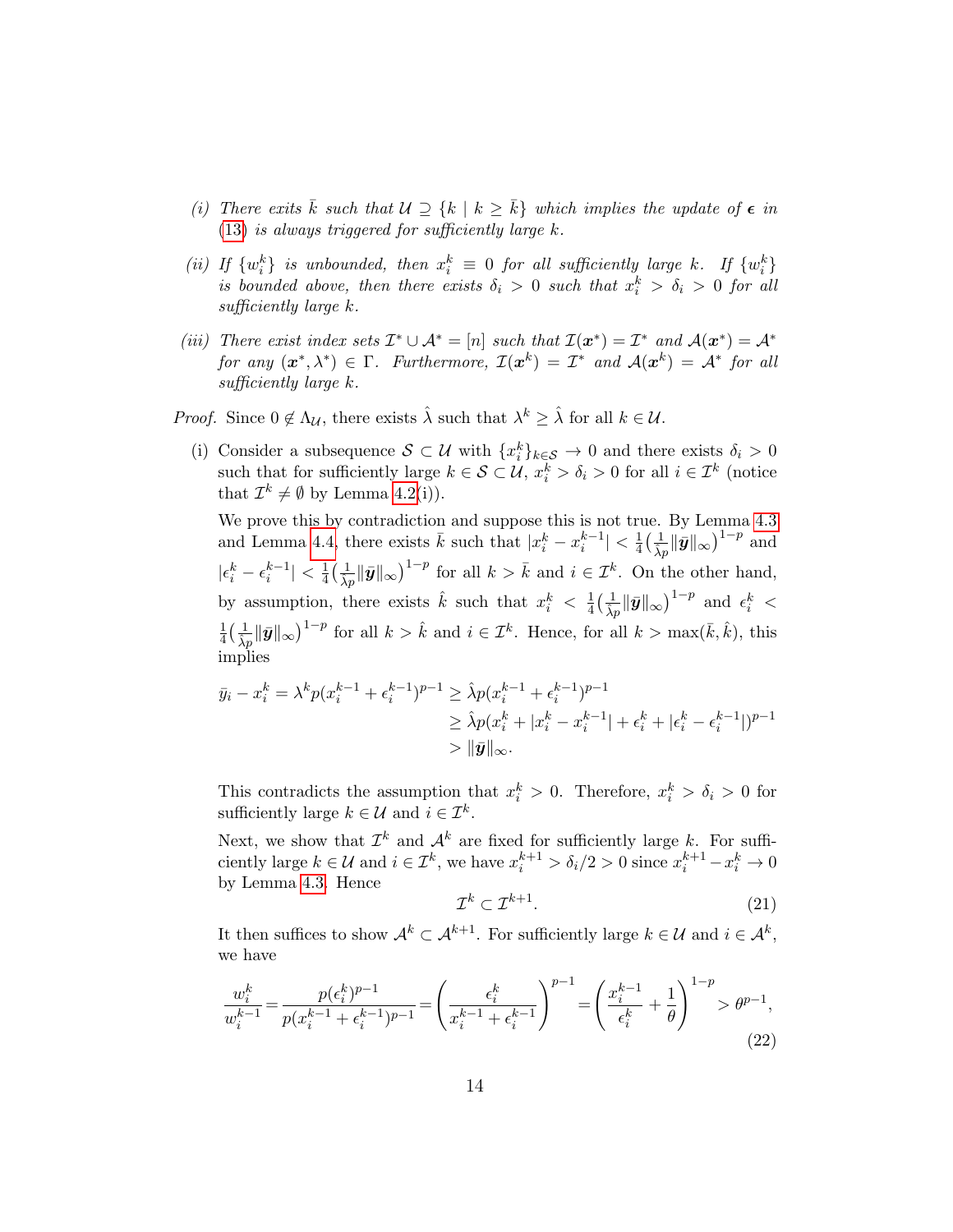where the last equality holds by [\(13\)](#page-8-1) and the inequality holds because  $(·)^{1-p}$ is monotonically increasing on  $\mathbb{R}_{++}$ . Notice that for sufficiently large  $k \in \mathcal{U}$ ,  $x_i^{k-1}/x_i^k \to 1$  since  $x_i^k > \delta_i$  and  $x_i^k - x_i^{k-1} \to 0$  by Lemma [4.3.](#page-11-2) Therefore, from [\(11b\)](#page-7-3) and  $x_i^k > \delta_i$ , we have

$$
\lim_{\substack{k \to \infty \\ k \in \mathcal{U}}} \frac{\lambda^{k+1}}{\lambda^k} = \lim_{\substack{k \to \infty \\ k \in \mathcal{U}}} \frac{\bar{y}_i - x_i^{k+1}}{\bar{y}_i - x_i^k} \frac{w_i^{k-1}}{w_i^k} = \lim_{\substack{k \to \infty \\ k \in \mathcal{U}}} \frac{\bar{y}_i - x_i^{k+1}}{\bar{y}_i - x_i^k} \left( \frac{x_i^{k-1} + \epsilon_i^{k-1}}{x_i^k + \epsilon_i^k} \right)^{p-1}
$$
\n
$$
= \lim_{\substack{k \to \infty \\ k \in \mathcal{U}}} \frac{\bar{y}_i / x_i^k - x_i^{k+1} / x_i^k}{\frac{\bar{y}_i}{x_i^k} - 1} \left( \frac{x_i^{k+1} / x_i^k + \epsilon_i^{k+1} / x_i^k}{1 + \epsilon_i^k / x_i^k} \right)^{p-1} = 1.
$$

Hence, for sufficiently large  $k \in \mathcal{U}$ , we know

<span id="page-14-0"></span>
$$
\lambda^{k+1}/\lambda^k > \theta^{1-p}.\tag{23}
$$

Combining [\(22\)](#page-13-0) and [\(23\)](#page-14-0), for sufficiently large  $k \in \mathcal{U}$  and  $i \in \mathcal{A}^k$ , it holds that

$$
\frac{\lambda^{k+1}}{\lambda^k}\frac{w_i^k}{w_i^{k-1}} > 1.
$$

This, together with  $\lambda^k w_i^{k-1} \geq \bar{y}_i$  by [\(11a\)](#page-7-4), implies that  $\lambda^{k+1} w_i^k > \lambda^k w_i^{k-1} \geq$  $\bar{y}_i$ , which means  $x_i^{k+1} = 0$  by [\(11a\)](#page-7-4). In other words, we obtain  $\mathcal{A}^k \subset \mathcal{A}^{k+1}$ for sufficiently large  $k \in \mathcal{U}$ . This, together with [\(21\)](#page-13-1), gives

$$
\mathcal{A}(\boldsymbol{x}^k) = \mathcal{A}(\boldsymbol{x}^{k+1})
$$
 and  $\mathcal{I}(\boldsymbol{x}^k) = \mathcal{I}(\boldsymbol{x}^{k+1}).$ 

Now, we are ready to show the update condition in [\(13\)](#page-8-1) is also satisfied at the  $(k+1)$ th iteration. Since  $\mathcal{I}^k \neq \emptyset$  (by Lemma [4.2\(](#page-9-1)i)) and  $\lim_{\substack{k \to \infty \\ k \in \mathcal{U}}}$  $\|\boldsymbol{x}_{\mathcal{I}^k}^{k+1}\!-\!\boldsymbol{x}_{\mathcal{I}^k}^{k}\|_2 =$ 

0, we know for sufficiently large  $k$ ,

$$
\|\mathbf{w}_{\mathcal{I}^k}^k\|_2^2 = p^2 \sum_{i \in \mathcal{I}^k} (x_i^k + \epsilon_i^k)^{2(p-1)} \le p^2 \sum_{i \in \mathcal{I}^k} \delta^{2(p-1)} = p^2 |\mathcal{I}^k| \delta^{2(p-1)}.
$$

Overall, we have for sufficiently large  $k \in \mathcal{U}$ ,

$$
\|\boldsymbol{x}^{k+1}-\boldsymbol{x}^{k}\|_{2}\|\text{sign}(\boldsymbol{x}^{k+1}-\boldsymbol{x}^{k})\circ \boldsymbol{w}^{k}\|_{2}^{\tau}=\|\boldsymbol{x}^{k+1}_{\mathcal{I}^{k}}-\boldsymbol{x}^{k}_{\mathcal{I}^{k}}\|_{2}\|\boldsymbol{w}^{k}_{\mathcal{I}^{k}}\|_{2}^{\tau}< M,
$$
\n(24)

implying  $k + 1 \in \mathcal{U}$ . By induction, we know the condition [\(13\)](#page-8-1) is triggered after  $k > \bar{k}$ .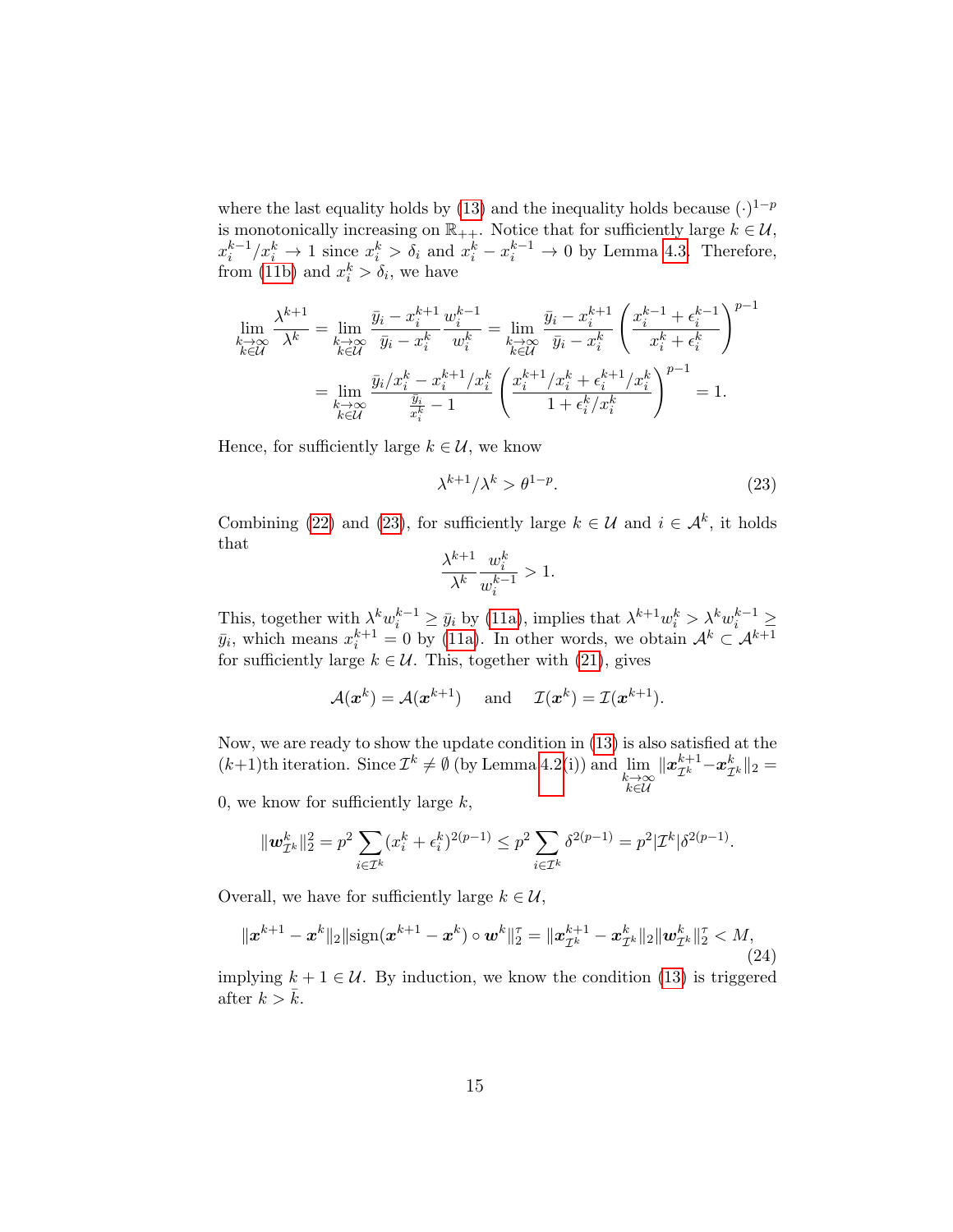(ii) By statement (i), we know that 0 is not a cluster point of  $\{\lambda^k\}$ . Then there exists  $\hat{\lambda}$  such that  $\lambda^k \geq \hat{\lambda}$  for all  $k \in \mathbb{N}$ . Let  $C := ||\bar{y}||_{\infty}/\hat{\lambda}$ .

Suppose  $\{w_i^k\}$  is unbounded, then there exists  $\bar{k}$  such that  $w_i^k \geq C$ . By [\(11b\)](#page-7-3), it holds true that  $x_i^{\bar{k}+1} = 0$ , yielding

$$
w_i^{\bar{k}+1} = p(|x_i^{\bar{k}+1}| + \epsilon_i^{\bar{k}+1})^{p-1} = p(\epsilon_i^{\bar{k}+1})^{p-1} \ge p(|x_i^{\bar{k}}| + \epsilon_i^{\bar{k}})^{p-1} = w_i^{\bar{k}},
$$

where the inequality holds because  $(\cdot)^{p-1}$  is nonincreasing and  $\epsilon_i^{\bar{k}+1} \leq |x_i^{\bar{k}}| +$  $\epsilon_i^{\bar{k}}$ . Hence, by induction, it follows that  $x_i^k \equiv 0$  for any  $k > \bar{k}$ . On the other hand, suppose  $\{w_i^k\}$  is bounded above. By statement (i),  $\{(\mathbf{x}^k, \lambda^k)\}\mathbf{u}$ coincides with  $\{(\mathbf{x}^k, \lambda^k)\}\$  after  $k > \bar{k}$ , we then know  $x_i^k$  is strictly bounded away from 0 for all sufficiently large  $k$ . Therefore, there exists  $\delta_i > 0$  such that  $x_i^k > \delta_i > 0$  for all sufficiently large k.

(iii) This statement follows straightforwardly from (ii).

 $\Box$ 

The next corollary follows directly from Proposition [4.5.](#page-12-2)

Corollary 4.6. (i)  $\Lambda_{\mathcal{U}} \subset \Lambda$ .

- (ii) If  $0 \notin \Lambda$ , then  $\Lambda = \Lambda_{\mathcal{U}}$ .
- (iii) If  $0 \in \Lambda$ , then  $0 \in \Lambda_{\mathcal{U}}$ .

Considering a primal-dual pair  $(x, \lambda)$  with  $x \geq 0$  and  $\lambda > 0$ , we define the following metrics to measure the optimality residuals at  $(x, \lambda)$ 

$$
\alpha(\boldsymbol{x}, \lambda) := \sum_{i=1}^{n} |(\bar{y}_i - x_i)x_i - \lambda px_i^p|, \quad \beta(\boldsymbol{x}) := |\sum_{i=1}^{n} x_i^p - \gamma|.
$$
 (25)

It is obvious that  $(x, \lambda)$  is first-order stationary if and only if  $\alpha(x, \lambda) = 0$  and  $\beta(\boldsymbol{x})=0.$ 

The following property of the optimality residuals is needed in our analysis, and its proof is provided in Appendix [A.3.](#page-25-1)

<span id="page-15-2"></span><span id="page-15-0"></span>**Lemma 4.7.** There exists  $\tilde{x}$  with  $\tilde{x}_i^k$  between  $x_i^k$  and  $x_i^{k-1} + \epsilon_i^{k-1}$ ,  $i \in \mathcal{I}^k$  such that  $\alpha(\bm{x}^k,\lambda^k) \leq \,\,\lambda^k p(1-p) \|[\tilde{\bm{x}}_{\mathcal{I}^k}^k]^{p-2}\|_2 \|\bar{\bm{y}}\|_\infty \left[\|\bm{x}_{\mathcal{I}^k}^{k-1} - \bm{x}_{\mathcal{I}^k}^k\|_2 + \|\bm{\epsilon}_{\mathcal{I}^k}^k\|_2\right]$  $(26)$ 

There exists  $\hat{x}$  with  $\hat{x}_i^k$  between  $x_i^k$  and  $x_i^{k-1} + \epsilon_i^{k-1}$ ,  $i \in \mathcal{I}^k$  such that

<span id="page-15-3"></span><span id="page-15-1"></span>
$$
\beta(\boldsymbol{x}^{k}) \leq (\|\boldsymbol{w}_{\mathcal{I}^{k}}^{k-1}\|_{2} + p\|[\hat{\boldsymbol{x}}_{\mathcal{I}^{k}}^{k}]^{p-1}\|_{2})\|\boldsymbol{x}_{\mathcal{I}^{k}}^{k-1} - \boldsymbol{x}_{\mathcal{I}^{k}}^{k}\|_{2} + p\|[\hat{\boldsymbol{x}}_{\mathcal{I}^{k}}^{k}]^{p-1}\|_{\infty}\|\boldsymbol{\epsilon}_{\mathcal{I}^{k}}^{k-1}\|_{1} + \|[\boldsymbol{\epsilon}_{\mathcal{A}^{k}}^{k-1}]^{p}\|_{1} + \|[\boldsymbol{\epsilon}_{\mathcal{A}^{k}}^{k-1}]^{p-1} \circ \boldsymbol{x}_{\mathcal{A}^{k}}^{k-1}\|_{1}.
$$
\n(27)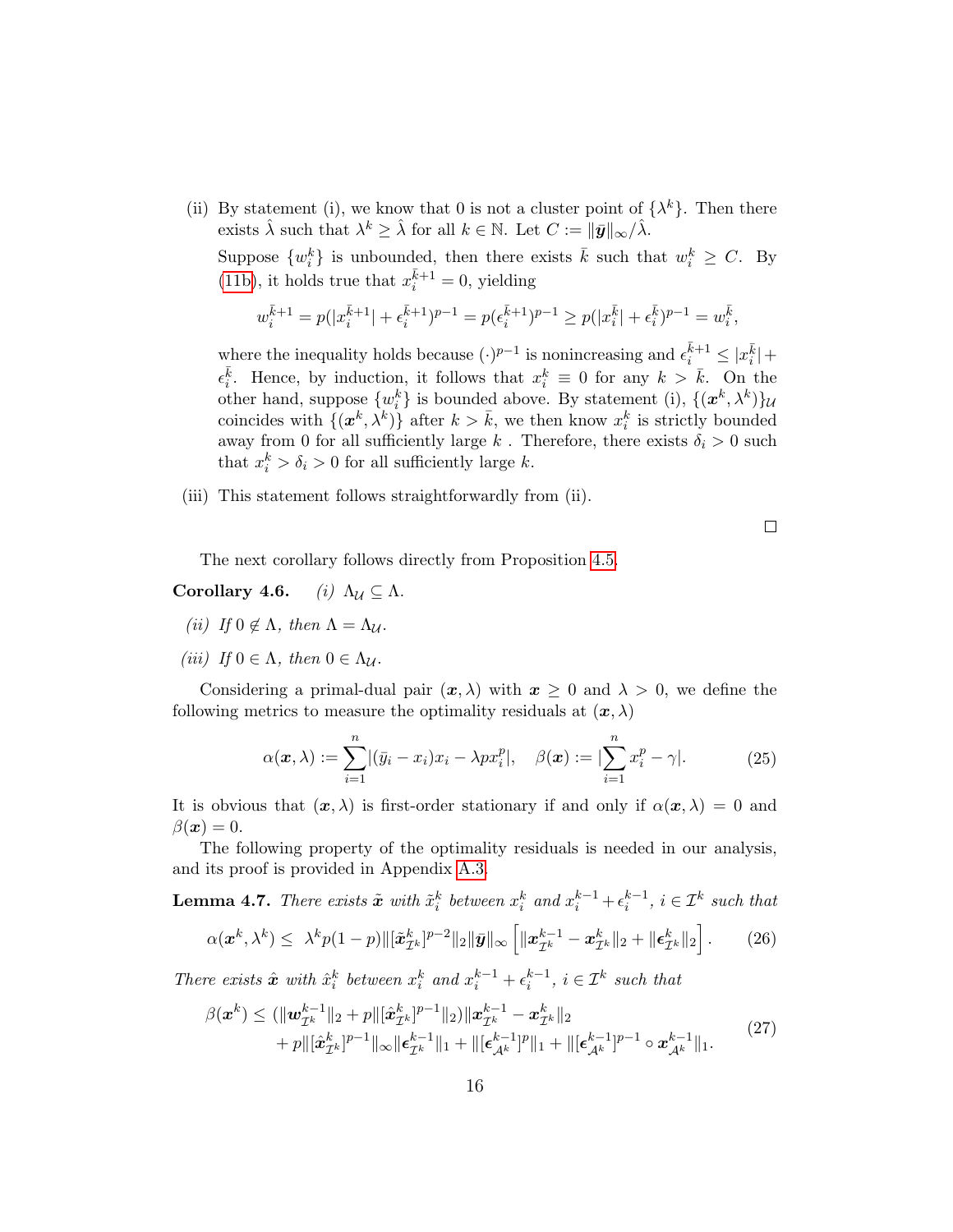**Theorem 4.8.** Let  $\{(\mathbf{x}^k, \lambda^k)\}\)$  be the sequence generated by Algorithm [1,](#page-8-0) then  $\forall (x^*, \lambda^*) \in \Gamma_{\mathcal{U}}, (x^*, \lambda^*)$  is the first-order stationary for  $(P)$ . Consequently, we have

$$
\lim_{\substack{k \to \infty \\ k \in \mathcal{U}}} \alpha(\mathbf{x}^k, \lambda^k) = 0 \quad \text{and} \quad \lim_{\substack{k \to \infty \\ k \in \mathcal{U}}} \beta(\mathbf{x}^k) = 0. \tag{28}
$$

*Proof.* Given  $(\boldsymbol{x}^*, \lambda^*) \in \Gamma_{\mathcal{U}}$ , there exists  $S \subseteq \mathcal{U}$  such that  $\lim_{\substack{k \in S \\ k \to \infty}}$  $(\boldsymbol{x}^k, \lambda^k) = (\boldsymbol{x}^*, \lambda^*).$ 

It is easily seen that there exists  $\bar{k} > 0$  such that  $\mathcal{I}(x^*) \subseteq \mathcal{I}(x^k)$  for all  $k \geq$  $\bar{k}$  and  $k \in S$ . Lemma [4.2](#page-9-1) (iii) implis that  $\mathcal{I}(\boldsymbol{x}^*)$  is non-empty.

$$
\alpha(\boldsymbol{x}^*, \lambda^*) = \lim_{\substack{k \to \infty \\ k \to \infty}} \alpha(\boldsymbol{x}^k, \lambda^k)
$$
  
\n
$$
\leq \lim_{\substack{k \in \mathcal{S} \\ k \to \infty}} \lambda^k p(1-p) \| [\tilde{\boldsymbol{x}}_{\mathcal{I}^k}^k]^{p-2} \|_2 \|\bar{\boldsymbol{y}}\|_{\infty} \left[ \|\boldsymbol{x}_{\mathcal{I}^k}^{k-1} - \boldsymbol{x}_{\mathcal{I}^k}^k \|_2 + \|\boldsymbol{\epsilon}_{\mathcal{I}^k}^k \|_2 \right] \qquad (29)
$$
  
\n
$$
= 0,
$$

where the second inequality is by Lemma [4.7](#page-15-0) and the second equality is by Lemma [4.3](#page-11-2) and Lemma [4.4.](#page-12-1) Applying the same argument for  $\beta(x^k)$ , we have

$$
\beta(\boldsymbol{x}^*) = \lim_{\substack{k \in \mathcal{S} \\ k \to \infty}} \beta(\boldsymbol{x}^k) = 0.
$$

Hence  $(\boldsymbol{x}^*, \lambda^*)$  is stationary for  $(P)$ .

We have shown for any convergent subsequence  $S \subseteq \mathcal{U}$ ,

$$
\lim_{\substack{k \to \infty \\ k \in S}} \alpha(\boldsymbol{x}^k, \lambda^k) = 0, \quad \lim_{\substack{k \to \infty \\ k \in S}} \beta(\boldsymbol{x}^k) = 0,
$$

hence, both  $\alpha(\boldsymbol{x}^k, \lambda^k)$  and  $\beta(\boldsymbol{x}^k)$  converge to 0 on  $\mathcal{U}$ .

 $\Box$ 

#### 4.3 Uniqueness of the cluster points

Theorem [4.8](#page-15-1) shows the convergence of optimality residual and all cluster points of  ${x^k}\mathcal{U}$  are first-order stationary for [\(P\)](#page-4-1). In this subsection, we discuss conditions to gurantee the convergence of  $\{x^k\}.$ 

<span id="page-16-0"></span>**Lemma 4.9.** Γ is non-empty, compact and connected. For every cluster point  $(x^*, \lambda^*) \in \Gamma$ , they have the same objective value.

*Proof.*  $\{(\mathbf{x}^k, \lambda^k)\}\$ is bounded by Lemma [4.2\(](#page-9-1)i)(v), hence it has cluster points.  $\Gamma$ is compact and connected by Lemma [4.3](#page-11-2) and [\[2,](#page-31-1) Lemma 2.6] [\[15,](#page-33-3) Theorem 26.1]. Lemma  $4.2(ii)$  shows all points in Γ have the same objective value. This completes the proof.  $\Box$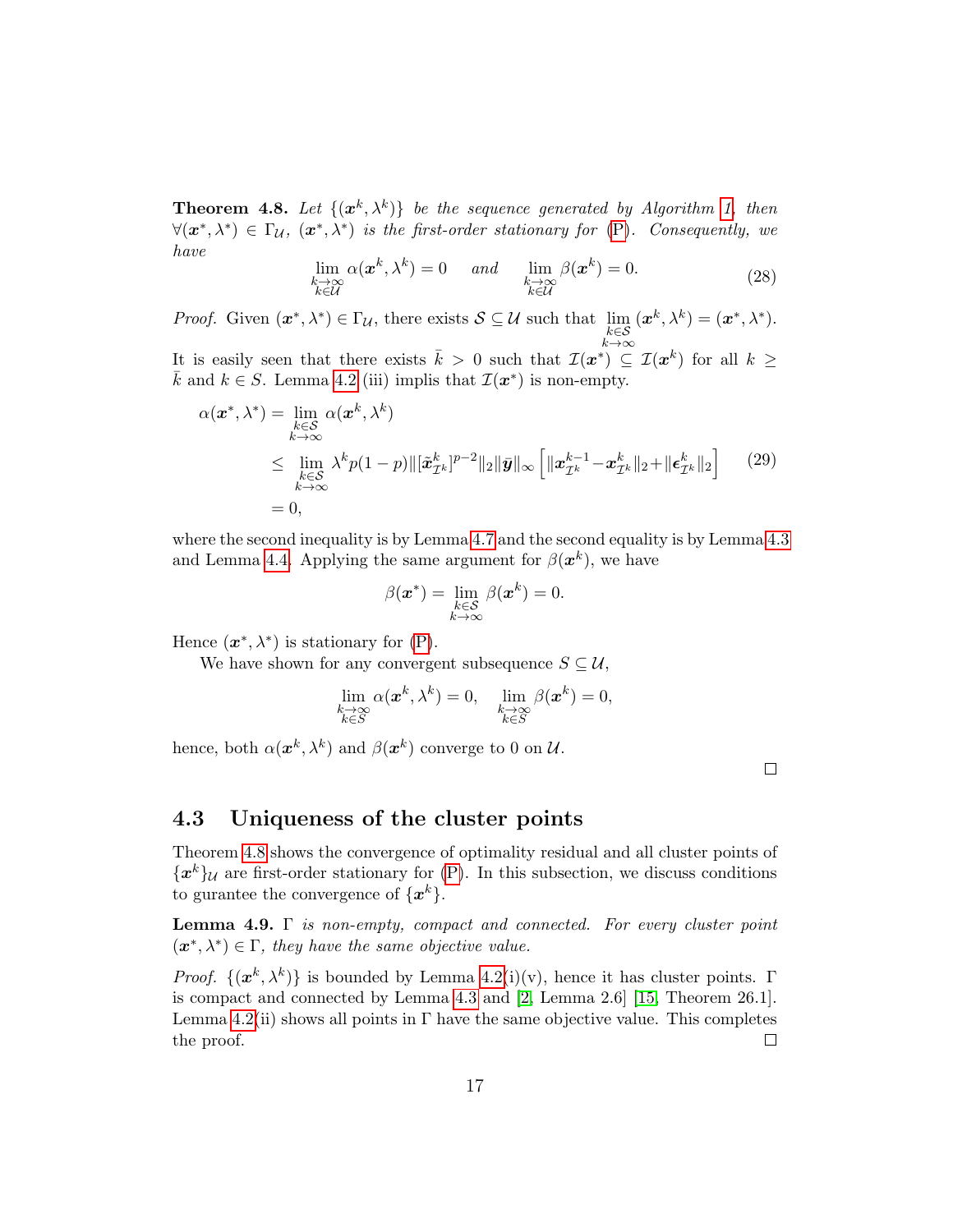**Theorem 4.10.** Assume  $0 \notin \Lambda$  and there exists a cluster point  $x^*$  of  $\{x^k\}$  such that  $x_i^* \neq [\lambda^* p(1-p)]^{\frac{1}{2-p}}, \forall i \in \mathcal{I}^*$ . Then  $\lim_{k \to \infty} \mathbf{x}^k = \mathbf{x}^*$ .

*Proof.* Suppose  $\{x^k\}$  has multiple cluster points, then  $\Gamma$  contains more than one element. Lemma [4.2\(](#page-9-1)iii) implies  $x^* \neq 0$ . Hence  $\mathcal{I}^* \neq \emptyset$ .

By Proposition [4.5,](#page-12-2) for any  $(x^*, \lambda^*) \in \Gamma$  satisfying [\(7a\)](#page-6-3) implies that  $x^*_{\mathcal{I}^*}$  is a first-order stationary solution to the smoothed  $\ell_p$  regularization problem in the reduced subspace  $\mathbb{R}^{|\mathcal{I}^*|}$ . Note that the Lagrangian for  $(P)$  in  $\mathbb{R}^{|\mathcal{I}^*|}$  is written as

$$
\mathcal{L}(\boldsymbol{x}_{\mathcal{I}^*}, \lambda) = \frac{1}{2} ||\boldsymbol{x}_{\mathcal{I}^*} - \bar{\boldsymbol{y}}_{\mathcal{I}^*}||_2^2 + \lambda ||\boldsymbol{x}_{\mathcal{I}^*}||_p^p. \tag{30}
$$

Therefore, we have  $[\nabla_{\bm{x}_{\mathcal{I}^*}}\mathcal{L}(\bm{x}_{\mathcal{I}^*},\lambda^*)]_i = x_i - y_i + \lambda^*px_i^{p-1} = 0$  for  $i \in \mathcal{I}^*$  and  $(x^*, \lambda^*) \in \Gamma$ , meaning every limit point is stationary for  $\mathcal{L}(x_{\mathcal{I}^*}, \lambda^*)$ . On the other hand, by [\[10,](#page-32-10) Proposition 6.4], if the Hessian of  $\mathcal L$  with respect to  $x_{\mathcal I^*}$ 

$$
\left[\nabla^2 \mathcal{L}(\boldsymbol{x}_{\mathcal{I}^*}, \lambda^*)\right]_{\mathcal{I}^* \mathcal{I}^*} = \boldsymbol{I}_{\mathcal{I}^* \mathcal{I}^*} + \text{Diag}(\lambda p(p-1)(\boldsymbol{x}_{\mathcal{I}^*})^{p-2})
$$

is nonsingular, or equivalently,  $x_i^* \neq [\lambda^* p(1-p)]^{p-2}$  for  $i \in \mathcal{I}^*$ . Then  $x^*$  is an isolated critical point. This contradicts Lemma [4.9](#page-16-0) and the assumption. Hence,  $x^*$  is the unique cluster point of  $\{x^k\}.$  $\Box$ 

We have shown that when  $0 \notin \Lambda$ ,  $\{x^k\}$  converges to a unique point. Next we demonstrate that when  $0 \in \Lambda$ , to check if a point  $(x^*,0)$  is stationary for  $(P)$  or not is NP-hard.

**Proposition 4.11** (NP-hardness). It is NP-hard to determine whether [\(P\)](#page-4-1) has a first-order stationary point  $(\boldsymbol{x}^*, \lambda^*)$  with  $\lambda^* = 0$ .

*Proof.* We reduce the NP-hard subset-sum problem [\[17,](#page-33-4) [19\]](#page-33-5) to our problem. Consider a set of positive integers  $s = \{s_1, \ldots, s_n\}$  and  $\gamma > 0$ . The subset sum problem is to determining whether there exists a subset  $s_i, i \in \mathcal{I}$  satisfying  $\sum_{i \in \mathcal{I}} s_i = \gamma$ . Obviously, this problem can be reduced to the problem of determining whether [\(7\)](#page-6-2) with  $\bar{y}_i := s_i^{1/p}$  $i^{1/p}, i \in [n]$  has a solution  $(\boldsymbol{x}^*, \lambda^*)$  with  $\lambda^* = 0$ . Hence, determine whether [\(P\)](#page-4-1) has a first-order stationary point  $(x^*, \lambda^*)$  with  $\lambda^* = 0$  is NP-hard.

#### 4.4 Local complexity analysis

This subsection establishes a  $O(1)$ √ k) convergence rate for the optimality residuals in an ergodic sense.

<span id="page-17-0"></span>The proof of the following local complexity result can be found in Appendix [A.4.](#page-26-0)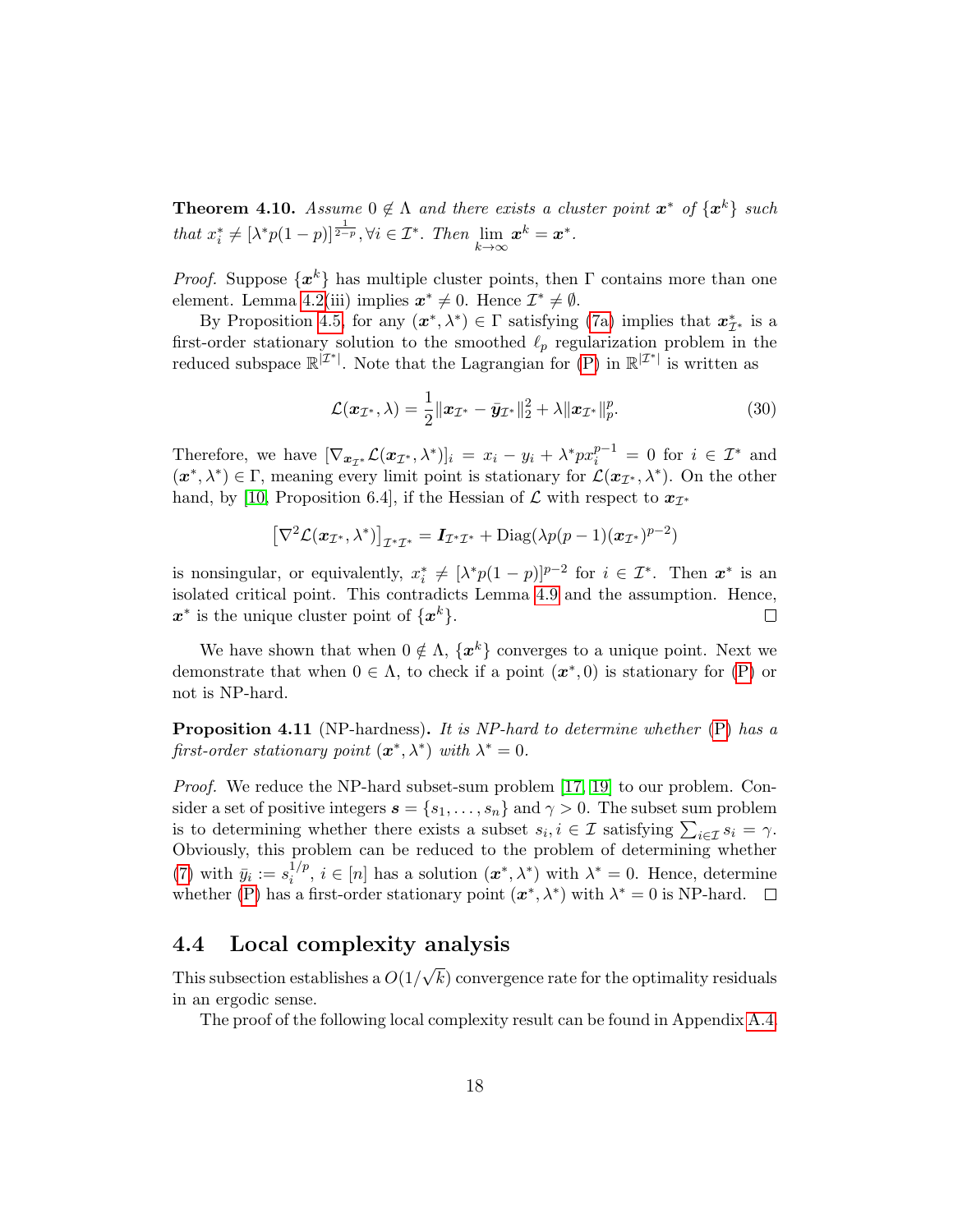**Lemma 4.12.** Assume  $0 \notin \Lambda$ , then  $\exists \bar{k} \in \mathcal{U}$  such that  $\forall k \geq \bar{k}$ , there exist positive constants  $C_{\alpha}$  and  $C_{\beta}$  such that

$$
\min_{\bar{k}\leq t\leq \bar{k}+k}\alpha(\boldsymbol{x}^t,\lambda^t)\leq \sqrt{C_{\alpha}/k} \text{ and } \min_{\bar{k}\leq t\leq \bar{k}+k}\beta(\boldsymbol{x}^t)\leq \sqrt{C_{\beta}/k}.
$$

#### 4.5 Worst-case complexity analysis

The purpose of this subsection is to analyze the worst-case complexity of IRBP. A primal-dual pair  $(\tilde{x}, \tilde{\lambda}) \in \mathbb{R}^{n+1}$  is an  $\varepsilon$ -optimal solution to [\(P\)](#page-4-1) if

<span id="page-18-1"></span>
$$
\alpha(\tilde{x}, \tilde{\lambda}) \le \varepsilon \quad \text{and} \quad \beta(\tilde{x}) \le \varepsilon \tag{31}
$$

with given tolerance  $\varepsilon > 0$ .

The iteration complexity of Algorithm [1](#page-8-0) is established in the following theorem.

<span id="page-18-0"></span>**Theorem 4.13.** Given tolerance  $\varepsilon > 0$ . Let  $\boldsymbol{\epsilon} \in \mathbb{R}_{++}^n$  satisfy the following

<span id="page-18-3"></span>
$$
\|\boldsymbol{\epsilon}\|_{p}^{p} < \gamma, \ \ p\|\bar{\boldsymbol{y}}\|_{1}(\|\bar{\boldsymbol{y}}\|_{\infty} + \|\boldsymbol{\epsilon}\|_{\infty})^{1-p}\|\boldsymbol{\epsilon}\|_{p}^{p} \le \varepsilon/2 \ \ and \ 2^{p}\|\boldsymbol{\epsilon}\|_{p}^{p} \le \varepsilon/2. \tag{32}
$$

Assume that  $\{(\boldsymbol{x}^k, \boldsymbol{\epsilon}^k)\}\$ is generated by Algorithm [1](#page-8-0) with initial relaxation vector  $\epsilon^0 = \epsilon$ , and the relaxation vector is kept fixed so that  $\epsilon^k = \epsilon$  for all  $k \in \mathbb{N}$ . Then in at most  $O(1/\varepsilon^2)$  iterations,  $(x^k, \varepsilon^k)$  is an  $\varepsilon$ -optimal solution to  $(P)$ .

The proof of such a result depends upon a few preliminary results. To proceed, we first define the relaxed optimal residuals with relaxation vector  $\epsilon$  as

$$
\alpha_{\epsilon}(\boldsymbol{x}, \lambda) = \sum_{i=1}^{n} |(\bar{y}_i - x_i)x_i - \lambda p(x_i + \epsilon_i)^{p-1} x_i|,
$$
  
\n
$$
\beta_{\epsilon}(\boldsymbol{x}) = |\sum_{i=1}^{n} (x_i + \epsilon_i)^p - \gamma|.
$$
\n(33)

In the following analysis, we first show that  $\alpha_{\epsilon}(x, \lambda)$  and  $\beta_{\epsilon}(x)$  can be used to approximate  $\alpha(x, \lambda)$  and  $\beta(x)$ , respectively. Moreover, the approximation errors can be controlled by  $\epsilon$  as shown in following lemma and its proof is provided in Appendix [A.5.](#page-27-0)

<span id="page-18-2"></span>**Lemma 4.14.** Suppose  $(x, \epsilon)$  with  $0 \le x \le \bar{y}$ ,  $\epsilon \in \mathbb{R}_{++}^n$  and  $\|\epsilon\|_p^p < \gamma$ . It then satisfies

$$
|\alpha(\boldsymbol{x},\lambda)-\alpha_{\boldsymbol{\epsilon}}(\boldsymbol{x},\lambda)| \leq \lambda p \|\boldsymbol{\epsilon}\|_p^p \quad and \quad |\beta(\boldsymbol{x})-\beta_{\boldsymbol{\epsilon}}(\boldsymbol{x})| < 2^p \|\boldsymbol{\epsilon}\|_p^p.
$$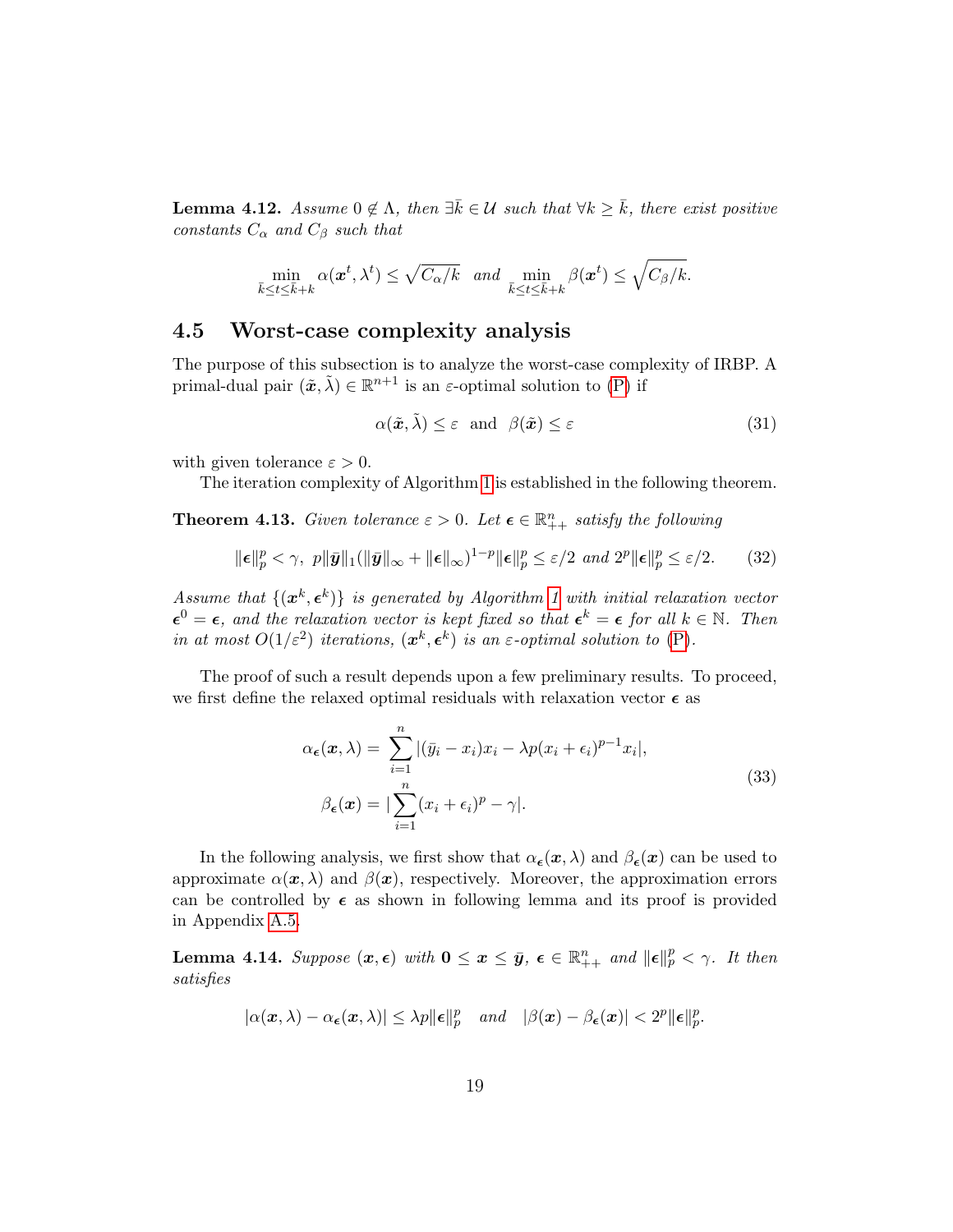For ease of exposition throughout this subsection, we assume that the hypothe-ses of Theorem [4.13](#page-18-0) hold. Next, we prove that  $\{\alpha_{\epsilon}(\mathbf{x}^k, \lambda^k)\}\$  and  $\{\beta_{\epsilon}(\mathbf{x}^k)\}\)$  vanish in the following theorem, and the proof can be found in Appendix [A.6.](#page-28-0)

<span id="page-19-0"></span>**Lemma 4.15.** Let the hypotheses of Theorem [4.13](#page-18-0) hold and  $\{(\mathbf{x}^k, \lambda^k)\}\$  be generated by Algorithm [1.](#page-8-0) The following statements hold

- (*i*)  $0 \leq \lambda^k \leq \kappa_3/p$ ,
- $(ii) \ \alpha_{\epsilon}(\mathbf{x}^k, \lambda^k) \leq \kappa_3 \|\bar{\mathbf{y}}\|_2 (1-p) \|\epsilon^{p-2}\|_2 \|\mathbf{x}^{k-1} \mathbf{x}^k\|_2,$
- (iii)  $\beta_{\epsilon}(x^k) \leq p \|\epsilon^{p-1}\|_2 \|x^{k+1} x^k\|_2,$

where  $\kappa_3 := \frac{\|\bar{\mathbf{y}}\|_1}{\|\bar{\mathbf{y}}\|_{\infty} + \|\bar{\boldsymbol{\epsilon}}\|}$  $\frac{\|\boldsymbol{y}\|_1}{(\|\bar{\boldsymbol{y}}\|_\infty+\|\boldsymbol{\epsilon}\|_\infty)^{p-1}}.$ 

The following corollary follows directly from Lemma [4.15.](#page-19-0)

**Corollary 4.16.** Given that  $\epsilon$  is a vector of  $\epsilon$ , i.e.,  $\epsilon = (\epsilon, \ldots, \epsilon)^T$ , we have  $\alpha_{\boldsymbol \epsilon}(\boldsymbol x^k, \lambda^k) \leq$  $\frac{1}{\sqrt{n}}(1-p)\epsilon^{p-2} \|\bar{\bm{y}}\|_1 \|\bar{\bm{y}}\|_2$  $\frac{1-p)e^{p-z}\|\bar{\bm{y}}\|_1\|\bar{\bm{y}}\|_2}{(\|\bar{\bm{y}}\|_\infty+\epsilon)^{p-1}}\|\bm{x}^{k-1}-\bm{x}^k\|_2.$ 

In what follows, we prove the iteration complexity for an approximate critical point satisfying [\(31\)](#page-18-1), and the proof can be found in Appendix [A.7.](#page-29-0)

<span id="page-19-1"></span>**Lemma 4.17.** Let the hypotheses of Theorem [4.13](#page-18-0) hold and  $\{(\mathbf{x}^k, \lambda^k)\}\$  be gener-ated by Algorithm [1,](#page-8-0) and let  $x^*$  be the cluster point of the sequence  $\{x^k\}_\mathcal{U}$ . Given the tolerance  $\varepsilon > 0$ , then Algorithm [1](#page-8-0) terminates in finite many iterations to reach  $\varepsilon$ -optimality, i.e.  $\max{\{\alpha_{\epsilon}(\boldsymbol{x}^k, \lambda^k), \beta_{\epsilon}(\boldsymbol{x}^k)\}} < \varepsilon/2$ . Furthermore, the maximum iteration number to reach  $\varepsilon$ -optimality is given by  $\max(\kappa_\alpha/\varepsilon^2, \kappa_\beta/\varepsilon^2)$  where  $\kappa_\alpha$  and  $\kappa_\beta$  are constants as defined below

$$
\kappa_{\alpha} = 4(1-p)^2 \kappa_3^2 \|\bar{\mathbf{y}}\|_2^2 \|\epsilon^{p-2}\|_2^2 (\|\mathbf{x}^0 - \bar{\mathbf{y}}\|_2^2 - \|\mathbf{x}^* - \bar{\mathbf{y}}\|_2^2),
$$
  

$$
\kappa_{\beta} = 4p^2 \|\epsilon^{p-1}\|_2^2 (\|\mathbf{x}^0 - \bar{\mathbf{y}}\|_2^2 - \|\mathbf{x}^* - \bar{\mathbf{y}}\|_2^2)
$$

and  $\kappa_3$  is as defined in Lemma [4.15.](#page-19-0)

Now we prove Theorem [4.13](#page-18-0) in the following.

*Proof of Theorem* 4.11. By Lemma [4.17,](#page-19-1) IRBP performs at most  $O(1/\varepsilon^2)$  iterations to reach

<span id="page-19-2"></span>
$$
\alpha_{\epsilon}(\mathbf{x}^k, \lambda^k) \le \varepsilon/2 \quad \text{and} \quad \beta_{\epsilon}(\mathbf{x}^k) \le \varepsilon/2. \tag{34}
$$

On the other hand, by Lemma [4.14,](#page-18-2) [4.15\(](#page-19-0)i) and [\(32\)](#page-18-3), we have

$$
|\alpha(\boldsymbol{x}^k, \lambda^k) - \alpha_{\epsilon}(\boldsymbol{x}^k, \lambda^k)| \leq \lambda^k p \|\boldsymbol{\epsilon}\|_p^p \leq \kappa_3 \|\boldsymbol{\epsilon}\|_p^p \leq \varepsilon/2,
$$
 (35)

<span id="page-19-4"></span><span id="page-19-3"></span>
$$
|\beta(\mathbf{x}^k) - \beta_{\epsilon}(\mathbf{x}^k)| < 2^p \|\epsilon\|_p^p \le \varepsilon/2. \tag{36}
$$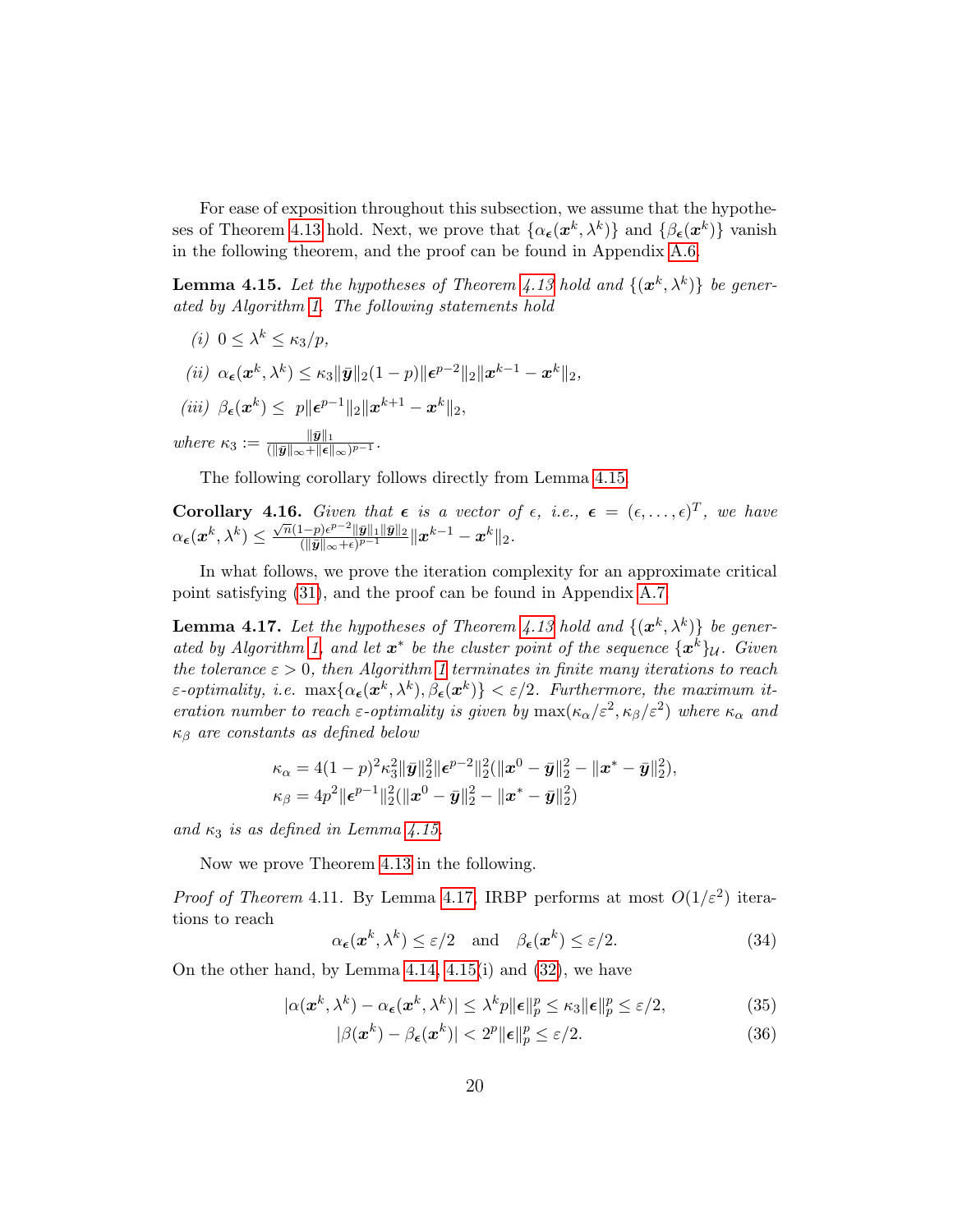Combining  $(34)$ ,  $(35)$  and  $(36)$ , it gives

$$
\alpha(\boldsymbol{x}^k, \lambda^k) \le |\alpha(\boldsymbol{x}^k, \lambda^k) - \alpha_{\epsilon}(\boldsymbol{x}^k, \lambda^k)| + \alpha_{\epsilon}(\boldsymbol{x}^k, \lambda^k) \le \varepsilon/2 + \varepsilon/2 = \varepsilon,\tag{37}
$$

and similarly,

$$
\beta(\boldsymbol{x}^k) \leq |\beta(\boldsymbol{x}^k) - \beta_{\epsilon}(\boldsymbol{x}^k)| + \beta_{\epsilon}(\boldsymbol{x}^k) \leq \varepsilon/2 + \varepsilon/2 = \varepsilon.
$$
 (38)

This completes the proof.

 $\Box$ 

# <span id="page-20-0"></span>5 Numerical Experiments

In this section, we conduct a set of numerical experiments on synthetic data to demonstrate the efficiency of the proposed IRBP for solving the  $\ell_p$ -ball projection problems. The code is implemented in Python and all experiments are run on a Dell-Precision-Tower-7810 with Intel Xeon CPU E5-2630 v3 at 2.4GHz×32 and 64GiB of primary memory.

#### 5.1 Data description and implementation details

In all tests, we consider projecting  $y \in \mathbb{R}^n$  onto the unit  $\ell_p$  ball (i.e.,  $\gamma = 1$ ). Motivated by the tests on  $\ell_1$  ball projections in [\[7\]](#page-32-6), the projection vector is generated as  $y \sim N(\frac{\gamma}{n})$  $\frac{\gamma}{n}$ , 10<sup>-3</sup>) by discarding **y** that lies inside the unit  $\ell_p$  ball.

The input parameters for Algorithm [1](#page-8-0) are set as

$$
\theta = \min(\beta(\mathbf{x}^k), 1/\sqrt{k}), \tau = 1.1 \text{ and } M = 10^4.
$$

Meanwhile, we initialize  $x^0 = 0$  and  $\epsilon^0 = 0.9(\frac{\gamma}{\|\nu\|_1}\nu)^{1/p}$  such that  $\|\epsilon^0\|_p^p < \gamma$ , where entries of  $\nu \in \mathbb{R}^n$  are generated from i.i.d.  $\vec{U} \times \vec{0}$ , 1. The algorithm is terminated when the following condition is satisfied

<span id="page-20-1"></span>
$$
\max\{\bar{\alpha}(\mathbf{x}^k, \lambda^k), \bar{\beta}(\mathbf{x}^k)\} \le \delta^{\text{tol}} \max(\bar{\alpha}(\mathbf{x}^0, \lambda^0), \bar{\beta}(\mathbf{x}^0), 1),\tag{39}
$$

where  $\bar{\alpha}(\mathbf{x}^k, \lambda^k) = \frac{1}{n} \alpha(\mathbf{x}^k, \lambda^k), \ \bar{\beta}(\mathbf{x}^k) = \frac{1}{n} \beta(\mathbf{x}^k)$  and  $\delta^{\text{tol}} = 10^{-8}$ .

To our knowledge, the root-searching procedure (RS for short in the sequel) proposed in [\[6\]](#page-32-5) was reported to be the most successful algorithm for  $\ell_p$ -ball projection so far. Therefore, we deliver a set of performance comparison experiments between RS and IRBP. We summarize the RS method in Algorithm [2.](#page-31-2)

On the other hand, if RS fails to find an optimal multiplier  $\lambda^*$  satisfying 1  $\frac{1}{n} \|\mathbf{x}\|_p^p - \gamma \|\mathbf{x}|_p^p$  the run is considered as a failure. Similarly, any time IRBP fails to satisfy  $(39)$  within  $10<sup>3</sup>$  iterations, we deem this run as a failure.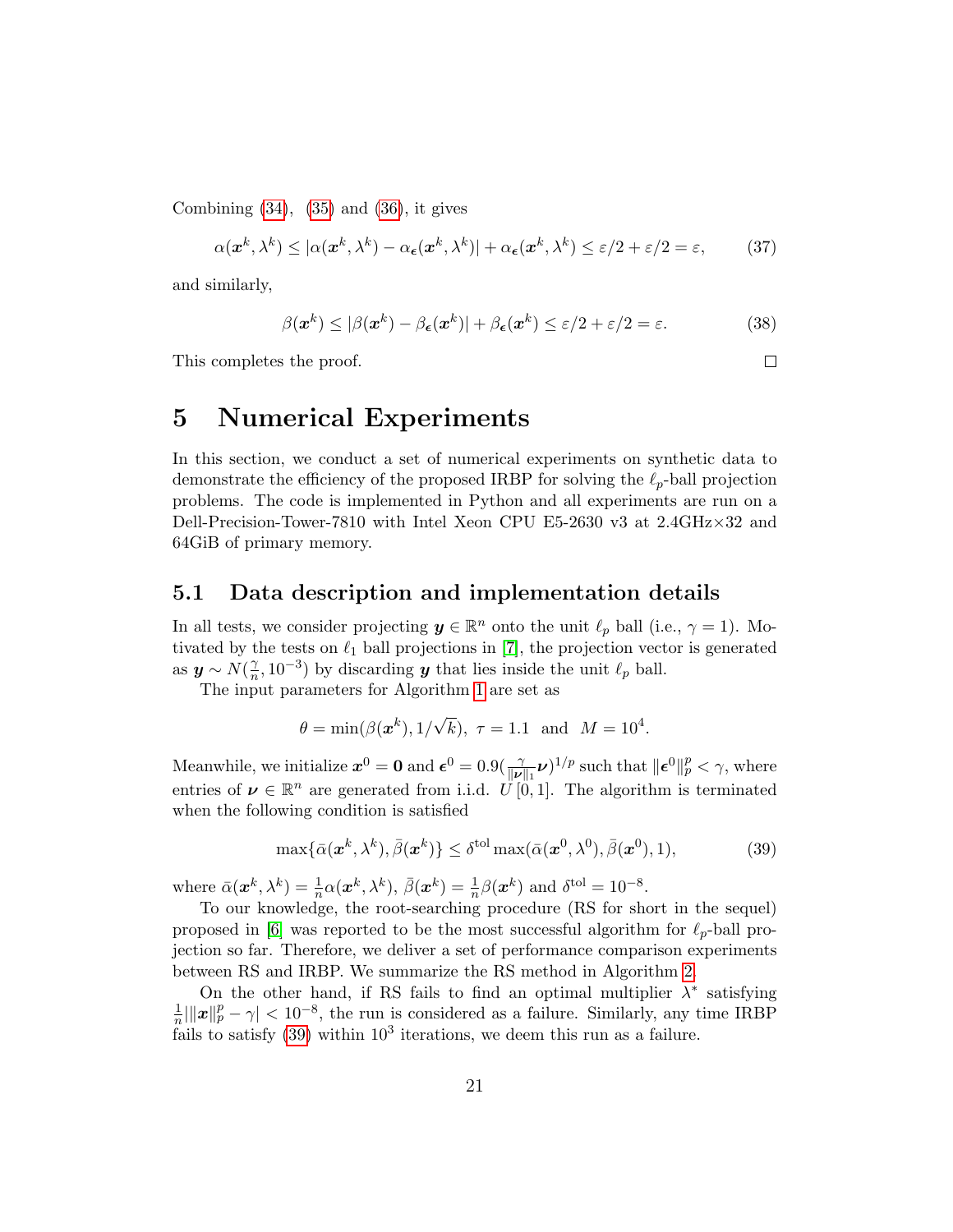#### 5.2 Test results

First experiment: A 2-dimension illustrative example. In this example, we show the iteration path of IRBP.

*Example* 5.1. Given  $\gamma = 1$ ,  $p = 0.5$ , and  $\mathbf{y} = \begin{bmatrix} 0.5, 0.45 \end{bmatrix}^T$ , then the problem [\(1\)](#page-1-0) takes the form

$$
\min_{\mathbf{x} \in \mathbb{R}^2} \frac{1}{2} \left[ (x_1 - 0.5)^2 + (x_2 - 0.45)^2 \right] \quad \text{s.t.} \quad \sqrt{|x_1|} + \sqrt{|x_2|} \le 1. \tag{40}
$$

The iteration is started with  $(\boldsymbol{x}^0, \boldsymbol{\epsilon}^0) = ([0, 0]^T, [1.7e-3, 8.2e-1]^T)$ , where  $\boldsymbol{\epsilon}^0$  is generated randomly as mentioned above. After 23 iterations, it converges to one global optimal solution  $\boldsymbol{x}^* = [0.2972, 0.2069]^T$ .

We plot the iteration path of IRBP in Fig. [2](#page-21-0) using the above initial point. In particular, some of the weighted  $\ell_1$  balls in the subproblems are also plotted. Notice that the iterates always remain within the  $\ell_p$  ball and eventually move towards the boundary of the ball.



<span id="page-21-0"></span>Figure 2: The iteration path of projecting  $\boldsymbol{y} = [0.5, 0.45]^T$  onto the unit  $\ell_{0.5}$ ball. In particular, the solid circles denote the iterates with the randomly generated  $\boldsymbol{\epsilon}^0 = [1.7e-3, 8.2e-1]^T$ . The dashed line represents the boundary of a weighted  $\ell_1$  ball constructed at each subproblem.

Second experiment: performance comparison. In this test, we compare the CPU time of IRBP and RS in successful runs. The comparison is done for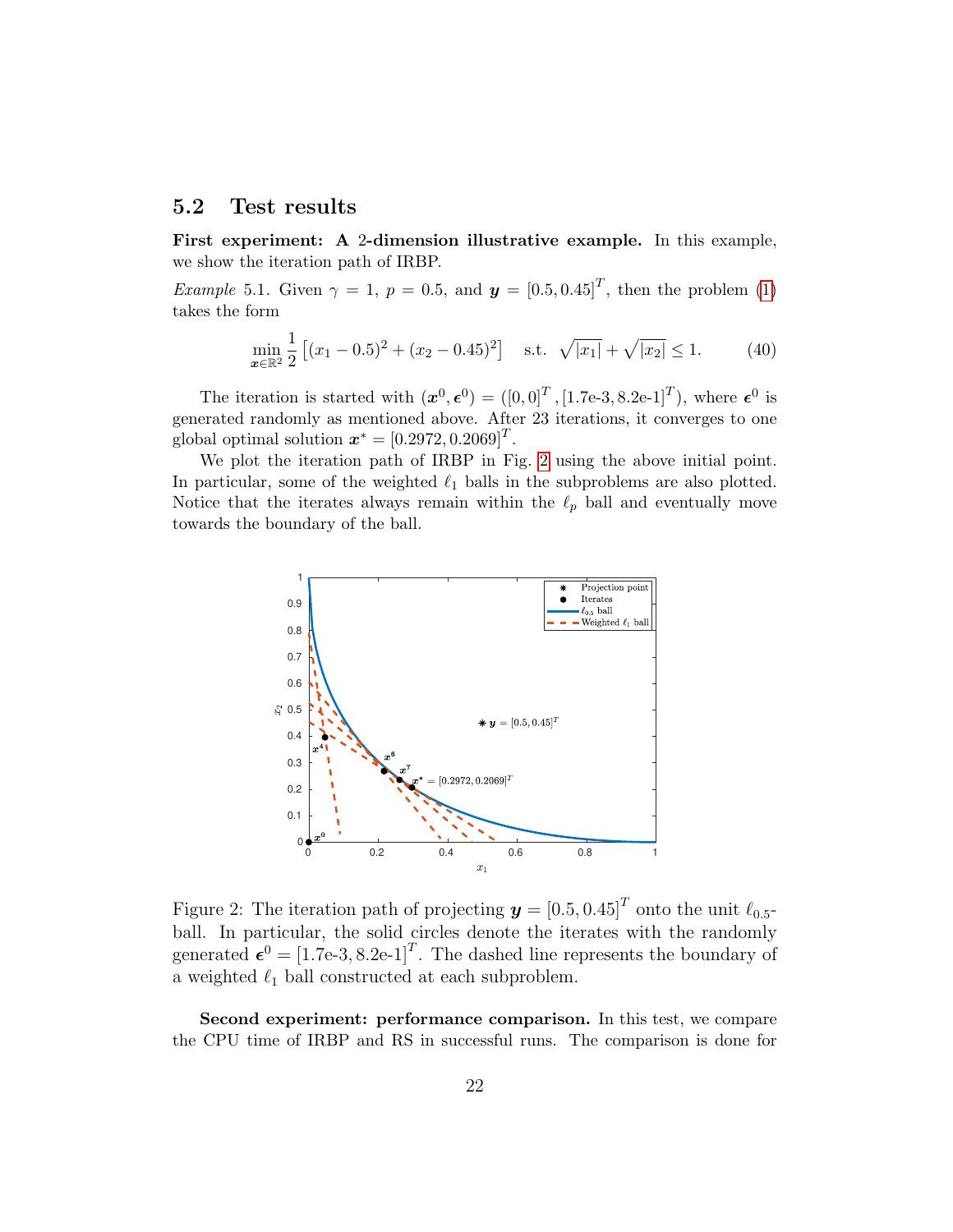$n = 10^2$  and  $p = 0.4, 0.8$  with randomly generated 100 test problems for each p. We compare the success ratio versus CPU time and plot the performance profiles in Fig. [3.](#page-22-0) We make the following observerations:

- For both cases, we can see that IRBP always achieves a higher success rate compared with RS. In particular, IRBP successfully solves all testing instances for both cases, whereas RS can only handle about 25% of instances for  $p = 0.4$  and about 65% for  $p = 0.8$ . On the other hand, both algorithms become more efficient for larger  $p$  values.
- IRBP is superior to RS in terms of CPU time. For most of the test examples, the computational time needed by IRBP is less than 0.1s for  $p = 0.4$  and 0.01s for  $p = 0.8$ . Notice that the subproblem solver applied here has an observed complexity  $O(n)$  in many practical contexts. We are well aware that the algorithm can be further accelerated if one can design a faster method for the weighted  $\ell_1$  ball.



<span id="page-22-0"></span>Figure 3: Performance profiles for IRBP and RS with  $p = 0.4, 0.8$  and  $n =$  $10^{2}$ .

Third experiment: IRBP solves high-dimension examples. In this experiment, we demonstrate the efficiency of IRBP for solving large-scale problems. the RS algorithm is not included in this experiment since it fails to converge within the time limit. With  $p = 0.4, 0.8$  and  $n = 10^3, 10^4, 10^5, 10^6$ , Fig [4](#page-23-1) reports the computation time, and the results are averaged over 50 randomly generated test problems.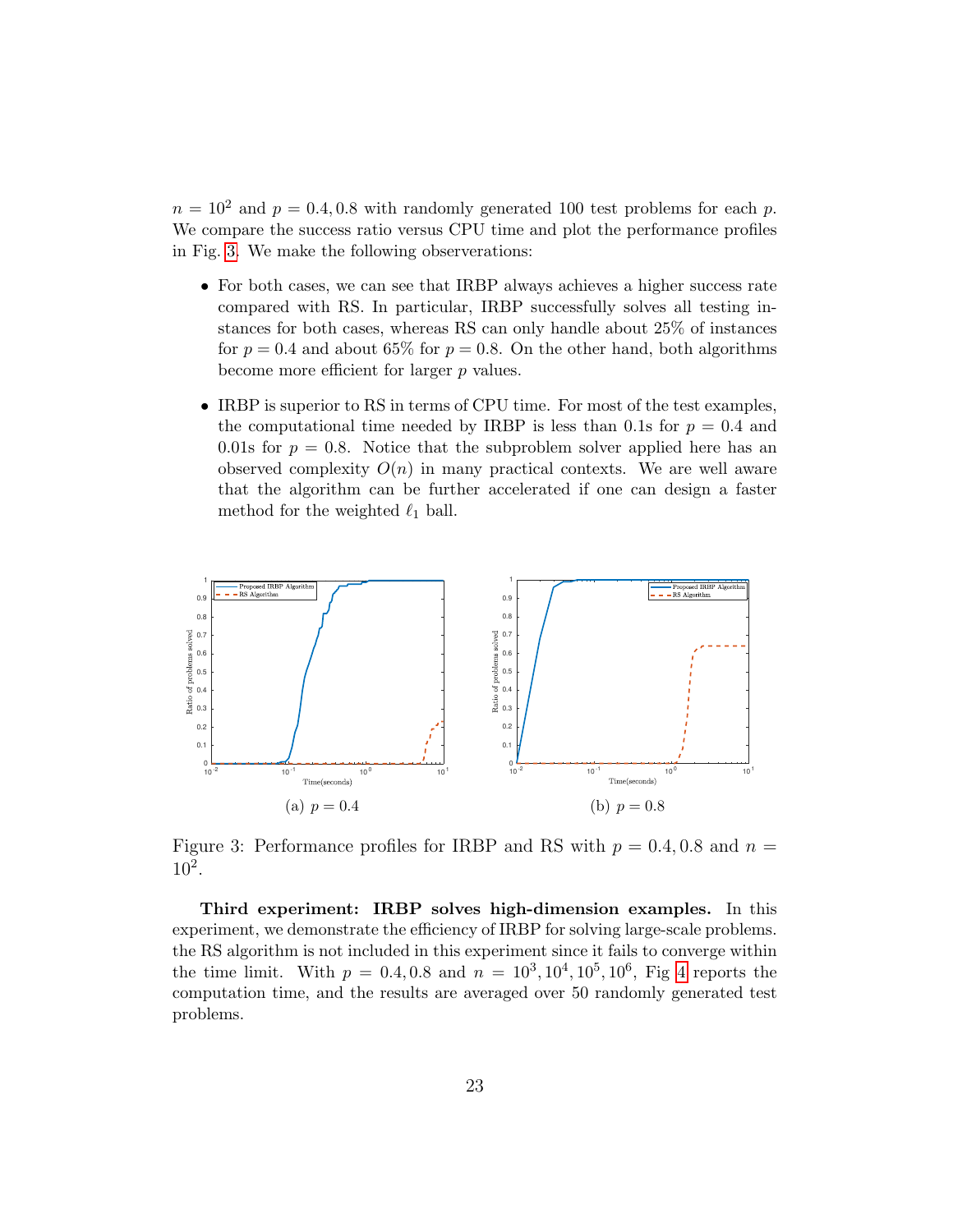

<span id="page-23-1"></span>Figure 4: Box plots of CPU time (seconds) for IRBP with  $p = \{0.4, 0.8\}$  and  $n = \{10^3, 10^4, 10^5, 10^6\}$ . Each presented CPU time value is averaged over 50 runs.

# <span id="page-23-0"></span>6 Conclusion

In this paper, we have proposed, analyzed, and tested an iteratively reweighted  $\ell_1$ -ball projection approach for solving the projection of a given vector onto the  $\ell_p$ ball. The central idea of the algorithm is to perform projections onto a sequence of simple and tractable weighted  $\ell_1$ -balls. First-order necessary optimality conditions are derived. We have established global convergence and analyzed the worst-case complexity of the proposed algorithm. Numerical experiments have demonstrated the effectiveness and efficiency of the algorithm.

We believe that our work could lead to a breakthrough movement in the research of solving  $\ell_p$  ball constrained optimization problems. With a practical  $\ell_p$ -ball projection method, many intractable  $\ell_p$ -ball constrained optimization problems can now be handled. Future work may involve analyzing the local convergence rate, accelerating the  $\ell_p$  ball projection algorithm, and exploring the applicability of this problem in many applications.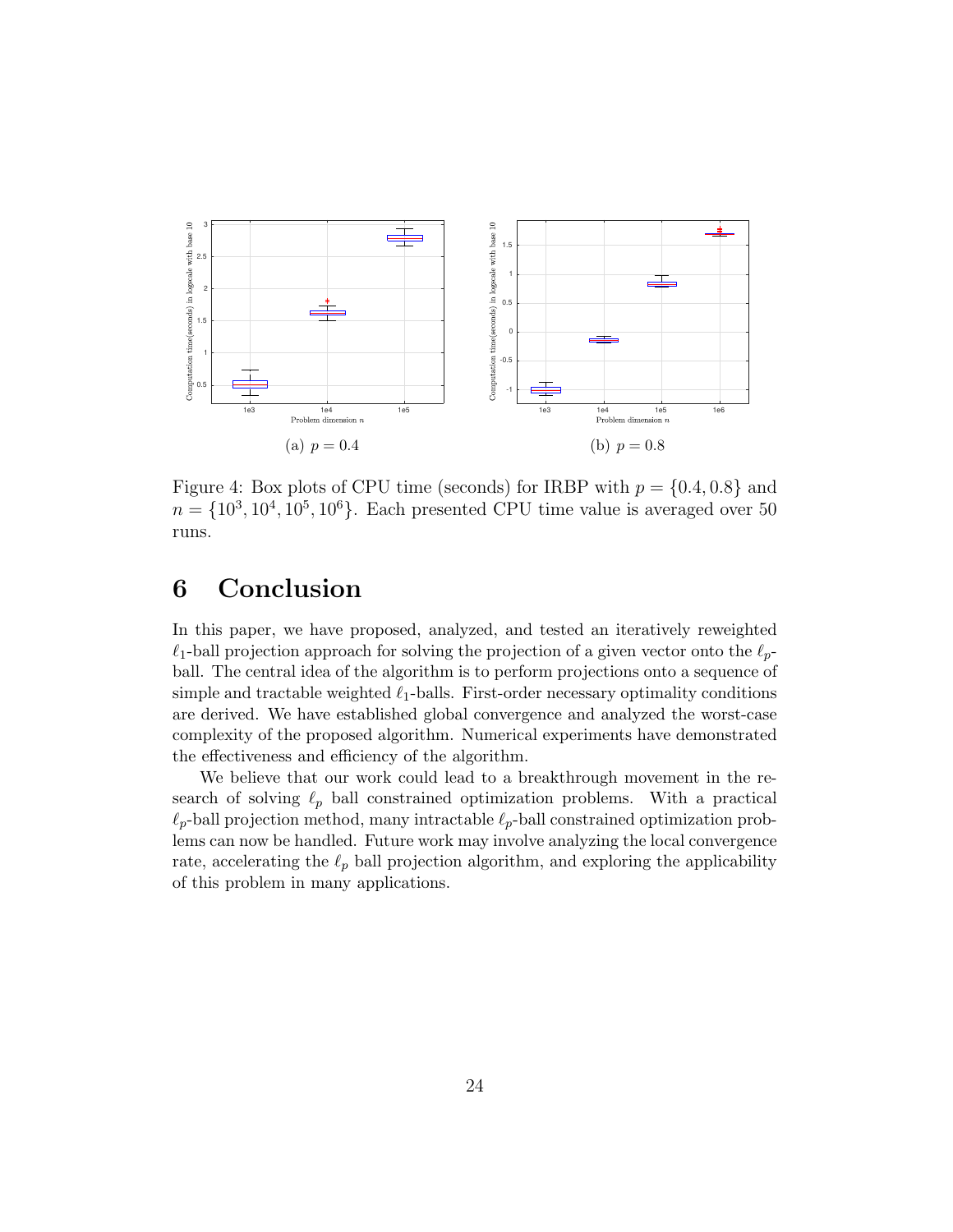# A Proofs of technical propositions and lemmas

# <span id="page-24-0"></span>A.1 Proof of Proposition [2.4:](#page-6-1) Characterizing the elements of the normal cone

*Proof.* For any  $x \in \Omega$ , we have

$$
0 \geq \sum_{i=1}^{n} x_i^p - \sum_{i=1}^{n} \overline{x}_i^p
$$
  
= 
$$
\sum_{i \in \mathcal{A}(\bar{x})} (x_i^p - 0^p) + \sum_{i \in \mathcal{I}(\bar{x})} (x_i^p - \overline{x}_i^p)
$$
  
= 
$$
\sum_{i \in \mathcal{A}(\bar{x})} x_i^p + \sum_{i \in \mathcal{I}(\bar{x})} p \overline{x}_i^{p-1}(x_i - \overline{x}_i) + o(\|\boldsymbol{x}_{\mathcal{I}(\bar{x})} - \overline{\boldsymbol{x}}_{\mathcal{I}(\bar{x})}\|)
$$
  
= 
$$
\sum_{i \in \mathcal{A}(\bar{x})} (x_i^{p-1} - \eta_i)x_i + \sum_{i \in \mathcal{A}(\bar{x})} \eta_i x_i + \sum_{i \in \mathcal{I}(\bar{x})} \eta_i (x_i - \overline{x}_i) + o(\|\boldsymbol{x}_{\mathcal{I}(\bar{x})} - \overline{\boldsymbol{x}}_{\mathcal{I}(\bar{x})}\|),
$$

where the second equality is obtained by the Taylor series approximation of  $x_i^p$  $_i^p$  at  $\bar{x}_i$ . It then follows that

$$
\frac{\langle \boldsymbol \eta, \boldsymbol x-\bar{\boldsymbol x}\rangle}{\|\boldsymbol x-\bar{\boldsymbol x}\|_2}=\frac{\sum_{i\in\mathcal{A}(\bar{\boldsymbol x})}\eta_i x_i+\sum_{i\in\mathcal{I}(\bar{\boldsymbol x})}\eta_i(x_i-\bar{x}_i)}{\|\boldsymbol x-\bar{\boldsymbol x}\|_2}\\ \leq \frac{\sum_{i\in\mathcal{A}(\bar{\boldsymbol x})}(\eta_i-x_i^{p-1})x_i+o(\|\boldsymbol x_{\mathcal{I}(\bar{\boldsymbol x})}-\bar{\boldsymbol x}_{\mathcal{I}(\bar{\boldsymbol x})}\|)}{\|\boldsymbol x-\bar{\boldsymbol x}\|_2}\\ \leq \frac{\sum_{i\in\mathcal{A}(\bar{\boldsymbol x})}(\eta_i-x_i^{p-1})x_i}{\|\boldsymbol x_{\mathcal{A}(\bar{\boldsymbol x})}-\bar{\boldsymbol x}_{\mathcal{A}(\bar{\boldsymbol x})}\|_2}+\frac{o(\|\boldsymbol x_{\mathcal{I}(\bar{\boldsymbol x})}-\bar{\boldsymbol x}_{\mathcal{I}(\bar{\boldsymbol x})}\|)}{\|\boldsymbol x_{\mathcal{I}(\bar{\boldsymbol x})}-\bar{\boldsymbol x}_{\mathcal{I}(\bar{\boldsymbol x})}\|_2}.
$$

As  $x \to \bar{x}$ , we know

$$
\frac{o(\|\boldsymbol{x}_{\mathcal{I}(\bar{\boldsymbol{x}})}-\bar{\boldsymbol{x}}_{\mathcal{I}(\bar{\boldsymbol{x}})}\|)}{\|\boldsymbol{x}_{\mathcal{I}(\bar{\boldsymbol{x}})}-\bar{\boldsymbol{x}}_{\mathcal{I}(\bar{\boldsymbol{x}})}\|_2}\to 0.
$$

On the other hand, we have  $x_i^{p-1} > \eta_i$  for any  $x_i$  sufficiently close to 0 for all  $i \in \mathcal{A}(\bar{x})$ , implying

$$
\frac{\sum_{i\in\mathcal{A}(\bar{\boldsymbol{x}})}(\eta_i - x_i^{p-1})x_i}{\|\boldsymbol{x}_{\mathcal{A}(\bar{\boldsymbol{x}})} - \bar{\boldsymbol{x}}_{\mathcal{A}(\bar{\boldsymbol{x}})}\|_2} \leq 0.
$$

Overall, we have

$$
\limsup_{\mathbf{x}\to\bar{\mathbf{x}}}\frac{\langle\boldsymbol{\eta},\mathbf{x}-\bar{\mathbf{x}}\rangle}{\|\mathbf{x}-\bar{\mathbf{x}}\|_2}\leq \limsup_{\mathbf{x}\to\bar{\mathbf{x}}}\frac{\sum_{i\in\mathcal{A}(\bar{\mathbf{x}})}(\eta_i-x_i^{p-1})x_i}{\|\mathbf{x}_{\mathcal{A}(\bar{\mathbf{x}})}-\bar{\mathbf{x}}_{\mathcal{A}(\bar{\mathbf{x}})}\|_2}+\frac{o(\|\mathbf{x}_{\mathcal{I}(\bar{\mathbf{x}})}-\bar{\mathbf{x}}_{\mathcal{I}(\bar{\mathbf{x}})}\|)}{\|\mathbf{x}_{\mathcal{I}(\bar{\mathbf{x}})}-\bar{\mathbf{x}}_{\mathcal{I}(\bar{\mathbf{x}})}\|_2}\leq 0,
$$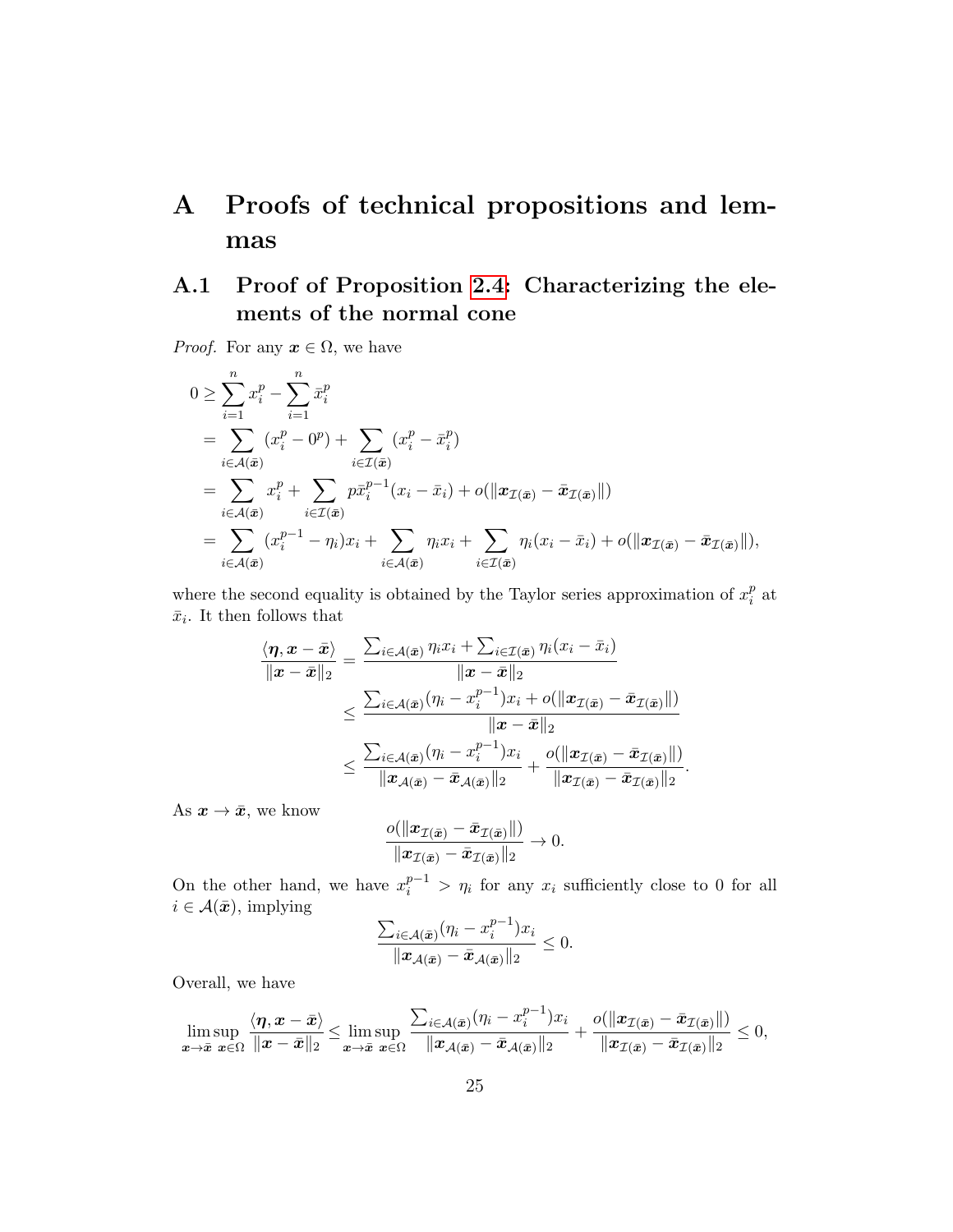indicating  $\eta \in \mathcal{N}_{\Omega}(\bar{x})$ . This completes the proof.

# <span id="page-25-0"></span>A.2 Proof of [\(14\)](#page-10-1)

*Proof.* To compute the optimal solution  $\hat{x}$ , we first derive the optimality condition of its associated optimization problem in the following

$$
(2+2\nu)\hat{\boldsymbol{x}} = 2\nu\bar{\boldsymbol{y}}, \quad \nu \ge 0,
$$

where  $\lambda$  is the defined nonnegative multiplier. It follows that  $\hat{\mathbf{x}} = \frac{\nu}{1+\nu}$  $\frac{\nu}{1+\nu}\bar{y}$ . Therefore, it satisfies  $\|(\frac{\nu}{1+\nu} - 1)\bar{y}\|_2^2 \leq \|x^{\bar{k}} - \bar{y}\|_2^2$ . Simple rearrangement yields that  $\nu \geq$  $\frac{\|\bar{y}\|_2}{\|x^{\bar{k}}-\bar{y}\|_2} - 1.$  Since  $\nu \geq 0$  and  $x^{\bar{k}} \neq \mathbf{0}$ , we have  $0 < \|\hat{x}\|_2 \leq \|\bar{y}\|_2 - \|x^{\bar{k}} - \bar{y}\|_2$ ,  $\|\bar{\bm{y}}\|_2$ completing the proof.  $\Box$ 

# <span id="page-25-1"></span>A.3 Proof of Lemma [4.7](#page-15-0)

Proof. To derive [\(26\)](#page-15-2), recalling [\(11b\)](#page-7-3), we have

$$
\alpha(\boldsymbol{x}^{k}, \lambda^{k}) = \sum_{i=1}^{n} |(\bar{y}_{i} - x_{i}^{k} - \lambda^{k} p(x_{i}^{k})^{p-1}) x_{i}^{k}|
$$
  
=  $\lambda^{k} p \sum_{i \in \mathcal{I}^{k}} |(x_{i}^{k-1} + \epsilon_{i}^{k-1})^{p-1} (x_{i}^{k}) - (x_{i}^{k})^{p}|$   
=  $\lambda^{k} p \sum_{i \in \mathcal{I}^{k}} |(x_{i}^{k-1} + \epsilon_{i}^{k-1})^{p-1} - (x_{i}^{k})^{p-1}||x_{i}^{k}|.$ 

From the Lagrange's mean value theorem, we have for  $i \in [n]$ 

$$
(x_i^{k-1} + \epsilon_i^{k-1})^{p-1} - (x_i^k)^{p-1} = (p-1)(\tilde{x}_i^k)^{p-2}(x_i^{k-1} + \epsilon_i^{k-1} - x_i^k)
$$
(41)

with  $\tilde{x}_i^k$  between  $x_i^k$  and  $x_i^{k-1} + \epsilon_i^{k-1}$ . It then follows that

$$
\alpha(\mathbf{x}^k, \lambda^k) \leq \lambda^k (1-p)p \sum_{i \in \mathcal{I}^k} (\tilde{x}_i^k)^{p-2} x_i^k |x_i^{k-1} + \epsilon_i^{k-1} - x_i^k|
$$
  
\n
$$
\leq \lambda^k (1-p)p[\sum_{i \in \mathcal{I}^k} (\tilde{x}_i^k)^{p-2} x_i^k (|x_i^{k-1} - x_i^k| + \epsilon_i^k)]
$$
  
\n
$$
\leq \lambda^k (1-p)p\|[\tilde{x}_{\mathcal{I}^k}^k]^{p-2} \|_2 \|\bar{\mathbf{y}}\|_{\infty} \left[ \|x_{\mathcal{I}^k}^{k-1} - x_{\mathcal{I}^k}^k\|_2 + \|\epsilon_{\mathcal{I}^k}^k\|_2 \right],
$$

completing the proof for [\(26\)](#page-15-2).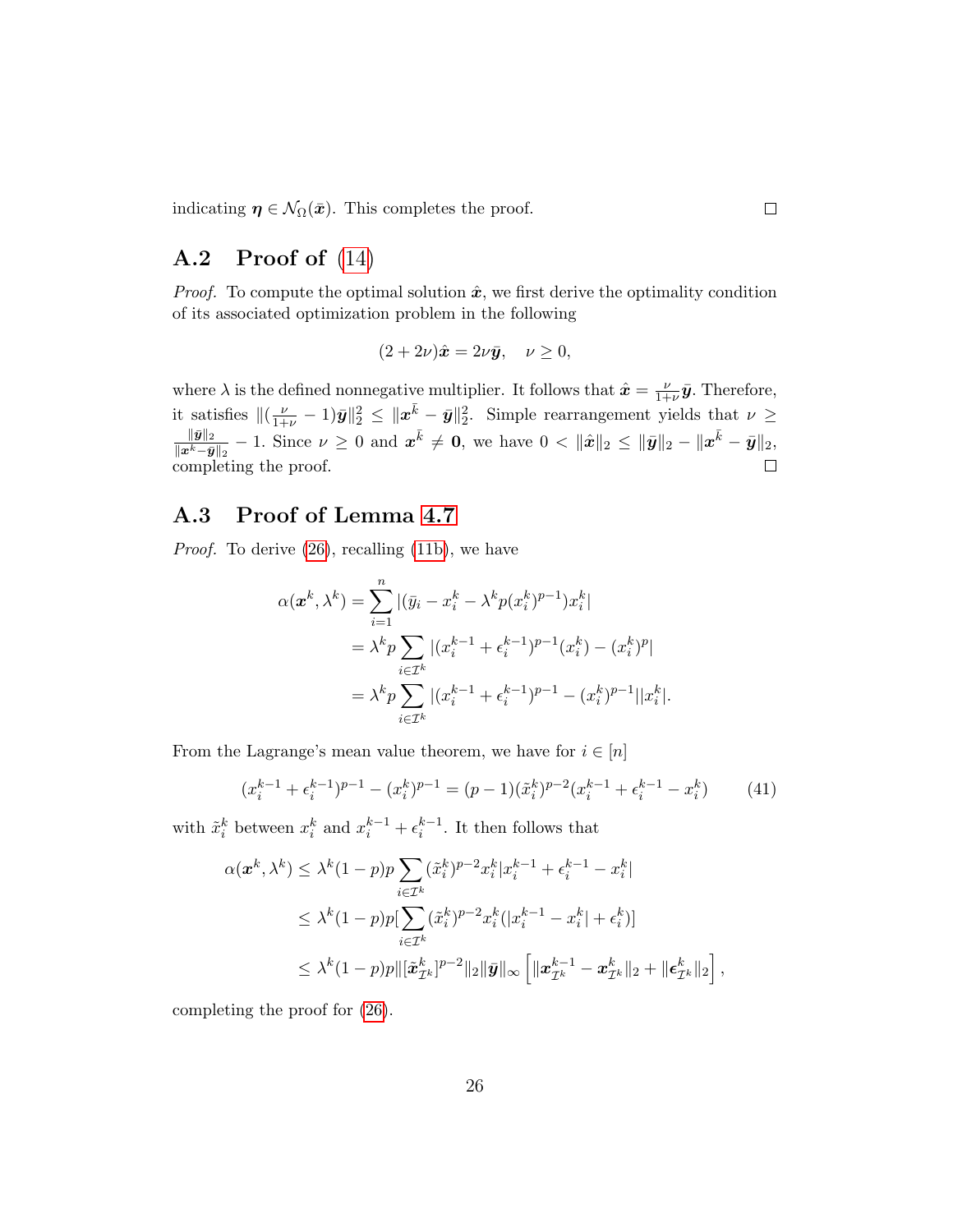To derive  $(27)$ , we have from Lemma  $4.2(iv)$ 

$$
\beta(\boldsymbol{x}^{k}) = |\sum_{i=1}^{n} (x_{i}^{k})^{p} - \gamma|
$$
\n
$$
\leq |\sum_{i=1}^{n} (x_{i}^{k})^{p} - \sum_{i=1}^{n} [(x_{i}^{k-1} + \epsilon_{i}^{k-1})^{p} + w_{i}^{k-1}(x_{i}^{k} - x_{i}^{k-1})]|
$$
\n
$$
\leq \sum_{i \in \mathcal{I}^{k}} w_{i}^{k-1} |x_{i}^{k-1} - x_{i}^{k}| + \sum_{i \in \mathcal{I}^{k}} |(x_{i}^{k-1} + \epsilon_{i}^{k-1})^{p} - (x_{i}^{k})^{p}| + \sum_{i \in \mathcal{A}^{k}} (x_{i}^{k-1} + \epsilon_{i}^{k-1})^{p}.
$$

From the Lagrange's mean value theorem, we have for  $i \in \mathcal{I}^k$ ,

$$
(x_i^{k-1} + \epsilon_i^{k-1})^p - (x_i^k)^p = p(\hat{x}_i^k)^{p-1}(x_i^{k-1} + \epsilon_i^{k-1} - x_i^k)
$$
\n(42)

with  $\hat{x}_i^k$  between  $x_i^k$  and  $x_i^{k-1} + \epsilon_i^{k-1}$ . It then follows that

$$
\beta(\boldsymbol{x}^{k}) \leq \|\boldsymbol{w}_{\mathcal{I}^{k}}^{k-1}\|_{2}\|\boldsymbol{x}_{\mathcal{I}^{k}}^{k-1} - \boldsymbol{x}_{\mathcal{I}^{k}}^{k}\|_{2} + p \sum_{i \in \mathcal{I}^{k}} (\hat{x}_{i}^{k})^{p-1}(|x_{i}^{k-1} - x_{i}^{k}| + |\epsilon_{i}^{k-1}|)
$$
\n
$$
+ \sum_{i \in \mathcal{A}^{k}} (x_{i}^{k-1} + \epsilon_{i}^{k-1})^{p-1} (x_{i}^{k-1} + \epsilon_{i}^{k-1})
$$
\n
$$
\leq \|\boldsymbol{w}_{\mathcal{I}^{k}}^{k-1}\|_{2}\|\boldsymbol{x}_{\mathcal{I}^{k}}^{k-1} - \boldsymbol{x}_{\mathcal{I}^{k}}^{k}\|_{2} + p \sum_{i \in \mathcal{I}^{k}} (\hat{x}_{i}^{k})^{p-1} (|x_{i}^{k-1} - x_{i}^{k}| + |\epsilon_{i}^{k-1}|)
$$
\n
$$
+ \sum_{i \in \mathcal{A}^{k}} (\epsilon_{i}^{k-1})^{p-1} (x_{i}^{k-1} + \epsilon_{i}^{k-1})
$$
\n
$$
\leq (\|\boldsymbol{w}_{\mathcal{I}^{k}}^{k-1}\|_{2} + p\|[\hat{\boldsymbol{x}}_{\mathcal{I}^{k}}^{k}]^{p-1}\|_{2})\|\boldsymbol{x}_{\mathcal{I}^{k}}^{k-1} - \boldsymbol{x}_{\mathcal{I}^{k}}^{k}\|_{2} + p\|[\hat{\boldsymbol{x}}_{\mathcal{I}^{k}}^{k}]^{p-1}\|_{\infty} \|\boldsymbol{\epsilon}_{\mathcal{I}^{k}}^{k-1}\|_{1}
$$
\n
$$
+ \|[\boldsymbol{\epsilon}_{\mathcal{A}^{k}}^{k-1}]^{p}\|_{1} + \|[\boldsymbol{\epsilon}_{\mathcal{A}^{k}}^{k-1}]^{p-1} \circ \boldsymbol{x}_{\mathcal{A}^{k}}^{k-1}\|_{1},
$$

completing the proof for [\(27\)](#page-15-3).

$$
\Box
$$

### <span id="page-26-0"></span>A.4 Proof of Lemma [4.12](#page-17-0)

*Proof.* By Proposition [4.5,](#page-12-2) we can assume the  $\bar{k}$  gives us the stable  $\mathcal{I}(\bm{x}^k) = \mathcal{I}(\bm{x}^*)$ and  $\mathcal{A}(x^k) = \mathcal{A}(x^*)$  for  $k \geq \bar{k}$ . Lemma [4.7](#page-15-0) implies  $\{\|[\tilde{x}^k_{\mathcal{I}^*}]^{p-2}\|_2\}$  is bounded above by a constant  $c_1$ .

Let  $\bar{\lambda}$  denote an upper bound for  $\{\lambda^k\}$  by Lemma [4.2](#page-9-1) and define  $\kappa_1 := (\bar{\lambda}p(1-\bar{\lambda}q))$  $p)c_1\|\bar{\mathbf{y}}\|_{\infty}$ . Then, we rewrite [\(26\)](#page-15-2) as

<span id="page-26-1"></span>
$$
\alpha^{2}(\boldsymbol{x}^{k},\lambda^{k}) \leq (\kappa_{1}||\boldsymbol{x}_{\mathcal{I}^{*}}^{k-1} - \boldsymbol{x}_{\mathcal{I}^{*}}^{k}||_{2} + \kappa_{1}||\boldsymbol{\epsilon}_{\mathcal{I}^{*}}^{k}||_{2})^{2} \leq 2\kappa_{1}^{2}(||\boldsymbol{x}_{\mathcal{I}^{*}}^{k-1} - \boldsymbol{x}_{\mathcal{I}^{*}}^{k}||_{2}^{2} + ||\boldsymbol{\epsilon}_{\mathcal{I}^{*}}^{k}||_{2}^{2}) \leq 2\kappa_{1}^{2}(||\boldsymbol{x}_{\mathcal{I}^{*}}^{k-1} - \bar{\boldsymbol{y}}_{\mathcal{I}^{*}}||_{2}^{2} - ||\boldsymbol{x}_{\mathcal{I}^{*}}^{k} - \bar{\boldsymbol{y}}_{\mathcal{I}^{*}}||_{2}^{2} + ||\boldsymbol{\epsilon}_{\mathcal{I}^{*}}^{k}||_{2}^{2}),
$$
\n(43)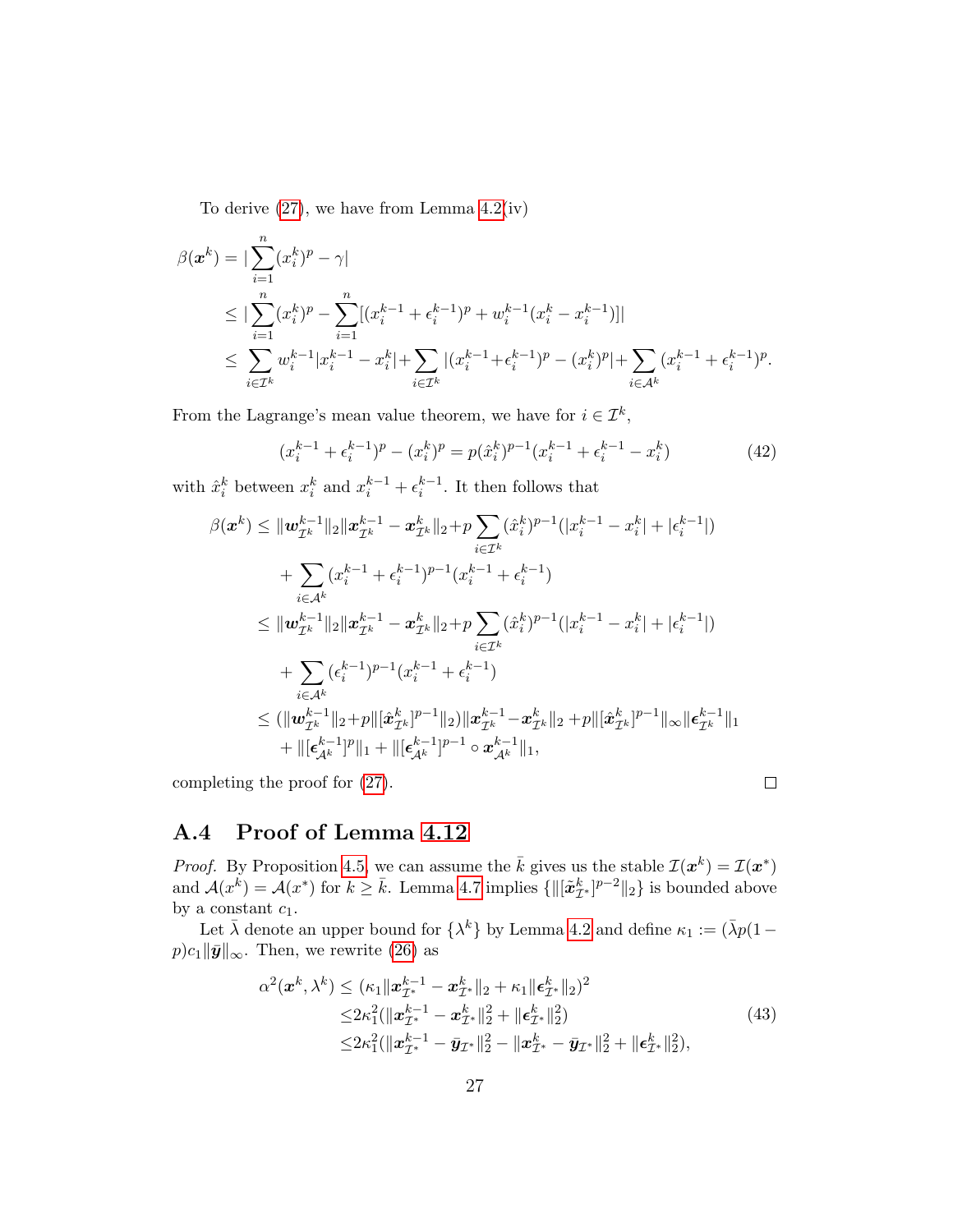where the second inequality follows from the Cauchy-Schwarz inequality and the last inequality holds due to [\(19\)](#page-11-3).

Replacing k by t and summing up both sides of [\(43\)](#page-26-1) from  $\bar{k}$  to  $\bar{k} + k$  yields

$$
\begin{aligned} k &\min_{\bar{k}\leq t\leq \bar{k}+k} \alpha^2(\bm{x}^t,\lambda^t) \leq \sum_{t=\bar{k}}^{\bar{k}+k} \alpha^2(\bm{x}^t,\lambda^t) \\ &\leq \sum_{t=\bar{k}}^{\bar{k}+k} 2\kappa_1^2(\|\bm{x}^{t-1}_{\mathcal{I}^*}-\bar{\bm{y}}_{\mathcal{I}^*}\|_2^2-\|\bm{x}^{t}_{\mathcal{I}^*}-\bar{\bm{y}}_{\mathcal{I}^*}\|_2^2+\|\bm{\epsilon}^{t}_{\mathcal{I}^*}\|_2^2) \\ &\leq 2\kappa_1^2(\|\bm{x}^{\bar{k}-1}_{\mathcal{I}^*}-\bar{\bm{y}}_{\mathcal{I}^*}\|_2^2-\|\bm{x}^{\bar{k}+k}_{\mathcal{I}^*}-\bar{\bm{y}}_{\mathcal{I}^*}\|_2^2+\sum_{t=\bar{k}}^{\bar{k}+k} \|\bm{\epsilon}^{t}_{\mathcal{I}^*}\|_2^2) \\ &\leq 2\kappa_1^2(\|\bm{x}^{\bar{k}-1}_{\mathcal{I}^*}-\bar{\bm{y}}_{\mathcal{I}^*}\|_2^2-\|\bm{x}^{*}_{\mathcal{I}^*}-\bar{\bm{y}}_{\mathcal{I}^*}\|_2^2+\frac{\theta-\theta^{k+1}}{1-\theta}\|\bm{\epsilon}^{\bar{k}}_{\mathcal{I}^*}\|_2^2) \\ &\leq C_{\alpha}:=2\kappa_1^2(\|\bm{x}^{\bar{k}-1}_{\mathcal{I}^*}-\bar{\bm{y}}_{\mathcal{I}^*}\|_2^2-\|\bm{x}^{*}_{\mathcal{I}^*}-\bar{\bm{y}}_{\mathcal{I}^*}\|_2^2+\frac{\theta-\theta^{k+1}}{1-\theta}\|\bm{\epsilon}^{\bar{k}}_{\mathcal{I}^*}\|_2^2), \end{aligned}
$$

where the second inequality follows from [\(19\)](#page-11-3) and the last inequality holds because the update of  $\epsilon$  in [\(13\)](#page-8-1) is always triggered. Dividing both sides by k yields  $\min_{\bar{k} \leq t \leq \bar{k}+k} \alpha(\boldsymbol{x}^t, \lambda^t) \leq \sqrt{C_{\alpha}/k}.$ 

Similar argument applied to [\(27\)](#page-15-3) yields

$$
\beta^2(\mathbf{x}) \leq \kappa_2(\|\mathbf{x}_{\mathcal{I}^*}^{k-1} - \bar{\mathbf{y}}_{\mathcal{I}^*}\|_2^2 - \|\mathbf{x}_{\mathcal{I}^*}^k - \bar{\mathbf{y}}_{\mathcal{I}^*}\|_2^2 + \|\boldsymbol{\epsilon}_{\mathcal{I}^*}^{k-1}\|_1^2 + \|[\boldsymbol{\epsilon}_{\mathcal{I}^*}^{k-1}]^p\|_1^2),
$$

with  $\kappa_2 := (\bar{w} + pc_2)^2 + p^2c_2^2 + 1$ . Replacing k by t and summing both sides from  $\bar{k}$  to  $\bar{k} + k$  yields that

$$
\begin{aligned} & k \min_{\bar{k} \leq t \leq \bar{k} + k} \beta^2(\bm{x}^t) \leq \sum_{t=\bar{k}}^{\bar{k} + k} \beta^2(\bm{x}^t) \\ \leq & \kappa_2(\|\bm{x}_{\mathcal{I}^*}^{\bar{k} - 1} - \bar{\bm{y}}_{\mathcal{I}^*}\|_2^2 - \|\bm{x}_{\mathcal{I}^*}^* - \bar{\bm{y}}_{\mathcal{I}^*}\|_2^2 + \frac{\theta - \theta^{k+1}}{1 - \theta}\|\bm{\epsilon}_{\mathcal{I}^*}^{\bar{k}}\|_1^2 + \frac{\theta^p - (\theta^p)^{k+1}}{1 - \theta^p}\|[\bm{\epsilon}_{\mathcal{A}^*}^{\bar{k} + 1}]^p\|_1^2) \\ \leq & C_\beta := \kappa_2(\|\bm{x}_{\mathcal{I}^*}^{\bar{k} - 1} - \bar{\bm{y}}_{\mathcal{I}^*}\|_2^2 - \|\bm{x}_{\mathcal{I}^*}^* - \bar{\bm{y}}_{\mathcal{I}^*}\|_2^2 + \frac{\theta}{1 - \theta}\|\bm{\epsilon}_{\mathcal{I}^*}^{\bar{k}}\|_1^2 + \frac{\theta^p}{1 - \theta^p}\|[\bm{\epsilon}_{\mathcal{A}^*}^{\bar{k} + 1}]^p\|_1^2). \end{aligned}
$$

Dividing both sides by k yields  $\min_{\bar{k} \leq t \leq \bar{k}+k} \beta(\bm{x}^t) \leq \sqrt{C_{\beta}/k}$ .

#### $\Box$

### <span id="page-27-0"></span>A.5 Proof of Lemma [4.14](#page-18-2)

*Proof.* We consider two cases. If  $0 \le x_i \le \epsilon_i$  for  $i \in [n]$ , it holds that

<span id="page-27-1"></span>
$$
(x_i + \epsilon_i)^p - x_i^p < (x_i + \epsilon_i)^p \le (2\epsilon_i)^p = 2^p \epsilon_i^p,\tag{44}
$$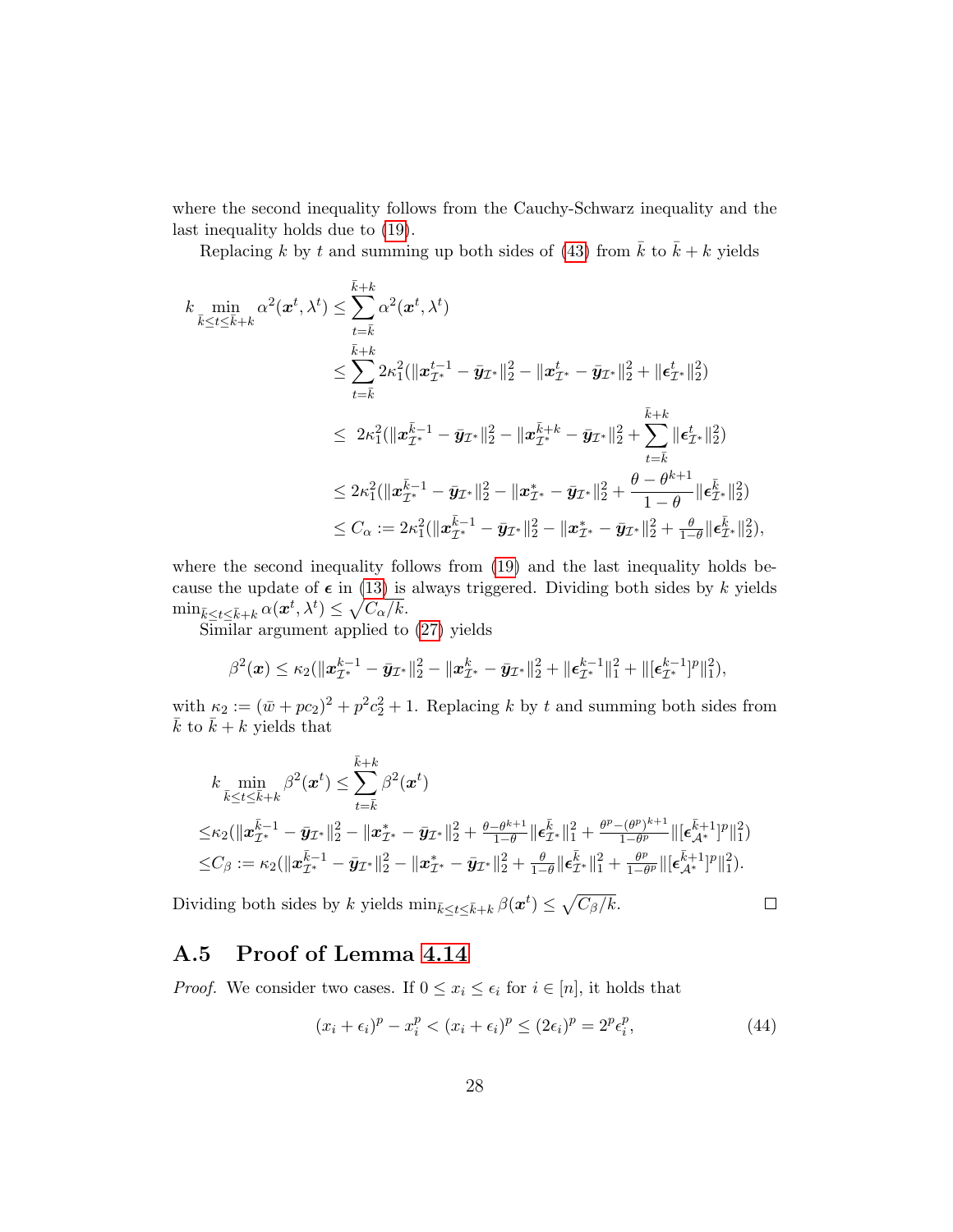<span id="page-28-2"></span>and that

$$
\left| |(\bar{y}_i - x_i)x_i - \lambda px_i^p| - |(\bar{y}_i - x_i)x_i - \lambda p(x_i + \epsilon_i)^{p-1}x_i| \right|
$$
  
\n
$$
\leq \lambda px_i|(x_i + \epsilon_i)^{p-1} - x_i^{p-1}| \leq \lambda px_i \epsilon_i^{p-1} \leq \lambda pe_i^p.
$$
\n(45)

On the other hand, suppose  $\epsilon_i < x_i \leq \bar{y}_i$ , there then exists  $\hat{x}_i \in [x_i, x_i + \epsilon_i]$  such that

<span id="page-28-1"></span>
$$
(x_i + \epsilon_i)^p - x_i^p = p\hat{x}_i^{p-1}\epsilon_i \le px_i^{p-1}\epsilon_i < p\epsilon_i^{p-1}\epsilon_i = p\epsilon_i^p < 2^p\epsilon_i^p,\tag{46}
$$

implying

<span id="page-28-3"></span>
$$
\begin{aligned} \left| \left| (\bar{y}_i - x_i)x_i - \lambda p(x_i)^p \right| - \left| (\bar{y}_i - x_i)x_i - \lambda p(x_i + \epsilon_i)^{p-1} x_i \right| \right| \\ &\leq \lambda px_i | (x_i + \epsilon_i)^{p-1} - x_i^{p-1} | \\ &\leq \lambda p(1-p)x_i \hat{x}_i^{p-2} \epsilon_i \\ &\leq \lambda p(1-p)x_i^{p-1} \epsilon_i \leq \lambda p \epsilon_i^p. \end{aligned} \tag{47}
$$

Combining these two cases and summing up both sides of [\(44\)](#page-27-1) and [\(46\)](#page-28-1), we have  $|\beta(\boldsymbol{x}) - \beta_{\boldsymbol{\epsilon}}(\boldsymbol{x})| < 2^p \|\boldsymbol{\epsilon}\|_p^p$ . Similarly, summing up both sides of [\(45\)](#page-28-2) and [\(47\)](#page-28-3), we have  $|\alpha(\mathbf{x}, \lambda) - \alpha_{\epsilon}(\mathbf{x})| \leq \lambda p \sum_{i=1}^{n} \epsilon_i^p = \lambda p \|\epsilon\|_p^p$ . This completes the proof.

## <span id="page-28-0"></span>A.6 Proof of Lemma [4.15](#page-19-0)

Proof. From the optimality conditions  $(12)$ , we have

<span id="page-28-4"></span>
$$
\lambda^{k} = \frac{\sum_{i \in \mathcal{I}^{k}} (\bar{y}_{i} - x_{i}^{k})}{p \sum_{i \in \mathcal{I}^{k}} (x_{i}^{k-1} + \epsilon_{i})^{p-1}} \leq \frac{\sum_{i \in \mathcal{I}^{k}} \bar{y}_{i}}{p \sum_{i \in \mathcal{I}^{k}} (\bar{y}_{i} + \epsilon_{i})^{p-1}} \leq \frac{\|\bar{\mathbf{y}}\|_{1}}{p \min_{i \in \mathcal{I}^{k}} (\bar{y}_{i} + \epsilon_{i})^{p-1}} \leq \frac{\|\bar{\mathbf{y}}\|_{1}}{p \min_{i \in [n]} (\bar{y}_{i} + \epsilon_{i})^{p-1}} \leq \frac{\|\bar{\mathbf{y}}\|_{1}}{p (\max_{i \in [n]} (\bar{y}_{i} + \epsilon_{i}))^{p-1}} \leq \frac{\|\bar{\mathbf{y}}\|_{1}}{p (\|\bar{\mathbf{y}}\|_{\infty} + \|\epsilon\|_{\infty})^{p-1}},
$$
\n(48)

where the first inequality to the fourth inequality hold due to Lemma [4.2\(](#page-9-1)i) and  $(\cdot)^{p-1}$  is a monotonically descreasing function on  $\mathbb{R}^n_{++}.$ 

Now we prove (ii). Since for any  $a, b, c \in \mathbb{R}_+^n$ , it is true that

<span id="page-28-5"></span>
$$
\sum_{i=1}^{n} a_i b_i c_i \le ||a||_2 ||b||_2 ||c||_2.
$$
 (49)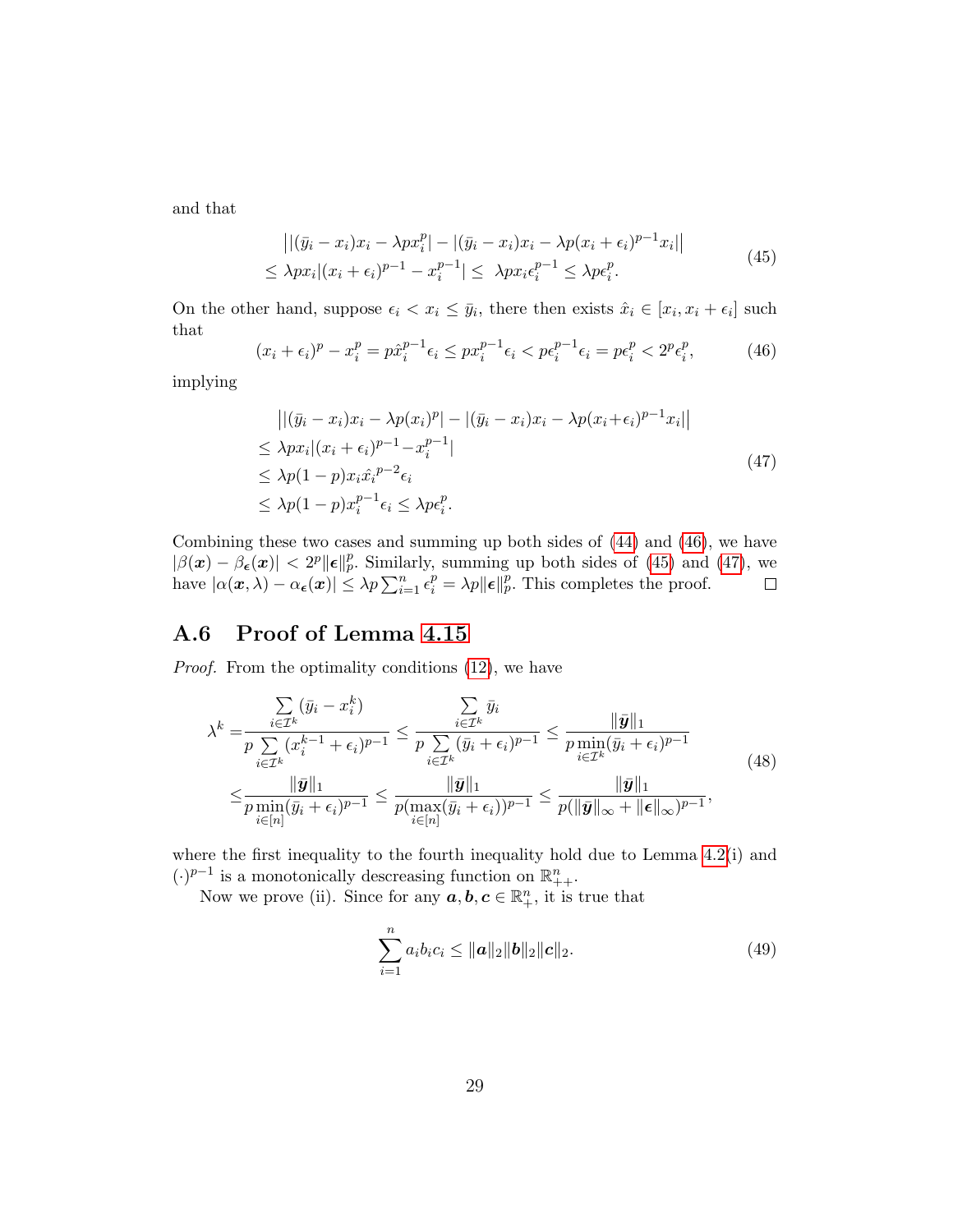It follows that

$$
\alpha_{\epsilon}(x^{k}, \lambda^{k})
$$
\n
$$
= \sum_{i=1}^{n} |(\bar{y}_{i} - x_{i}^{k})x_{i}^{k} - \lambda^{k}p(x_{i}^{k} + \epsilon_{i})^{p-1}x_{i}^{k}|
$$
\n
$$
= \sum_{i=1}^{n} |(\bar{y}_{i} - x_{i}^{k})x_{i}^{k} - \lambda^{k}p(x_{i}^{k-1} + \epsilon_{i})^{p-1}x_{i}^{k} + \lambda^{k}px_{i}^{k}[(x_{i}^{k-1} + \epsilon_{i})^{p-1} - (x_{i}^{k} + \epsilon_{i})^{p-1}]|
$$
\n
$$
= \lambda^{k}p \sum_{i=1}^{n} x_{i}^{k} |(x_{i}^{k-1} + \epsilon_{i})^{p-1} - (x_{i}^{k} + \epsilon_{i})^{p-1}|
$$
\n
$$
\leq \lambda^{k}p(1-p) \sum_{i=1}^{n} x_{i}^{k}(\tilde{x}_{i}^{k-1} + \epsilon_{i})^{p-2}|x_{i}^{k-1} - x_{i}^{k}|
$$
\n
$$
\leq \lambda^{k}p(1-p) \sum_{i=1}^{n} \bar{y}_{i} \epsilon_{i}^{p-2}|x_{i}^{k-1} - x_{i}^{k}|
$$
\n
$$
\leq \frac{\|\bar{y}\|_{1}\|\bar{y}\|_{2}}{\|\bar{y}\|_{\infty} + \|\epsilon\|_{\infty}} p^{-1} (1-p) \|\epsilon^{p-2}\|_{2} \|x^{k-1} - x^{k}\|_{2},
$$

where the third equality is by the optimality conditions  $(11)$ , the first inequality is by Lagrange's mean theorem with  $\tilde{x}_i^{k-1}$  between  $x_i^k$  and  $x_i^{k-1}$ , the second inequality is by Lemma  $4.2(i)$  and the last inequality is by  $(48)$  and  $(49)$ .

As for (iii), we have from Lemma  $4.2(iv)$  that

$$
|\|x^{k} + \epsilon\|_{p}^{p} - \gamma| = \|\sum_{i=1}^{n} w_{i}^{k} (x_{i}^{k+1} - x_{i}^{k})\| \leq \sum_{i=1}^{n} |w_{i}^{k} (x_{i}^{k+1} - x_{i}^{k})|
$$
  

$$
\leq p \sum_{i=1}^{n} |\epsilon_{i}^{p-1} (x_{i}^{k+1} - x_{i}^{k})| \leq p \|\epsilon^{p-1}\|_{2} \|x^{k+1} - x^{k}\|_{2},
$$

where the second inequality is true because  $(·)^{p-1}$  is nonincreasing and the last inequality is by [\(49\)](#page-28-5). This completes the proof.  $\Box$ 

## <span id="page-29-0"></span>A.7 Proof of Lemma [4.17](#page-19-1)

Proof. By Lemma [4.15,](#page-19-0) at the kth iteration (note that this is the last iteration running in the algorithm), it follows that

<span id="page-29-1"></span>
$$
\begin{split}\n(\frac{\varepsilon}{2})^2 &\leq \alpha_{\epsilon}^2(\mathbf{x}^k, \lambda^k) \\
&= \kappa_3^2 \|\bar{\mathbf{y}}\|_2^2 (1-p)^2 \|\epsilon^{p-2}\|_2^2 \|\mathbf{x}^{k-1} - \mathbf{x}^k\|_2^2 \\
&\leq \kappa_3^2 \|\bar{\mathbf{y}}\|_2^2 (1-p)^2 \|\epsilon^{p-2}\|_2^2 (\|\mathbf{x}^{k-1} - \bar{\mathbf{y}}\|_2^2 - \|\mathbf{x}^k - \bar{\mathbf{y}}\|_2^2),\n\end{split} \tag{50}
$$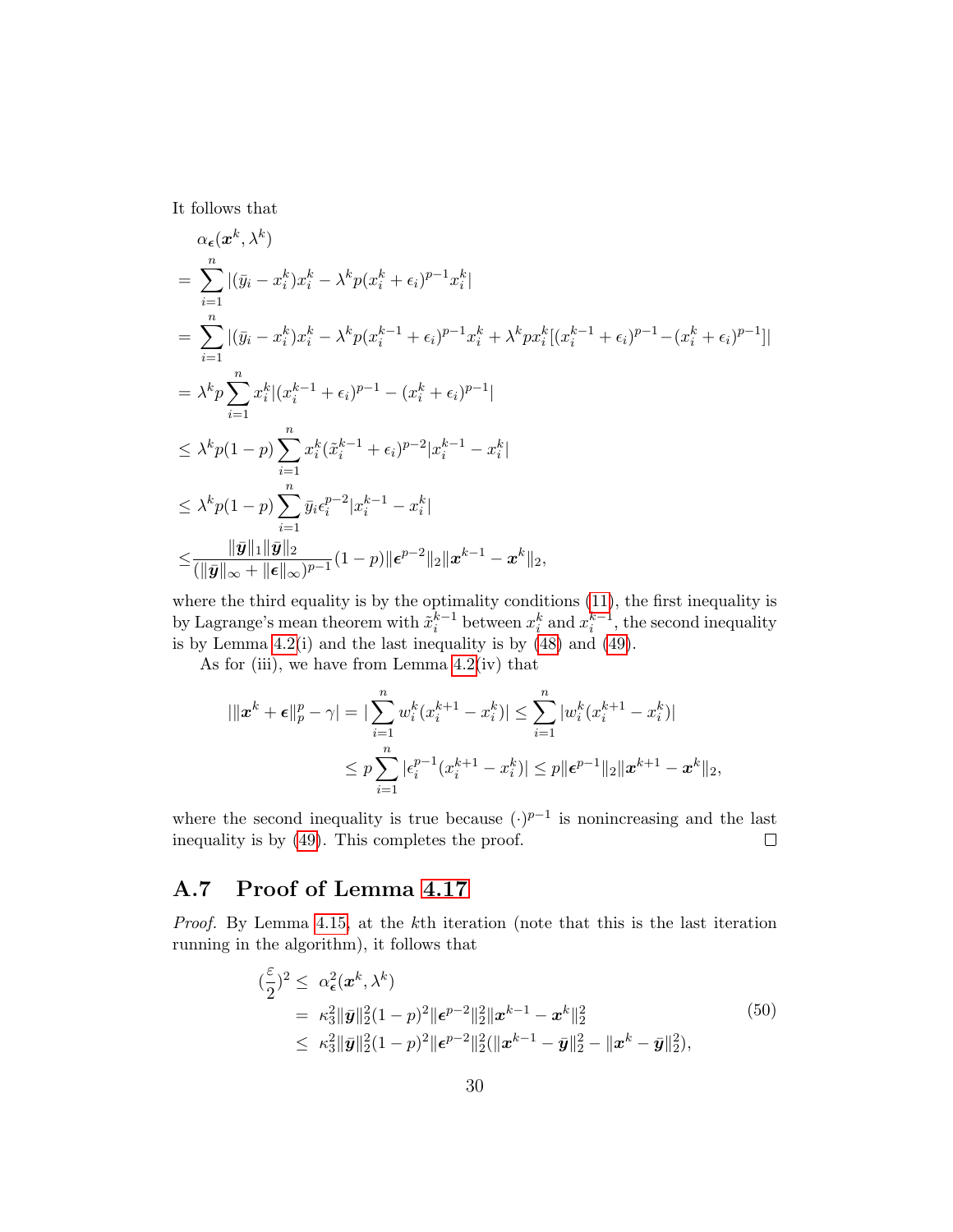where the third inequality holds owing to [\(19\)](#page-11-3). Similarly,

$$
\begin{aligned}\n &\left(\frac{\varepsilon}{2}\right)^2 \leq \beta_{\epsilon}^2(\boldsymbol{x}^k) \\
 &= p^2 \|\boldsymbol{\epsilon}^{p-1}\|_2^2 \|\boldsymbol{x}^{k+1} - \boldsymbol{x}^k\|_2^2 \\
 &\leq p^2 \|\boldsymbol{\epsilon}^{p-1}\|_2^2 (\|\boldsymbol{x}^k - \bar{\boldsymbol{y}}\|_2^2 - \|\boldsymbol{x}^{k+1} - \bar{\boldsymbol{y}}\|_2^2).\n \end{aligned}\n \tag{51}
$$

Reindexing each term by t and summing up both sides of [\(50\)](#page-29-1) from  $t = 1$  to k, we have k

$$
\begin{split}\n&\left(\frac{\varepsilon}{2}\right)^{2}k \leq \sum_{t=1}^{k} \alpha_{\epsilon}^{2}(\boldsymbol{x}^{t}, \lambda^{t}) \\
&\leq \kappa_{3}^{2} \|\bar{\boldsymbol{y}}\|_{2}^{2} (1-p)^{2} \|\epsilon^{p-2}\|_{2}^{2} \left(\sum_{t=1}^{k} \|\boldsymbol{x}^{k-1}-\bar{\boldsymbol{y}}\|_{2}^{2} - \|\boldsymbol{x}^{k}-\bar{\boldsymbol{y}}\|_{2}^{2}\right) \\
&= \kappa_{3}^{2} \|\bar{\boldsymbol{y}}\|_{2}^{2} (1-p)^{2} \|\epsilon^{p-2}\|_{2}^{2} (\|\boldsymbol{x}^{0}-\bar{\boldsymbol{y}}\|_{2}^{2} - \|\boldsymbol{x}^{k}-\bar{\boldsymbol{y}}\|_{2}^{2}) \\
&\leq \kappa_{3}^{2} \|\bar{\boldsymbol{y}}\|_{2}^{2} (1-p)^{2} \|\epsilon^{p-2}\|_{2}^{2} (\|\boldsymbol{x}^{0}-\bar{\boldsymbol{y}}\|_{2}^{2} - \|\boldsymbol{x}^{*}-\bar{\boldsymbol{y}}\|_{2}^{2}).\n\end{split}
$$

We then conclude

<span id="page-30-0"></span>
$$
k_{\alpha} \le 4(1-p)^2 \kappa_3^2 \|\bar{\mathbf{y}}\|_2^2 \|\epsilon^{p-2}\|_2^2 (\|\mathbf{x}^0 - \bar{\mathbf{y}}\|_2^2 - \|\mathbf{x}^* - \bar{\mathbf{y}}\|_2^2)/\varepsilon^2. \tag{52}
$$

Using the similar proof techniques for  $\beta(\boldsymbol{x}^k)$ , we have

<span id="page-30-1"></span>
$$
k_{\beta} \le 4p^2 \|\epsilon^{p-1}\|_2^2 (\|x^0 - \bar{y}\|_2^2 - \|x^* - \bar{y}\|_2^2)/\varepsilon^2.
$$
 (53)

 $\Box$ 

Combining [\(52\)](#page-30-0) and [\(53\)](#page-30-1), we therefore have

$$
k \leq \max(k_{\alpha}, k_{\beta}).
$$

This completes the proof.

# B Root-searching procedure description

The implementation of RS follows the details suggested in [\[6\]](#page-32-5). In particular, for solving these nonlinear equations, we directly call the built-in *optimize.newton* routine in the open-source software SciPy [\[18\]](#page-33-6) and use its default values for all parameters (e.g., the maximum number of iterations). We terminate the bisection method in the exterior loop whenever the maximum number of iterations (IterMax  $= 10<sup>3</sup>$ ) is exceeded or the interval becomes too narrow  $(\lambda_{\text{high}} - \lambda_{\text{low}} < 10^{-10})$ . In particular, we set initial  $\lambda_{\text{low}} = 10^{-15}$  and  $\lambda_{\text{high}} = \frac{\|\tilde{\mathbf{y}}\|_{\infty}^{2-p}}{\lambda_{\text{low}}}$  $\frac{\|y\|_{\infty}}{p(1-p)(\frac{1}{1-p}+1)^{2-p}}$  suggested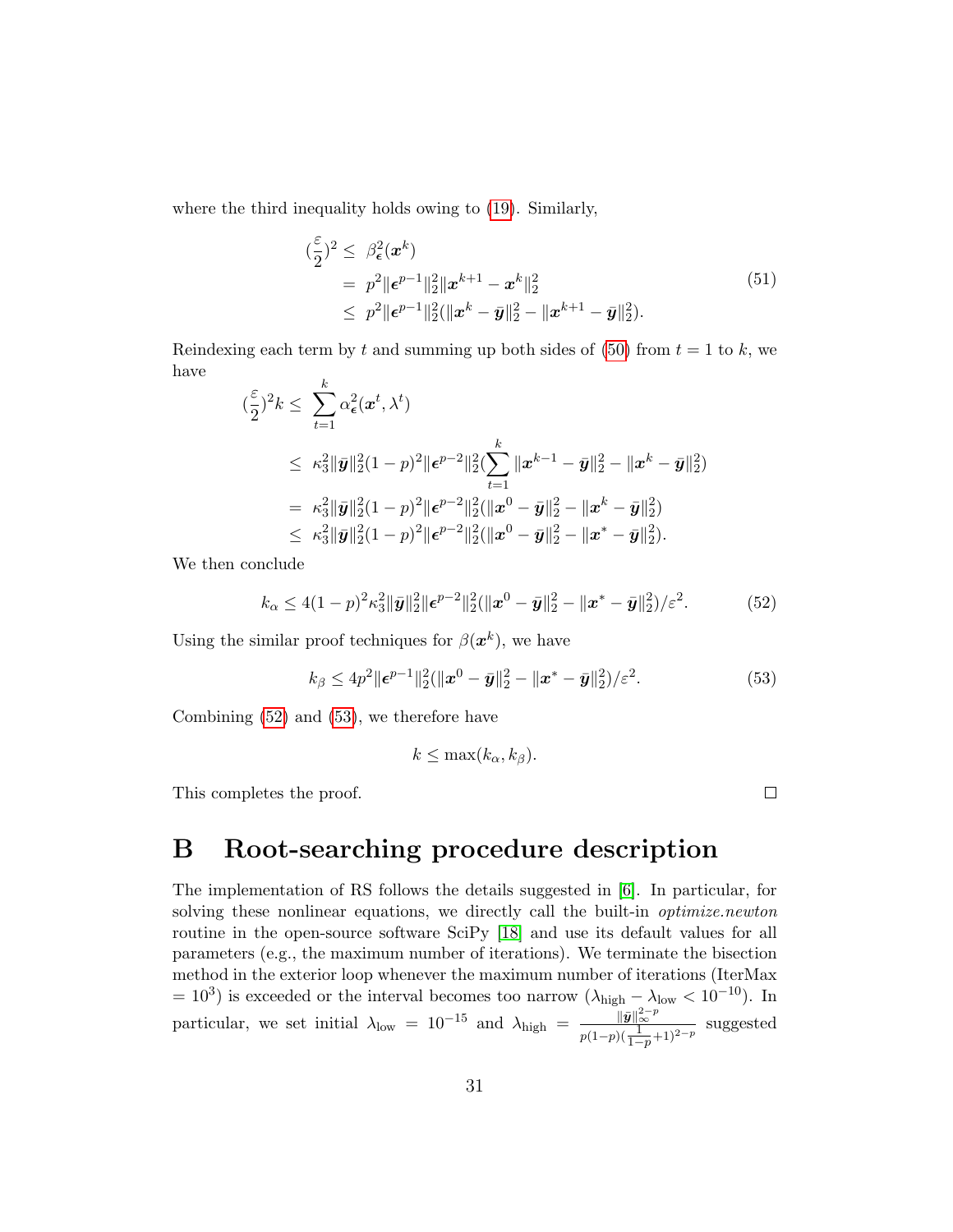by [\[6\]](#page-32-5). Moreover, an approximate solution  $x$  is returned if  $\frac{1}{n} \|\|x\|_p^p - \gamma < 10^{-8}$ holds.

#### <span id="page-31-2"></span>**Algorithm 2** Projection onto the  $\ell_p$ -norm ball using RS method

1: **Input:**  $y, p, \gamma$ , tol and IterMax. Let  $\bar{y} = |y|$ . 2: Initialization: Choose  $\lambda_{\text{low}} = 10^{-15}$  and  $\lambda_{\text{high}} = \frac{(\bar{y}_i^{\text{max}})^{2-p}}{(\bar{y}_i - \bar{y}_j^{\text{max}})^{2-p}}$  $\frac{(y_i^{\dots})^{-p}}{p(1-p)(\frac{1}{1-p}+1)^{2-p}}$ . Set  $k=0.$ 3: while  $\lambda_{\text{high}} - \lambda_{\text{low}} > = \text{tol}$  or  $k \leq \text{IterMax do}$ 4:  $\lambda^k = (\lambda_{\text{low}} + \lambda_{\text{high}})/2.$ 5:  $x = 0_n$ . 6: (Solve *n* nonlinear equations) Use Newton's method to solve  $x_i^k - \bar{y}_i + p\lambda^k (x_i^k)^{p-1} = 0, \quad \forall i \in [n]$  (54) with the initial point  $x_{\text{ini}} \sim U\left[\frac{2-2p}{2-p}\right]$  $\frac{2-2p}{2-p}\bar{y}_i, \bar{y}_i]$  is used in Newton's method. 7: if Newton's method fails to output a solution then 8:  $x_i^k = 0$ 9: end if 10: Obtain  $\mathbf{x}^k = [x_1^k, x_2^k, ..., x_n^k]^\top$ .  $\text{11:} \quad \text{ if } |||x^k\|_p^p - \gamma |\leq \text{tol } \text{then}$ 12:  $\lambda^* = \dot{\lambda}^k$ .  ${\rm 13:}\quad \text{ else if }\|x^k\|_p^p>\gamma\text{ then }% \sum_{k=1}^{p}\|x^k\|_p^p\leq \gamma\text{ }% \sum_{k=1}^{p}\|x^k\|_p^p\text{ } \label{eq:13}$ 14:  $\lambda_{\text{low}} = \lambda^k$ .  $\quad \text{else if } \|x^k\|_p^p < \gamma \text{ then}$ 16:  $\lambda_{\text{high}} = \lambda^k$ . 17: end if 18:  $k = k + 1$ . 19: end while

# References

- <span id="page-31-0"></span>[1] S. BAHMANI AND B. RAJ, A unifying analysis of projected gradient descent for  $\ell_p$ -constrained least squares, Applied and Computational Harmonic Analysis, 34 (2013), pp. 366–378.
- <span id="page-31-1"></span>[2] H. H. BAUSCHKE, M. N. DAO, AND W. M. MOURSI,  $On Fejér$  monotone sequences and nonexpansive mappings, arXiv preprint arXiv:1507.05585, (2015).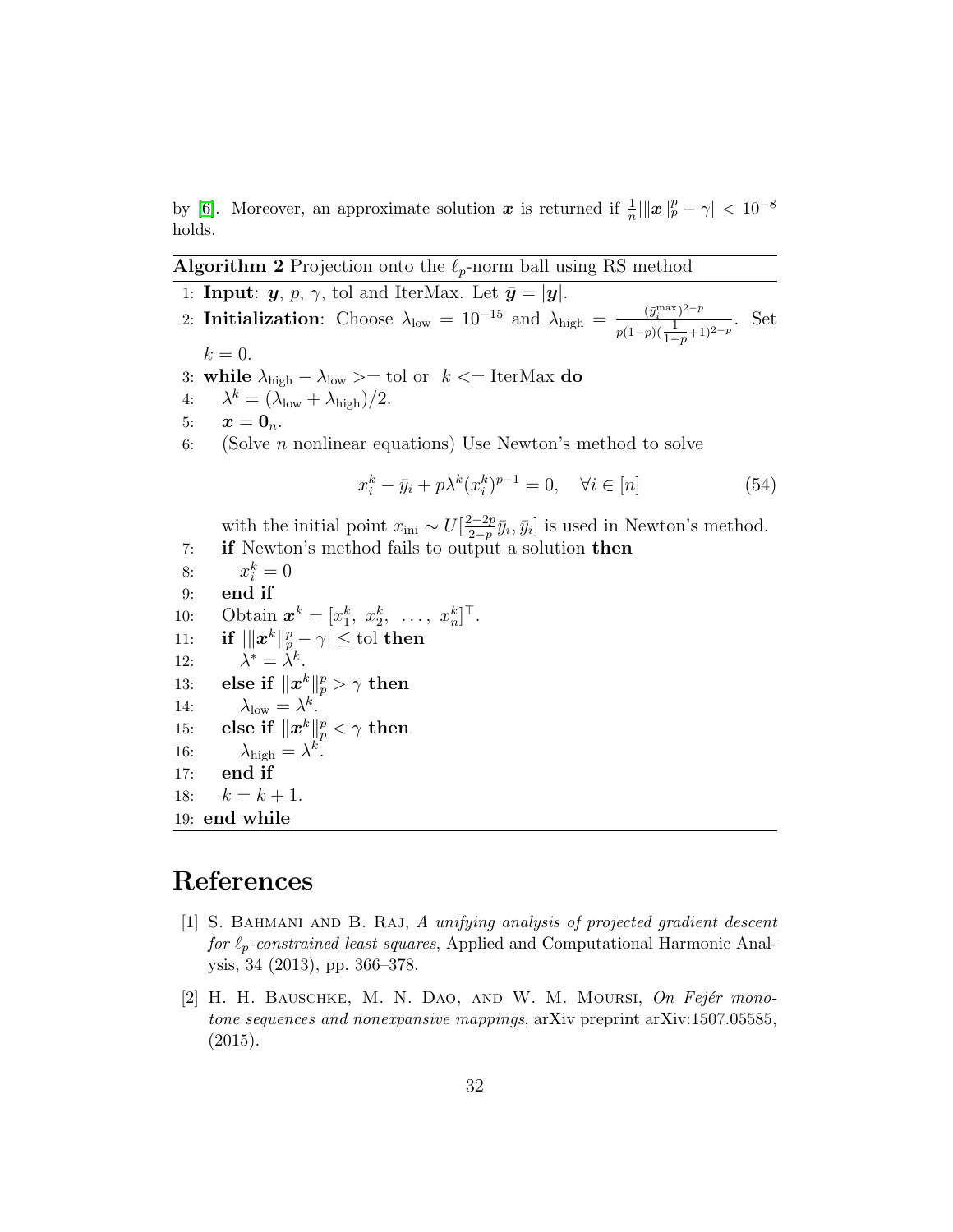- <span id="page-32-9"></span>[3] J. V. BURKE, F. E. CURTIS, H. WANG, AND J. WANG, *Iterative reweighted* linear least squares for exact penalty subproblems on product sets, SIAM Journal on Optimization, 25 (2015), pp. 261–294.
- <span id="page-32-1"></span>[4] A. E. CETIN AND M. TOFIGHI, *Projection-based wavelet denoising [lecture* notes, IEEE Signal Processing Magazine, 32 (2015), pp. 120–124.
- <span id="page-32-3"></span>[5] S. G. CHANG, B. YU, AND M. VETTERLI, Adaptive wavelet thresholding for image denoising and compression, IEEE Transactions on Image Processing, 9 (2000), pp. 1532–1546.
- <span id="page-32-5"></span>[6] L. Chen, X. Jiang, X. Liu, T. Kirubarajan, and Z. Zhou, Outlierrobust moving object and background decomposition via structured  $\ell_p$ regularized low-rank representation, IEEE Transactions on Emerging Topics in Computational Intelligence, (2019), pp. 1–19.
- <span id="page-32-6"></span>[7] L. CONDAT, Fast projection onto the simplex and the  $\ell_1$  ball, Mathematical Programming, 158 (2016), pp. 575–585.
- <span id="page-32-4"></span>[8] M. DAS GUPTA AND S. KUMAR, Non-convex p-norm projection for robust sparsity, in Proceedings of the IEEE International Conference on Computer Vision, 2013, pp. 1593–1600.
- <span id="page-32-7"></span>[9] J. Duchi, S. Shalev-Shwartz, Y. Singer, and T. Chandra, Efficient projections onto the  $\ell_1$ -ball for learning in high dimensions, in Proceedings of the 25th international conference on Machine learning, ACM, 2008, pp. 272– 279.
- <span id="page-32-10"></span>[10] M. Golubitsky and V. Guillemin, Stable mappings and their singularities, vol. 14, Springer Science & Business Media, 2012.
- <span id="page-32-2"></span>[11] T. Grandits and T. Pock, Optimizing wavelet bases for sparser representations, in International Workshop on Energy Minimization Methods in Computer Vision and Pattern Recognition, Springer, 2017, pp. 249–262.
- <span id="page-32-0"></span>[12] Z. Liang, S. Xia, Y. Zhou, L. Zhang, and Y. Li, Feature extraction based on lp-norm generalized principal component analysis, Pattern Recognition Letters, 34 (2013), pp. 1037–1045.
- <span id="page-32-8"></span>[13] P. MEHLITZ AND G. WACHSMUTH, The limiting normal cone to pointwise defined sets in Lebesgue spaces, Set-Valued and Variational Analysis, 26 (2018), pp. 449–467.